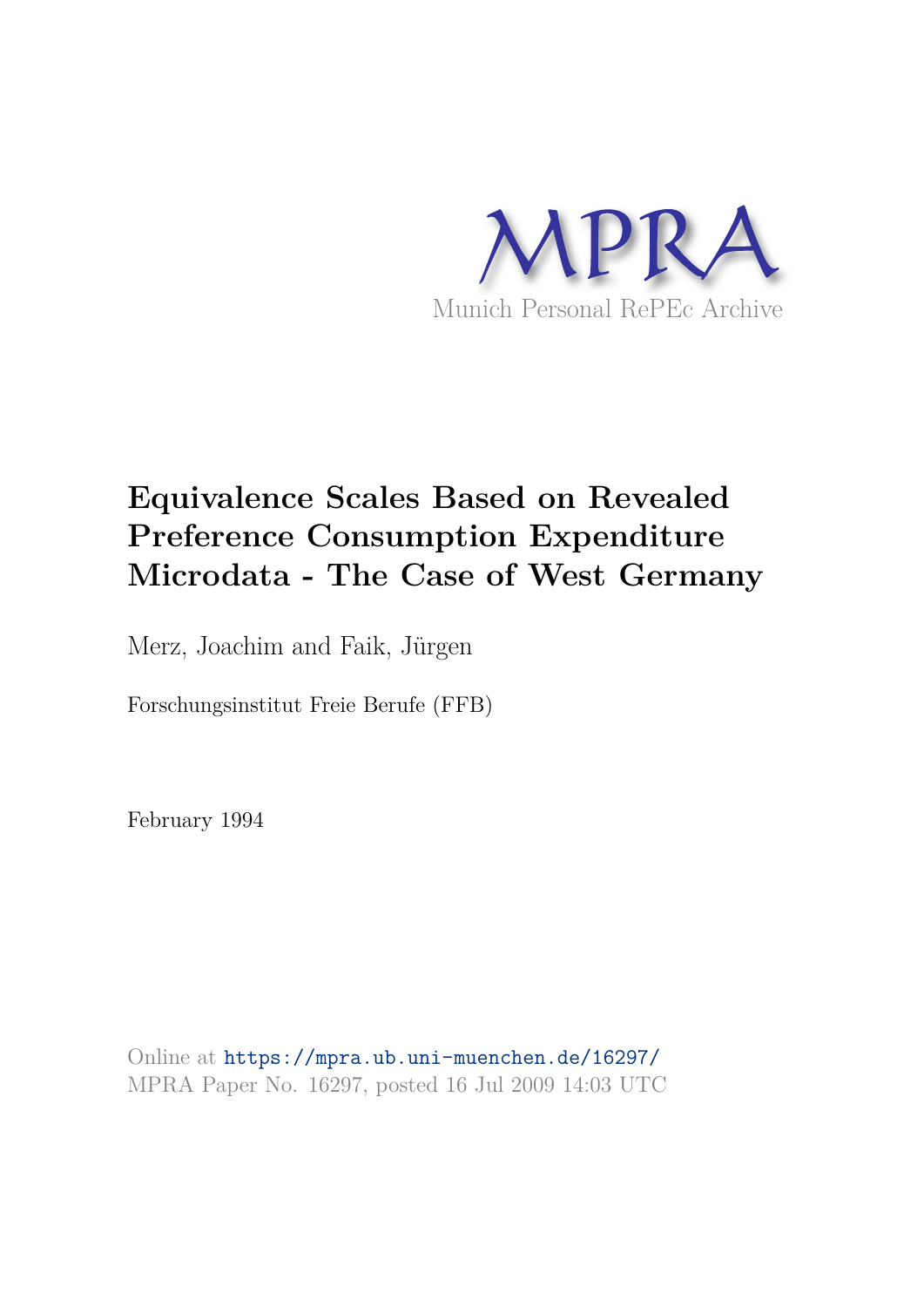# FRF Forschungsinstitut Freie Berufe

# **Equivalence Scales Based on Revealed Preference Consumption Expenditure Microdata - The Case of West Germany zu Lüneburg**

**Joachim Merz and Jürgen Flaik**

FFB Discussion Paper No. 3



Fakultät II - Wirtschaft und Gesellschaft

Postanschrift: Forschungsinstitut Freie Berufe

ffb@uni-lueneburg.de http://ffb.unilueneburg.de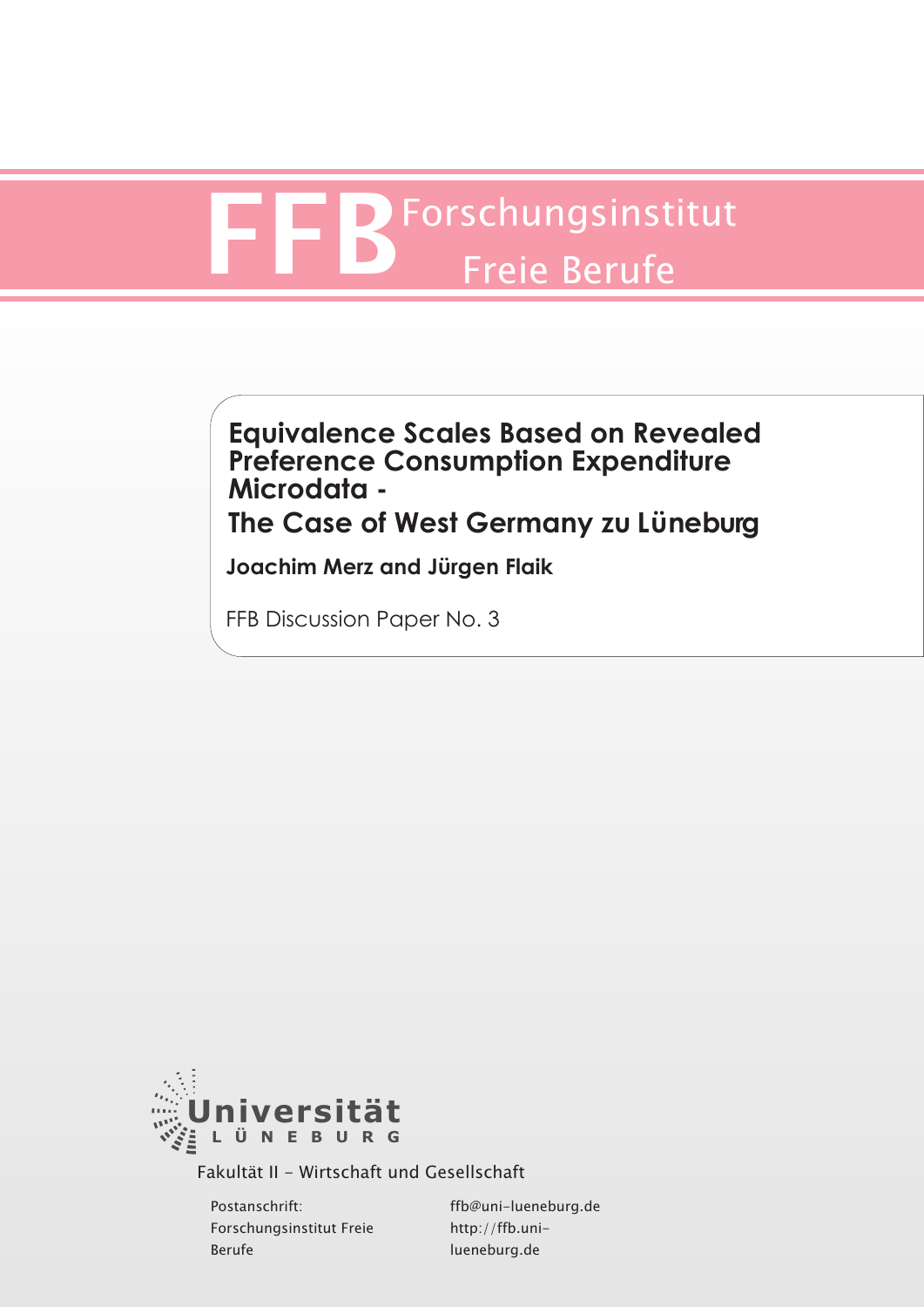**Equivalence Scales Based on Revealed Preference Consumption Expenditure Microdata - The Case of West Germany**

# **Joachim Merz and Jürgen Faik\***

Discussion Paper No. 3

February 1994 ISSN 0942-2595

Revised version of a paper presented at the Twenty-Second General Conference of the International Association for Research in Income and Wealth, Flims, Switzerland, August 30 - September 5, 1992

\*Prof. Dr. Joachim Merz, University of Lüneburg, Department of Economics and Social Sciences, is Director of the Research Institute on Professions (Forschungsinstitut Freie Berufe), Chair 'Statistics and Professions', and Head of the Research Project 'Time Use in Employment and Household Production - Dynamic Microanalyses with Paneldata', supported by the German National Science Foundation (DFG), Hindenburgstr. 23a, W-2120 Lüneburg, **Germany** 

Dipl.-Volkswirt Jürgen Faik, University of Frankfurt, Department of Economics, Chair of Social Policy, Prof. Dr. R. Hauser, Mertonstr. 17-25, W-6000 Frankfurt am Main, Germany

Research notes and acknowledgements are on the next page.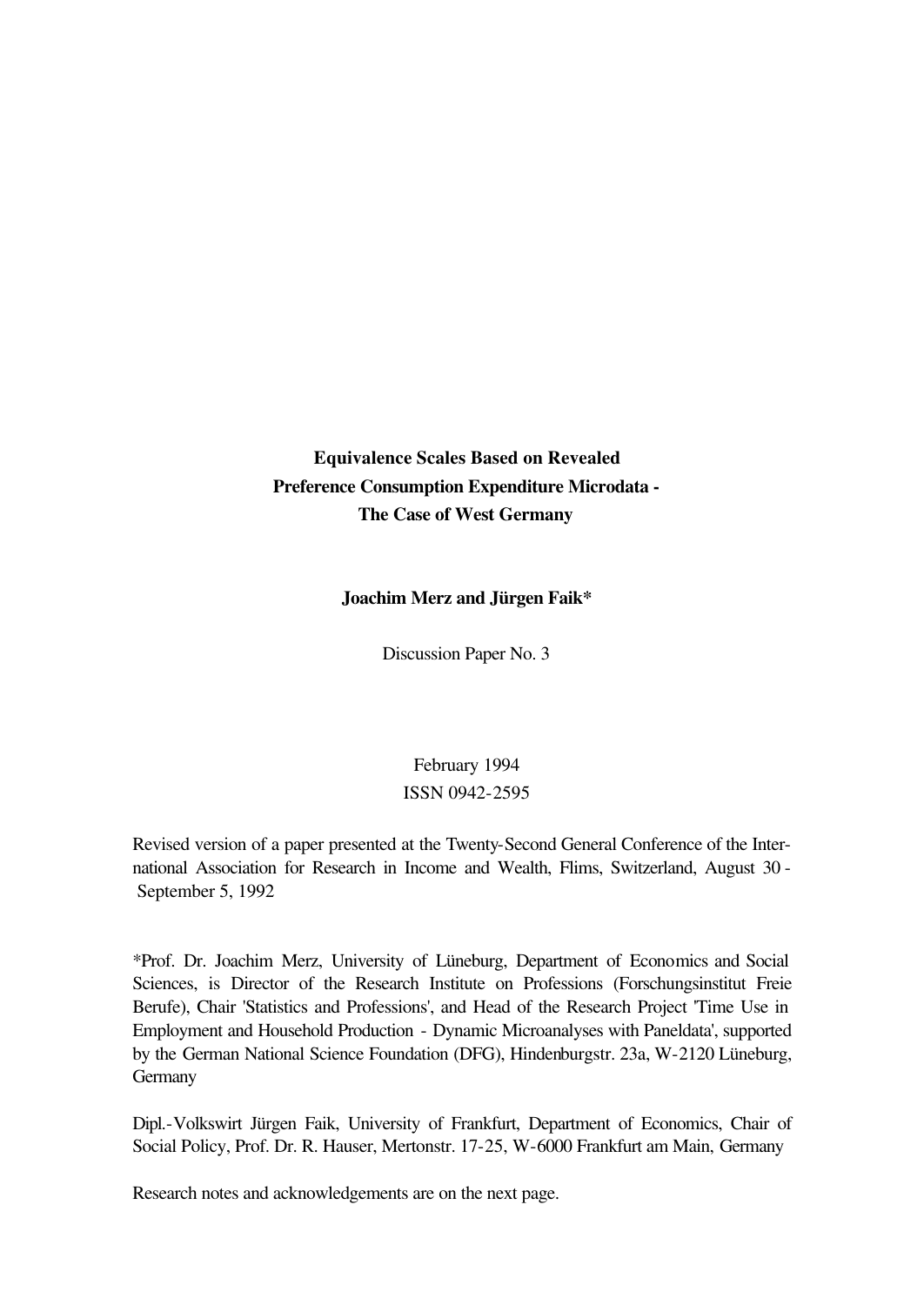The research for this paper is part of an National Institute on Aging Program Project No. PO1-AG09743 on 'The Well-Being of the Elderly in a Comparative Context', Project #3 'Equivalence Scales and the Cost of Disability', principal investigator Richard Burkhauser, project leader Tim Smeeding, both Syracuse University. The German copartners are Richard Hauser, University of Frankfurt, and Joachim Merz, University of Lüneburg.

We would like to thank the former Sonderforschungsbereich 3 (Sfb 3) 'Microanalytic Foundations of Social Policy' of the Universities of Frankfurt and Mannheim, financed by the German National Science Foundation (DFG), the Chair of Social Policy, Prof. Dr. R. Hauser, University of Frankfurt, as the successor of the Sfb 3, and the German Federal Statistical Office, Wiesbaden, for the opportunity to use an anonymized and reduced actual sample of the German Income and Consumption Survey (EVS) as our microdata base.

Besides our project partners we also like to thank the participants of the Luxembourg Income Study (LIS) Summer School, Walferdange, Luxembourg, July 20-31, and especially Stephen Jenkins for helpful comments on an earlier draft.

Forschungsinstitut Freie Berufe (FFB) Fachbereich Wirtschafts- und Sozialwissenschaften Universität Lüneburg Hindenburgstr. 23a Postfach 24 40 W-2120 Lüneburg Tel.:  $+ 04131/714540$ Fax.:  $+ 04131/714565$ **Germany**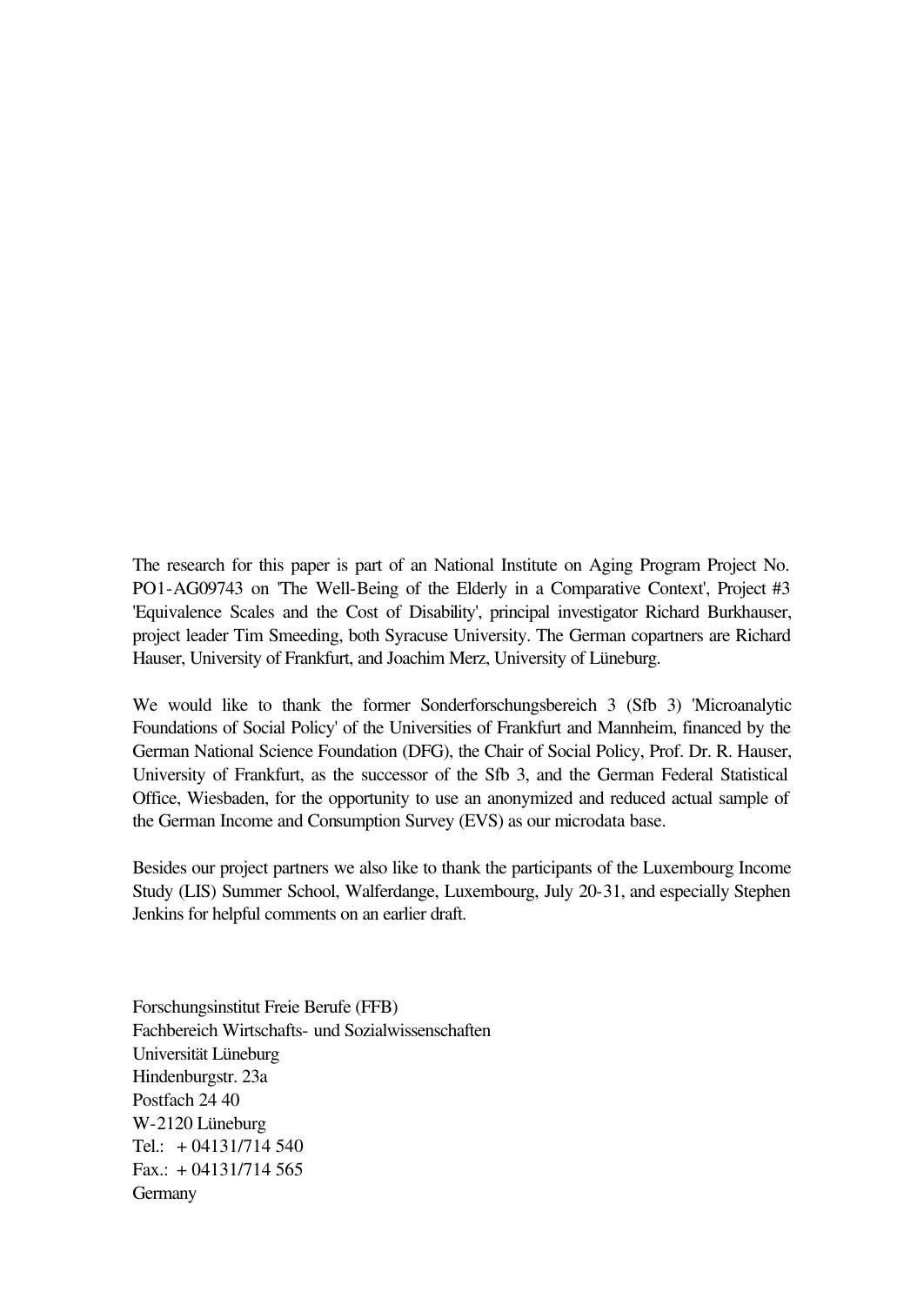# **Equivalence Scales Based on Revealed Preference Consumption Expenditure Microdata - The Case of West Germany**

# **Joachim Merz and Jürgen Faik**

# FFB-Discussion Paper No. 3, February 1994

# **Summary**

Equivalence scales are a prerequisite for any economic well-being comparison with measures on income distribution, inequality and poverty. This paper provides equivalence scales based on revealed preference consumption microdata for West Germany 1983. It is a part of a joint US and German research project comparing equivalence scales with consistent methods and similar microdata bases, recent income and consumption surveys of both countries. We concentrate on a single equation expenditure method with different Engel approaches as well as on a complete demand system approach.

The complete demand system approach provides true, constant utility based equivalence scales and is specified by an extended linear expenditure system (ELES). While the Engel methods traditionally focus on food expenditures, the multiple equation expenditure system takes into account a full market basket with all its interdependencies and relative prices.

Our equivalence scale study for West Germany based on actual available individual consumption expenditure data shows a variety of interesting results with regard to different goods and services baskets as well as to different household composition effects including the situation of the elderly, of the families with married couples and single mothers, and the cost of children. Our consumption results finally are compared to further consumption, expert, and subjective based equivalence scales.

*JEL:* I30, I32, D30, D31

*Keywords: alternative equivalence scales, Germany, USA, distribution of income, inequality, poverty* 

# **Zusammenfassung**

Äquivalenzskalen sind eine notwendige Voraussetzung für jeden ökonomischen Wohlfahrtsvergleich mit Informationen zur Einkommensverteilung, zur Ungleichheit und zur Armut. Das vorliegende Diskussionspapier stellt Äquivalenzskalen auf der Basis von Konsum-Mikrodaten offenbarter Präferenzen für die Bundesrepublik Deutschland 1983 vor. Es ist ein Teil eines amerikanisch-deutschen Forschungsprojektes, das Äquivalenzskalen mit konsistenten Methoden und ähnlichen Mikrodaten vergleicht, und zwar den aktuellsten verfügbaren Einkommens- und Verbrauchsstichproben beider Länder. Wir konzentrieren uns auf ein Einzelgleichungsmodell mit unterschiedlichen Engel-Ansätzen und einen kompletten nachfragetheoretisch fundierten Systemansatz.

Der Systemansatz liefert 'wahre', nutzenbasierte Äquivalenzskalen und wird durch ein erweitertes lineares Ausgabensystem (ELES) spezifiziert. Während die Engel-Verfahren traditionellerweise auf die Nahrungsmittelausgaben rekurrieren, zieht das multiple Ausgabensystem einen vollständigen Warenkorb mit all dessen Interdependenzen und relativen Preisverhältnissen in Betracht.

Unsere Äquivalenzskalen-Studie für die Bundesrepublik Deutschland auf der Basis von aktuell verfügbaren individuellen Konsumausgaben zeigt eine Vielfalt interessanter Resultate bezüglich der verschiedenen Güter-/Dienstleistungs-Körbe ebenso wie verschiedene Effekte der Haushaltsstruktur, welche die Situation der Alten, die Familien mit Ehepaaren und alleinstehenden Müttern sowie die Kinderkosten einbeziehen. Unsere Ausgaben-Resultate werden abschließend mit weiteren verbrauchs-basierten, experten-basierten und subjektiven Äquivalenzskalen verglichen.

### *JEL:* I30, I32, D30, D31

*Schlagwörter: Alternative Äquivalenzskalen, Deutschland, USA, Einkommensverteilung, Ungleichheit, Armut*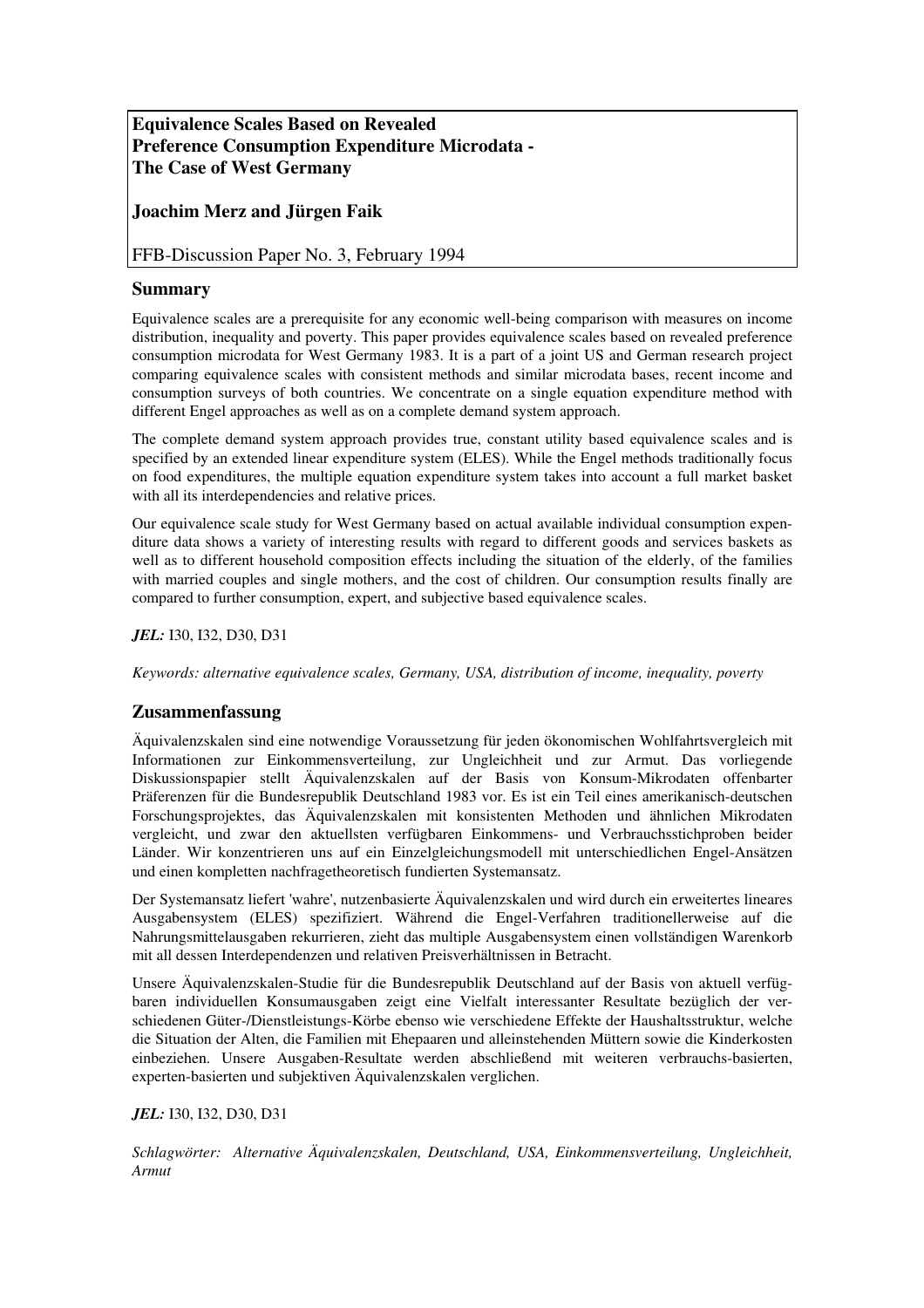# **Equivalence Scales Based on Revealed Preference Consumption Expenditure Microdata - The Case of West Germany**

Joachim Merz and Jürgen Faik

| $\overline{0}$ | Introduction                                                         | $\mathbf{1}$   |
|----------------|----------------------------------------------------------------------|----------------|
| $\mathbf{1}$   | Equivalence scales: Scope and approaches                             | $\overline{2}$ |
| $\overline{2}$ | Revealed preference consumption expenditure based equivalence scales | $\overline{4}$ |
| 2.1            | Single equation expenditure method: Engel approaches                 | $\overline{4}$ |
| 2.2            | Complete demand system method: An ELES-cost function approach        | $\overline{4}$ |
| 3              | Microdata: West German Income and Consumption Survey 1983            | 7              |
| $\overline{4}$ | <b>Empirical results</b>                                             | 9              |
| 4.1            | Some descriptive measures                                            | 9              |
| 4.2            | Engel approaches                                                     | 10             |
| 4.3            | ELES complete demand system approach                                 | 21             |
| 4.4            | Comparing consumption expenditure based equivalence scales           |                |
|                | to other equivalence scales                                          | 26             |
| 5              | Poverty and Inequality consequences                                  | 31             |
| 6              | Concluding remarks                                                   | 33             |
|                | Appendix                                                             | 35             |
|                | References                                                           | 40             |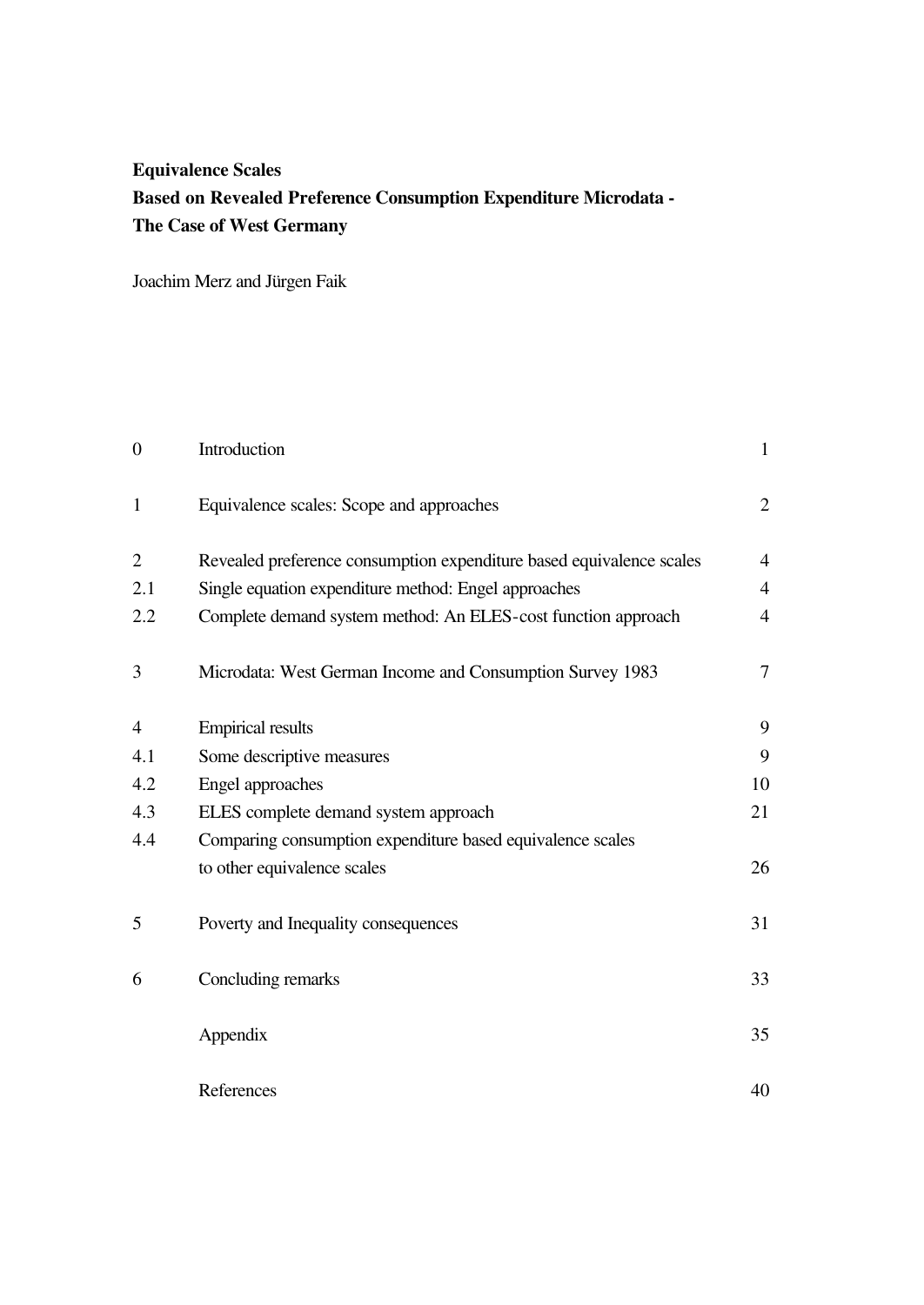**Equivalence Scales Based on Revealed Preference Consumption Expenditure Microdata - The Case of West Germany**

**Joachim Merz and Jürgen Faik**

### **0 Introduction**

l

Equivalence scales are a prerequisite for any economic well-being comparison with measures on income distribution, inequality and poverty. This paper provides equivalence scales based on revealed preference consumption microdata for West Germany. It is a part of a joint US and German research project comparing equivalence scales with consistent methods and similar microdata bases, recent income and consumption surveys of both countries.<sup>1)</sup> We concentrate on a single equation expenditure method with different Engel approaches as well as on a complete demand system approach.

The complete demand system approach provides true, constant utility based equivalence scales and is specified by an extended linear expenditure system (ELES). While the Engel methods traditionally focus on food expenditures, the multiple equation expenditure system takes into account a full market basket with all its interdependencies and relative prices. In addition and for the achieved international comparison, the economic and institutional differences of two Western countries are considered by our approach. This, in particular, is

<sup>&</sup>lt;sup>1</sup>) National Institute on Aging Program Project No. PO1-AG09743 on 'The Well-Being of the Elderly in a Comparative Context', Project #3 'Equivalence Scales and the Cost of Disability', principal investigator Richard Burkhauser, project leader Tim Smeeding, both Syracuse University. The German copartners are Richard Hauser, University of Frankfurt, and Joachim Merz, University of Lüneburg.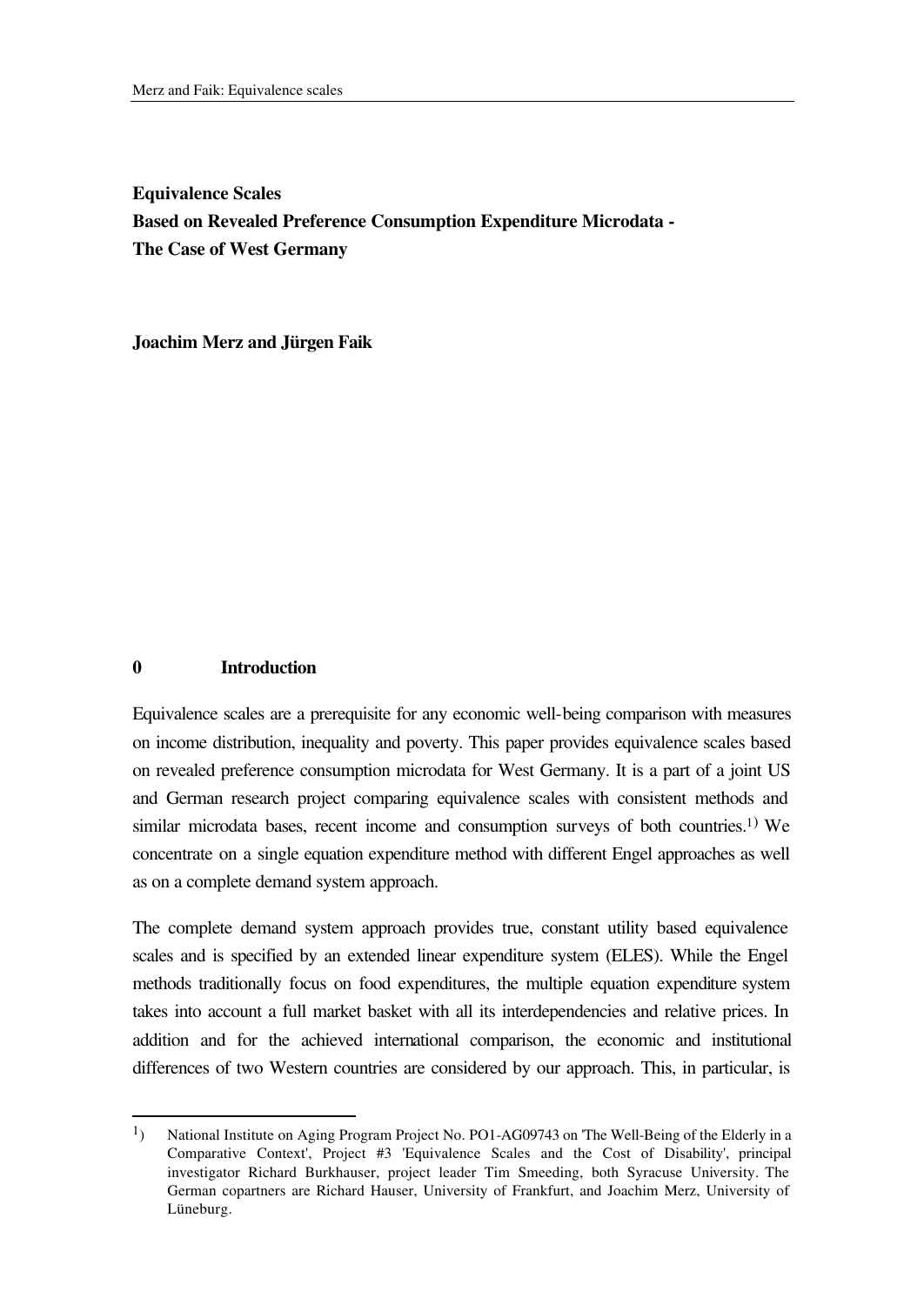important where there are large differences in the provision of merit goods, e.g. health care and education.

Further on, the estimated equivalence scales will be compared to implicit scales of official US and West Germany poverty lines and other institutional regulations for social security. For each national social policy new insights can be expected about the adequacy of household size and household composition related transfers. Moreover, comparisons of cross-national and intranational income distributions - e.g. for different socioeconomic groups like employed or selfemployed people and professionals (Freie Berufe) - are provided by a firmer methodological basis.

Our study for West Germany presents consumption expenditure needs tested and microdata based equivalence scales.

The paper is arranged as follows: Section 1 briefly embedds our approach within the general discussion of the scope and approaches of equivalence scales. Section 2 is on revealed preference consumption expenditure-based equivalence scales and specifies our Engel single equation expenditure approach and the ELES complete demand system approach. Section 3 describes the microdata base, a sample of the newest available West German Income and Consumption Survey 1983. The empirical results are discussed and compared to other scales in the literature in Section 4, followed by concluding remarks.

### **1 Equivalence scales: scope and approaches**

Equivalence scales deflate household money income, respectively expenditures, according to the household type to 'calculate the relative amounts of money two different types of households require in order to reach the same standard of living' (Muellbauer 1977, 460). Given equal preference or utility levels u for two households and constant prices **p**, an equivalence scale e of a household with composition **s** relative to that of some reference household with composition  $s_0$  then is defined as

(1) 
$$
e = c(u, p, s)/c(u, p, s_0) = y/y_0,
$$

where c(.) is the cost function of reaching utility level u and y is the money income of the respective household.

Because of possible economies of scale in larger households and different individual needs of adults and children, a simple scale, given by an equal weight to each person (head counting)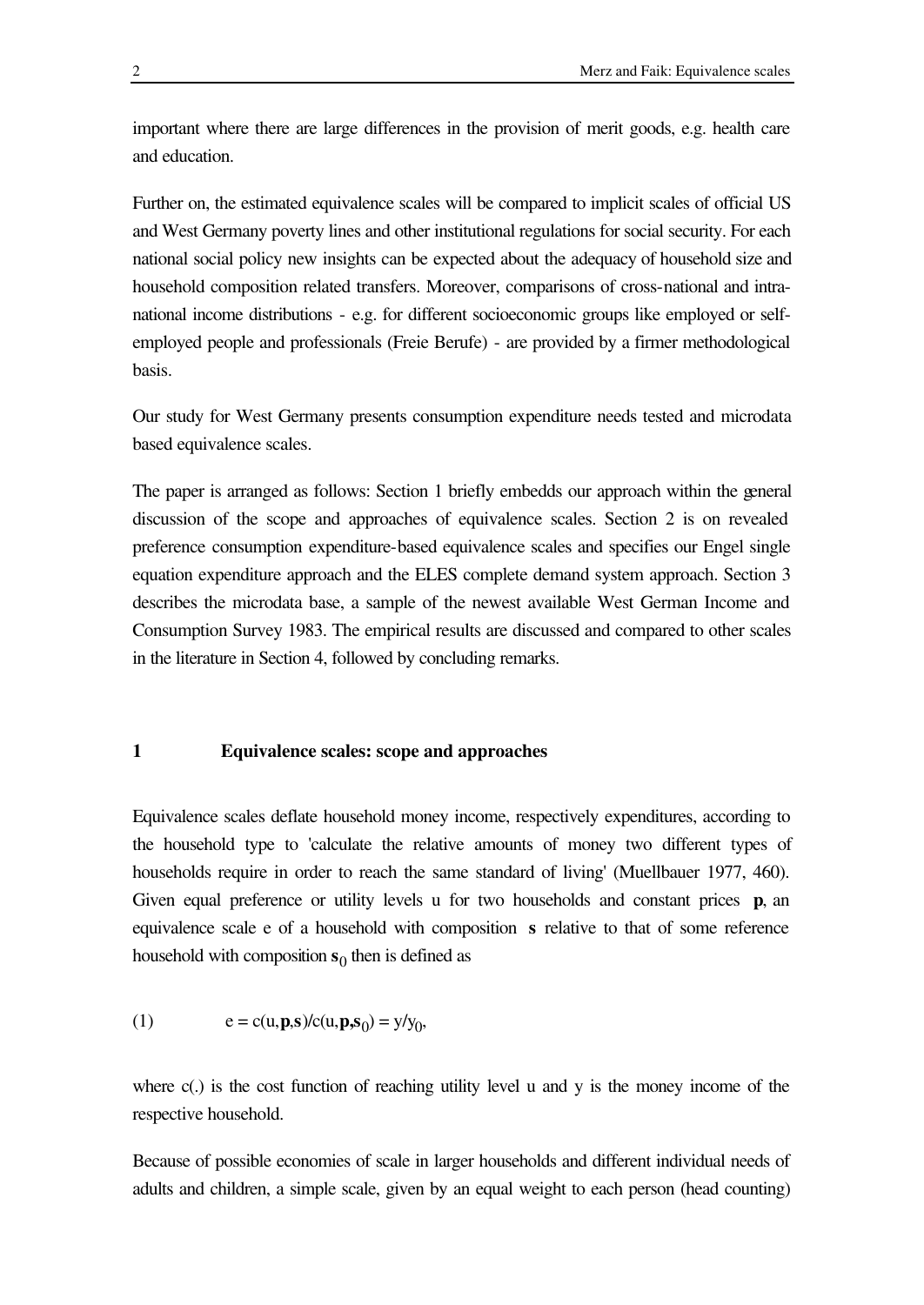l

providing a per capita household income, is not flexible enough to study the distribution of well-being. Therefore, more adequate person and thus household type specific weights are important for further welfare comparisons concerning inequality and the measurement of poverty.

These more flexible equivalence approaches might be divided into three general categories: expert, subjective and consumption based scales.<sup>2)</sup> Expert based equivalence scales are defined by physiological and socio-cultural basic needs stated by some experts. Examples are 'Zentimetergewichte' (cm \* kg) (Engel 1895), physiological and further basic needs (Rowntree 1901) or stated basic expenditures (Orshansky 1965). Subjective equivalence scales are based on individual surveys asking on the one hand for an overall, general necessary income of anybody and on the other hand for a respondent's own necessary income (Kapteyn and van Praag 1976, Kapteyn, Kooreman and Willemse 1988).

Consumption based equivalence scales rely on revealed preferences measuring actual consumption expenditures of different household types. Single consumption equation methods regard either absolute expenditures with specific adults' and children's goods (Rothbarth 1943) or budget shares (Engel 1857, Engel and Schwab's Law) where the income relation  $y/y_0$  is given by identical relative expenditures.

Multiple consumption equation methods encompass several goods to capture different economies of scale in different goods (Prais and Houthakker 1955, generalizing the Engel  $model).<sup>3</sup>$ 

The complete demand system approach relies on the theory of consumer behaviour. The cost functions are defined by microeconomic theory and its duality incorporating the household allocation problem of full market basket expenditures (Barten 1964, Gorman 1976, van der Gaag and Smolensky 1982). Recent attempts additionally regard intra-household allocation of resources via a household production approach (Gronau 1988).<sup>4</sup>)

# **2 Revealed preference consumption expenditure based equivalence scales**

 $2$ ) In a recent survey on equivalence scales and their uses in inequality and poverty measurement, Coulter, Cowell and Jenkins 1992 divide the topic in 5 categories: econometric, subjective, budget standard, social assistance, and pragmatic equivalence scales. Pollak and Wales 1979 in general discuss welfare comparisons and equivalence scales. For further recent equivalence scales overviews e.g. see Klein 1986, 1990 and Bradbury 1992b.

<sup>&</sup>lt;sup>3</sup>) The resulting identification problem of calculating n good specific scales and one general scale out of information from n available goods is (more or less) solved by exogeneous setting one scale or by iterative solutions (Singh and Nagar 1973, McClements 1977).

<sup>4</sup>) Seel and Hartmeier 1990 provide household production based equivalence scales on KTBL (Kuratorium für Technik und Bauwesen in der Landwirtschaft) household activity standard times.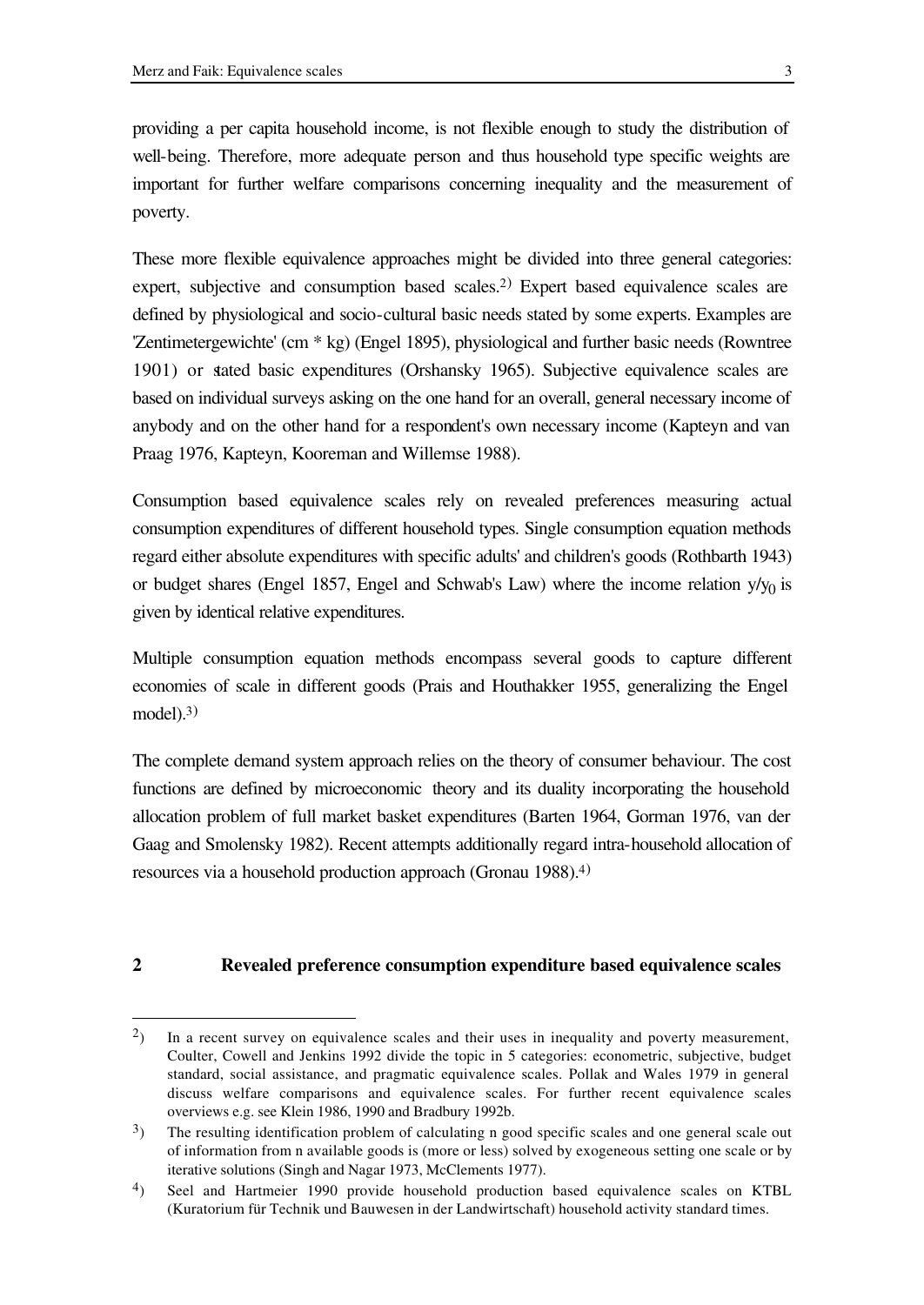We will concentrate on two revealed preference consumption based methods: a single equation Engel approach and a complete demand system ELES approach. As consumption expenditure based methods, both are behavioural based methods and rely on actual expenditures of different household types when computing the equivalence scale, regardless of any physiological or sociopolitical stated needs.

# **2.1 Single equation expenditure method: Engel approaches**

The Engel (1895) approach in particular is chosen because it is used as a traditional reference in practice and thus allows us to compare our results with an used scale in the social policy discussion. Within the Engel approach, essentially, that income y of a specific household is sought, which allows it to spend the same expenditure share w as a reference household with  $y_0$ 

$$
(2) \t\t\t w = v/y = v_0/y_0,
$$

where v denotes household (food) expenditures. The Engel-based expenditure equivalence scale then is given by

(3) 
$$
e = y/y_0 = v/v_0.
$$

Depending on the specification of the Engel curve  $v=f(y,s)$  to be estimated, this scale either is independent of or dependent on the income level y.

### **2.2 Complete demand system method: An ELES - cost function approach**

The complete demand equation approach is a general approach taking into account the overall consumption pattern of a full market basket satisfying individual needs and preferences in a closed approach.

With Lluch's (1973) Extended Linear Expenditure System (ELES) the demand system can be derived from maximization of a lifetime utility function under a lifetime wealth constraint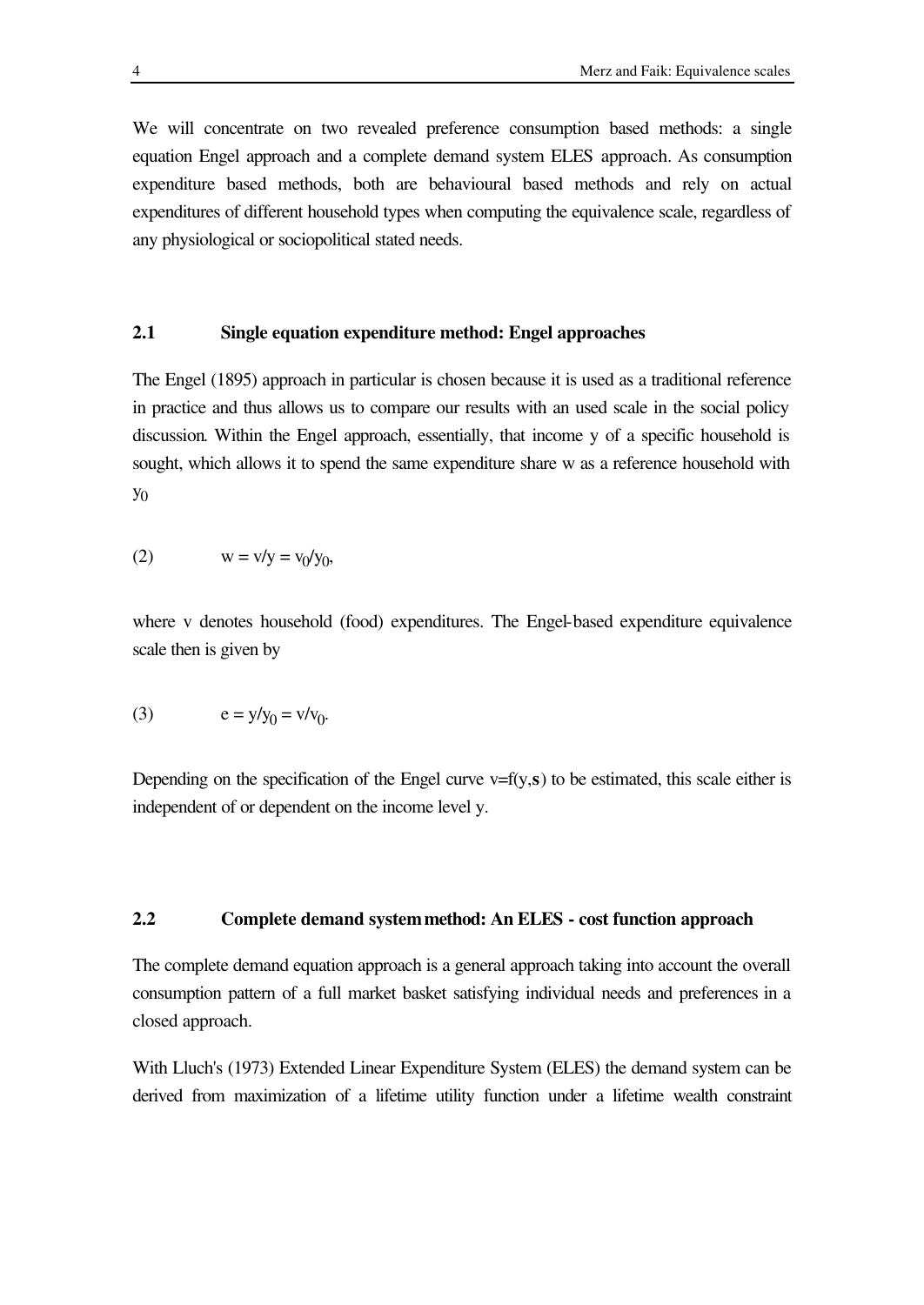(Kakwani 1980).<sup>5)</sup> Giving the same results, the two period intertemporal utility maximization problem (van der Gaag and Smolensky 1982) is

(4) 
$$
\max u = \sum_{i} \beta_{i} \log [(v_{1}i/m_{i}) - \gamma_{i}] + (1+\delta)^{-1} \sum_{i} \beta_{i} \log [(v_{2}i/m_{i}) - \gamma_{i}]
$$
  
s.t. 
$$
\sum_{i} v_{1i} + (1+\pi)^{-1} \sum_{i} v_{2i} = z \equiv \text{wealth},
$$

with  $\Sigma_i B_{i}=1$ ,  $v_{ti}/m_i > \gamma_i$  (goods: i=1,...,n; periods: t=1,2), where  $v_{ti}$ =expenditure of good i in period t, p<sub>ti</sub>=price(=1),  $\delta$ =subjective utility discount factor,  $\pi$ =interest rate, ß<sub>i</sub>=marginal budget share, γ<sub>j</sub>=subsistence expenditures, and commodity specific weighting factors with

$$
(5) \t mi = 1 + di's
$$

sociodemographic K-vector describing the household composition and  $m=1$  if the reference household with **s**=**0** is considered.

Constrained optimization yields the current period linear demand (expenditure) system:

reduced form

$$
(6a) \t vi = ai + biz + ci's
$$

structural form

l

(6b) 
$$
v_i = \gamma_i + c_i's + \beta_i \mu(z \cdot \Sigma_j \gamma_j)
$$
 respectively (i=1,...,n),

 $(6c)$  $= \gamma_i m_i + b_i (z - \sum_j \gamma_j m_i)$ 

with  $(z-\Sigma_j\gamma_j)$  as supernumerary income and

$$
a_i = \gamma_i - b_i \sum_j \gamma_j,
$$
  
\n
$$
b_i = \beta_i \mu, \text{ where } \mu = [(1+\delta)/(2+\delta)](2+\pi)/(1+\pi), \text{ and}
$$
  
\n
$$
c_{ik} = \gamma_i d_{ik} - b_i \sum_j \gamma_j d_{jk}
$$

<sup>5</sup>) The identification problem here is solved by the following Barten 1964 approach to incorporate household characteristics in a demand system (Kakwani 1977).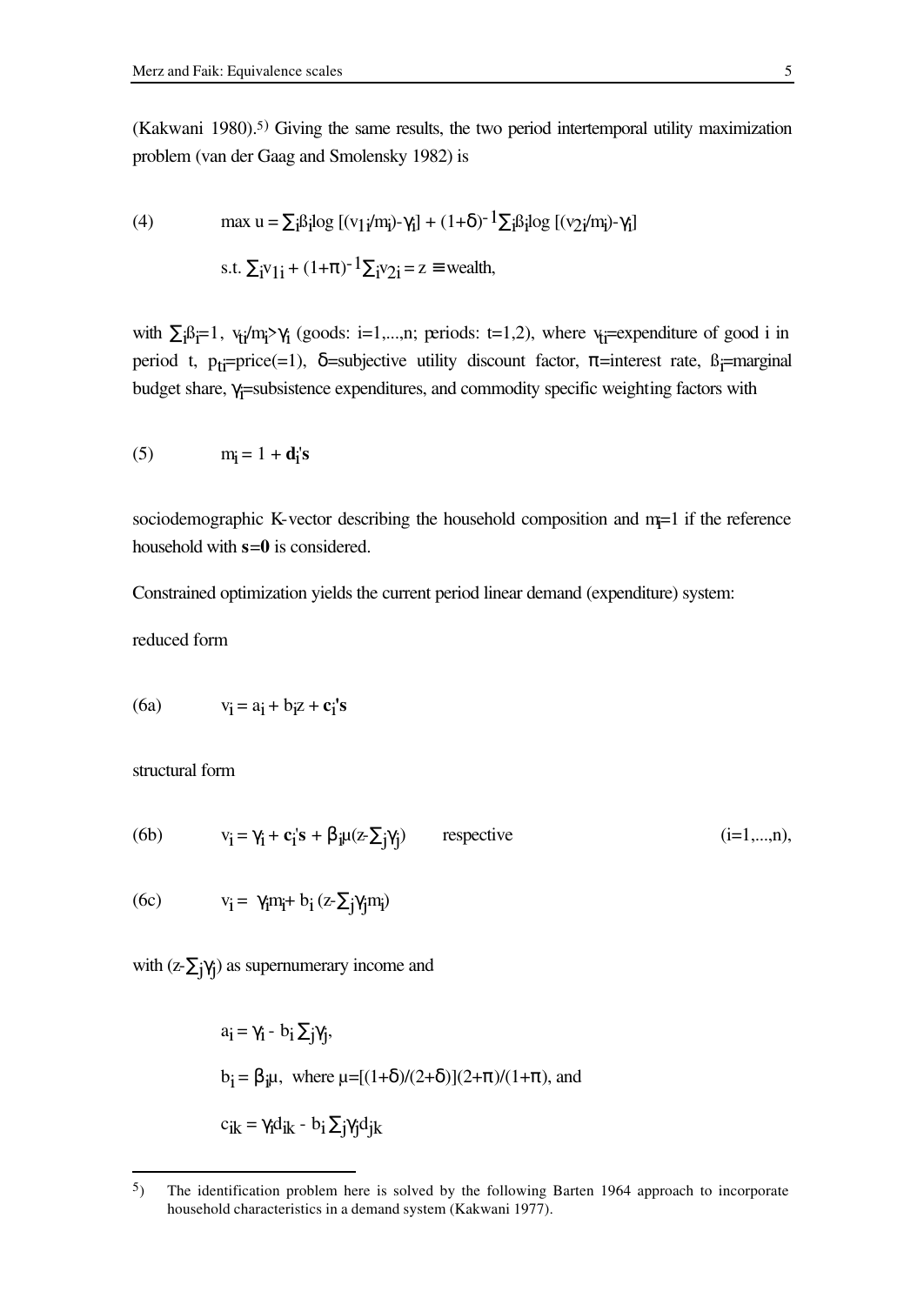as the elements of the household composition coefficients vector **c**i , with goods i,j=1,...,n and household characteristics k=1,...,K.

After estimation of  $a$ ,  $b_i$  and  $c_i$  with  $\Sigma_i b_i = \Sigma_i \beta_i \mapsto \Sigma_i \beta_i = \mu$ , the structural coefficients  $\beta_i$ (marginal budget share) and  $\gamma_i$  (subsistence expenditures) are given by

(7) 
$$
\beta_i = b_i / \mu = b_i / \sum_i b_i
$$

$$
\gamma_i = a_i + b_i \sum_j \gamma_j = a_i + [b_i / (1 - \mu)] \sum_j a_j.
$$

The dual of the utility maximization problem with its Stone-Geary utility function yields the following cost function (Deaton and Muellbauer 1980):

(8) 
$$
c(u,s) = \sum_{i} \gamma_i (1 + \mathbf{d}_i's) + \exp[u - \sum_{i} \beta_i \log b_i + \sum_{i} \beta_i \log (1 + \mathbf{d}_i's)].
$$

Finally, the true, constant utility-household equivalence scale with respect to differences in family/household composition is given as in (1) by the fraction of both households' cost functions

$$
e = c(u, s)/c(u, s_0).
$$

The structural influence of the household composition, given by the K-vectors  $\mathbf{d}_i$  (i=1,...,n), which is important to calculate the utility level, the cost function value, and commodity specific weighting factors, can be derived via equation (7) by solving the linear equation system

(9) 
$$
A_{(nn)} d_k = c_k
$$
 with  $d_k = A_{(nn)}^{-1} c_k$ ,  $(k=1,...,K)$ ,

with

$$
\mathbf{A}_{(ij)} = \begin{bmatrix} \gamma_i (1 - b_i) & \text{for } i = j \\ -b_i \gamma_j & \text{else;} \end{bmatrix}
$$

and  $\mathbf{d}_k = (d_{1k},...,d_{nk})'$  and now  $\mathbf{c}_k = (c_{1k},...,c_{nk})'$ .

Since **A** is independent of the household characteristics, the inverse of **A**, **A**-1, has only to be computed once to calculate all K vectors  $\mathbf{d}_k$  giving the household composition influence for the entire expenditure system by  $\mathbf{D}_{(nK)} = (\mathbf{d}_1, ..., \mathbf{d}_K)$ .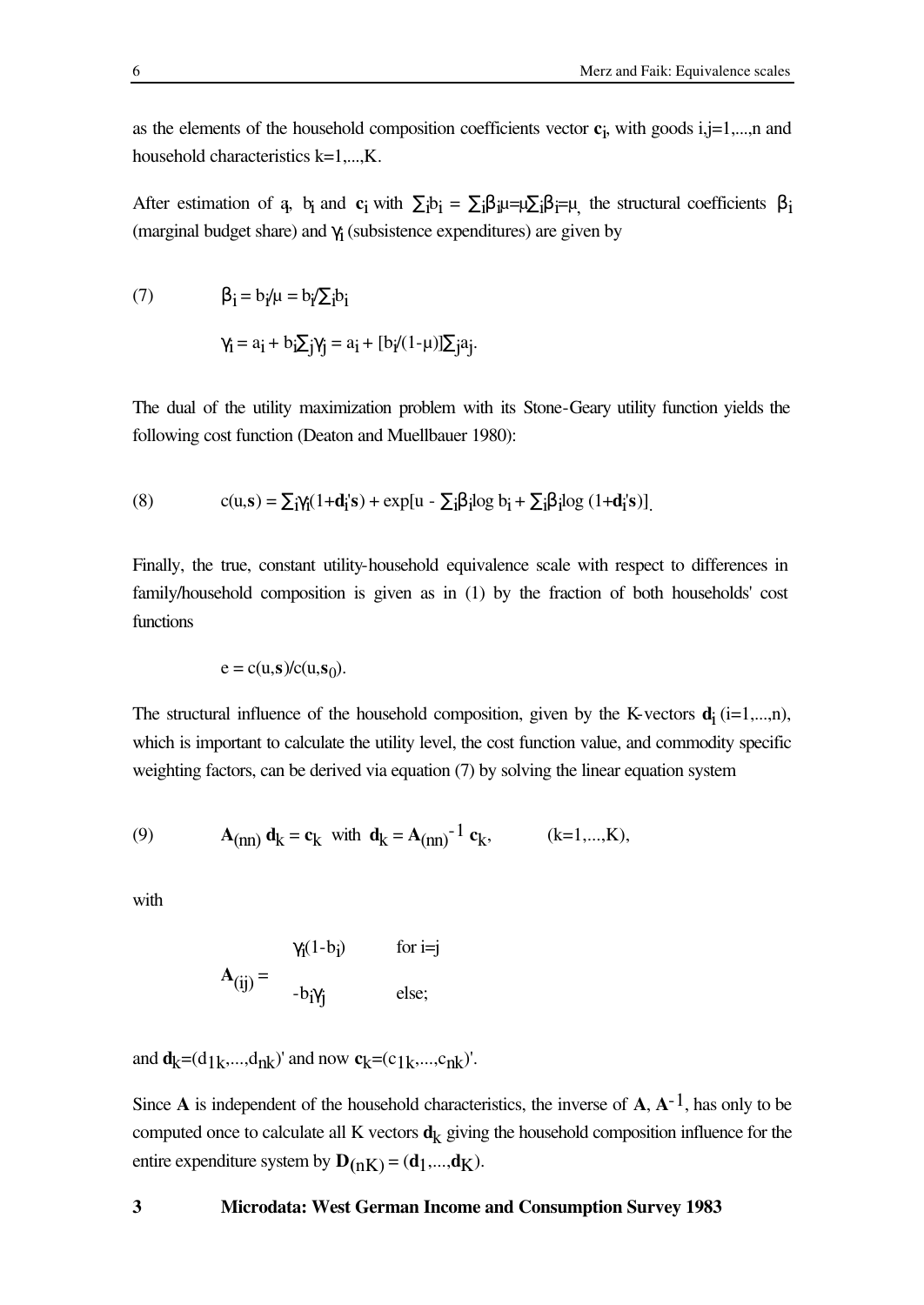The newest available and extensive microdata base for research in Germany is the Income and Consumption Survey (Einkommens- und Verbrauchsstichprobe, EVS) 1983. Information about this survey with more than 44,000 households and detailed expenditure and income microdata is summarized in Table 1.

Because of privacy protection, an anonymized and reduced 96% random sample of the original EVS 1983 is available for our analysis. This sample, hereafter abbreviated by 'Sfb 3/EVS 1983' was provided by the Sonderforschungsbereich 3 (Sfb 3) 'Microanalytic Foundations of Social Policy' at the Universities of Frankfurt and Mannheim, financed by the German National Science Foundation. The opportunity to use this unique microdata base as provided by the Sfb 3, the Chair of Social Policy, Prof. Dr. R. Hauser, University of Frankfurt, as the Sfb 3 successor and the German Federal Statistical Office, Wiesbaden, is gratefully acknowledged.

The Sfb 3/EVS 1983 has these further characteristics: Individual information is restricted to households with n<7 persons. Household information consists of household characteristics, income, transfer and (limited) tax information of a variety of sources.

Consumption expenditures are aggregated into 20 categories. Additionally, sociodemographic information of each person in every household is available.

Overall, all of this information for more than 42,000 individual households serves as our microdata base.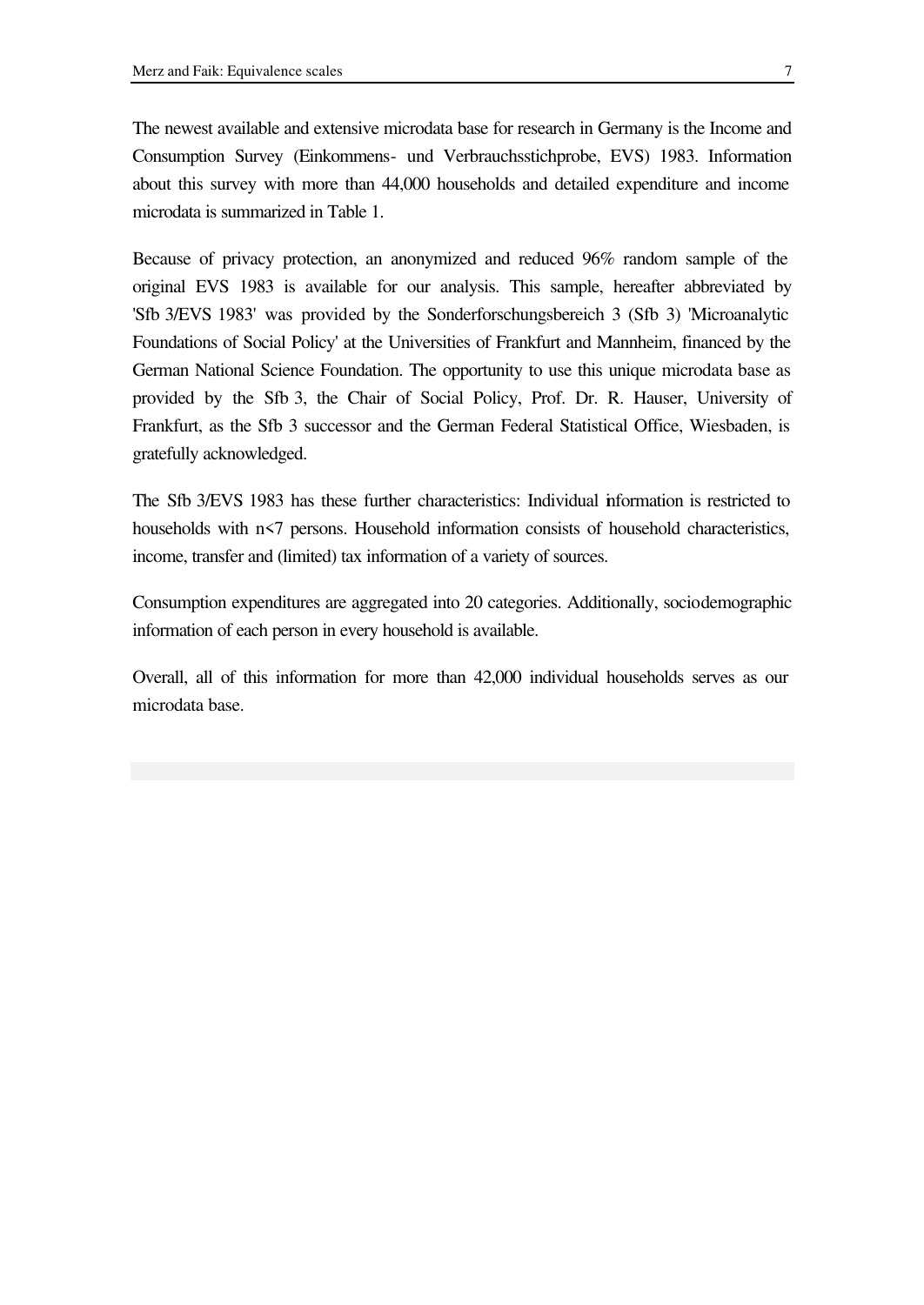# **Table 1: West German's Income and Consumption Survey (Einkommens- und Verbrauchsstichprobe, EVS) 1983**

# **Legal basis:**

Federal statistic: Bundesstatistik-Gesetz (BStatG) 14. März 1980: 1962/63, 1969, 1973, 1978, **1983**, (1988)

# **Sample:**

Quota sample with voluntary participation (Euler 1982).

- Observations: 0.2% of all private households in West Germany (ca. 50,000 households (gross)), 44,507 households finally to analyze.
- Not included: households of foreigners, households in institutions, households with a monthly net household income  $\ge$  = 250,000 DM. Remaining households represent ca. 92% of all West German households.

Number of variables per household: 548

# **Questionnaires/Methods:**

- First interview (**Grundinterview**) January 1983:

Sociodemographics, durables available

- Over the year bookkeeping (**Haushaltungsbücher**):

*Monthly (for 11 months) information* (**laufende Monatsanschreibungen**): one figure for an entire respective month (gathered in a 4 month booklet (Vierteljahresheft)):

- all income figures (given scheme),

- important expenditures (given scheme).

One month of daily information (**Feinanschreibung**) by a stratified rotation procedure:

*daily information*:

 - detailed smaller private consumption expenditures (open question)

- food and semi-luxury expenditures (open question)

- Final interview (**Schlußinterview**) January 1984:

Wealth (selected items) and savings

# **Further Information**:

Euler, M. 1982, Einkommens- und Verbrauchsstichprobe (EVS) 1983, in: Wirtschaft und Statistik 6/1982, p.433-37

Statistisches Bundesamt (1984 and various years), Fachserie 15, Wirtschaftsrechnungen, Einkommens- und Verbrauchsstichproben, Heft 7, Aufgaben, Methode und Durchführung, Stuttgart und Mainz

Wirtschaft und Statistik (WiSta), various years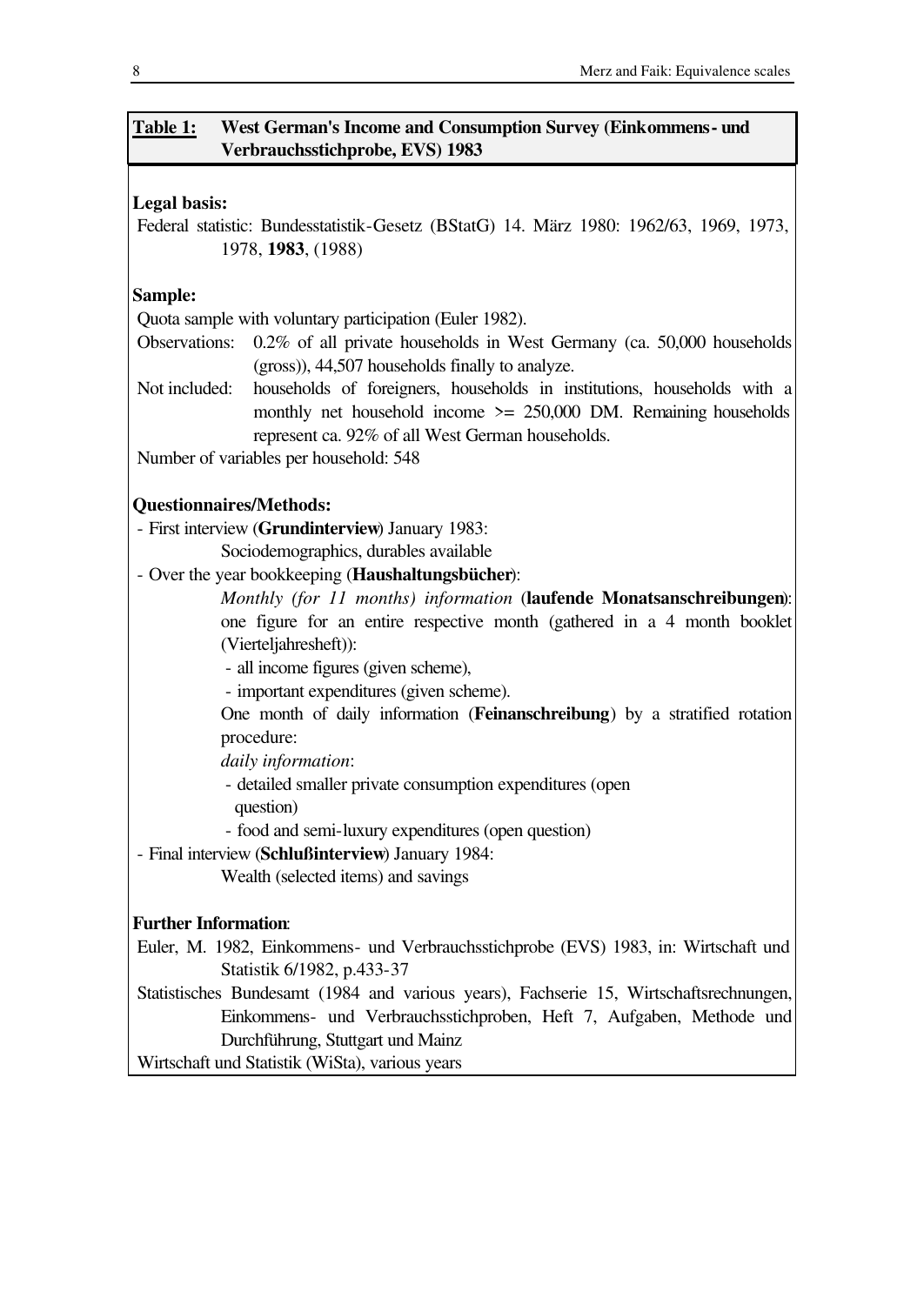# **4 Empirical results**

Let us start with a brief discussion of important variables by some descriptive measures of our above described sample. Regression and equivalence scale results then follow for different single equation Engel approaches and the complete demand system ELES - cost function approach. Then our results are compared with other commonly used scales in the literature.

# **4.1 Some descriptive measures**

All the descriptive information is based on weighted individual data representing a total population of 23.5 million (n=42,752) households in West Germany 1983.

We regard seven aggregated consumption expenditure categories: food, clothing  $\&$  shoes, housing & energy, transportation & communication, body & health care, education & entertainment, personal belongings & other goods and services,  $(\Sigma$  = private consumption, x), household net income and a computed remainder (= household net income minus private consumption). A detailed list of all respective items of an expenditure category is given in Table 2. All further results are based on yearly data (1983).

As shown in Table 3, next to the remainder, housing & energy (19.6%) and food (18.6%) are the most important, and body  $\&$  health care  $(3.6\%)$  the least important expenditure categories out of a 1983 household net income of almost 40,000 DM in the average. The variance, measured by the variation coefficient, is highest within body  $\&$  health care, the category with the lowest average expenditures.

Not discussing any detail of Table 3, one further important figure has to be stretched out: Since Table 3 only comprises households with respective positive values, ca. 22% [(1- 33,146/42,745)\*100 households] show a negative remainder indicating some dissaving processes for probably higher valued goods (durables). To capture the wide range of individual expenditure behaviour, we therefore shall regress our different Engel approaches as well as to total expenditures [=private consumption (x)] as to the respondents' household net income (y).

Table 4 presents descriptive measures for the household types we used below in our regression analyses. The breakdowns encompass singles and married couples with and without children and pure household size with its sample and population figures.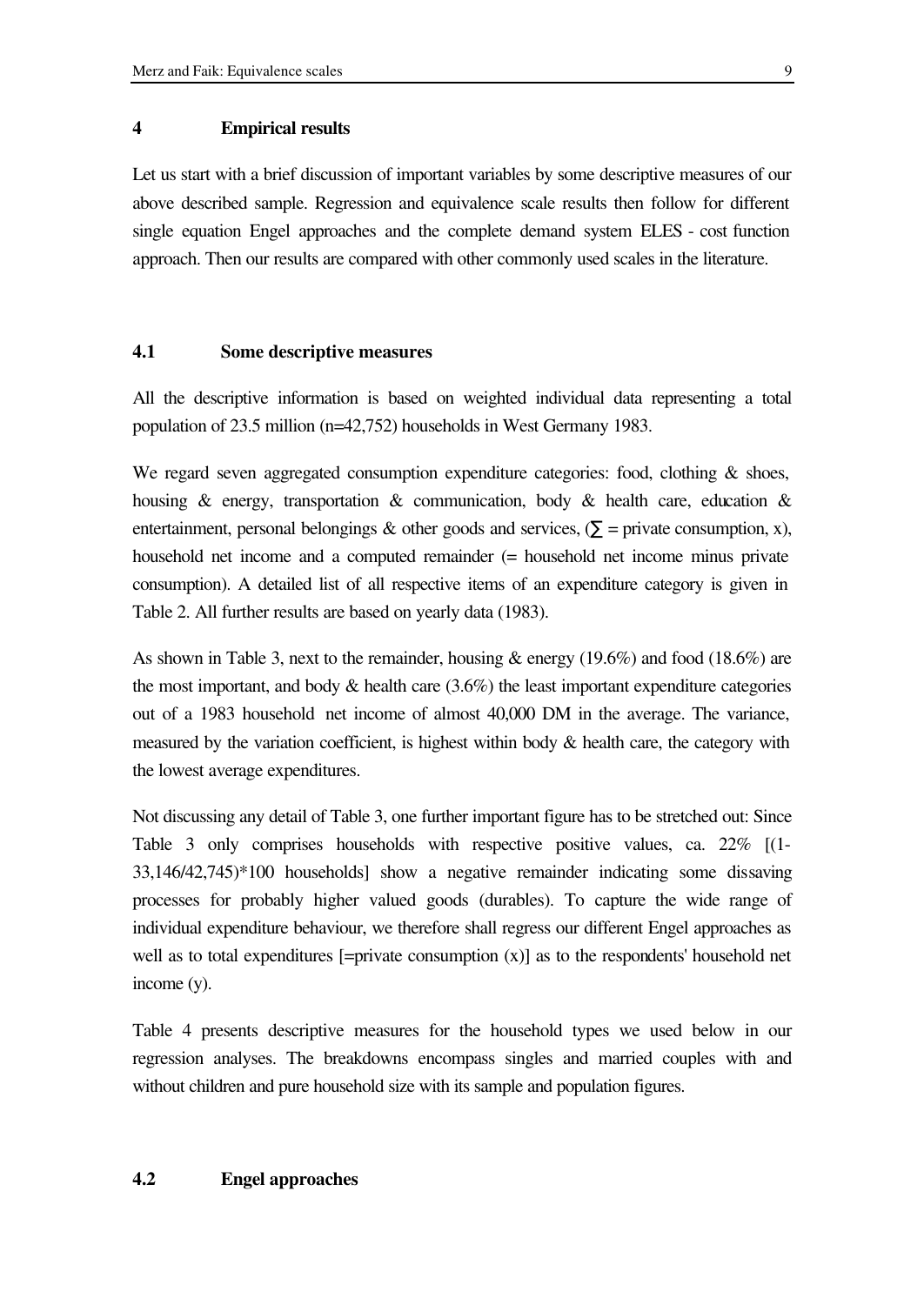To calculate Engel based consumption expenditure equivalence scales as in equation (3) given by  $e = v/v_0$  four questions arise concerning the underlying Engel curve  $v_i = f(y, s)$ :

- 1. Which good (i), or which basket of goods?
- 2. Which functional form, which specification of the Engel curve  $v_i = f(y, s)$ ?
- 3. How to incorporate household composition?
- 4. Which income measure?

*Which good (i), or which basket of goods?* Traditionally, food is the central category fulfilling the most basic needs. Since our food category comprises basic food, semi-luxury food and meals out of home, we also look for the sensitiveness of the results with basic food only. As in many equivalence scales implicitly given in Social Assistance Regulations, a basic basket of goods is considered. Thus our third category will comprise food, clothing & shoes, housing & energy and body & health care as a goods basket describing the basic standard of living expenditures in industrialized countries. In doing so, we are on the way to a full market basket approach which is considered by the subsequent ELES complete demand system.

*Which functional form, which specification of the Engel curve*  $v_i = f(y, a)$ *?* Concerning  $expenditure (v<sub>i</sub>, lhs)$  and the income  $(y, rhs)$  variable a multitude of specific transformations are possible within some additive specifications. Besides the simple linear approach with no further transformation (like Bojer 1977), we choose two nonlinear functional forms with 'log-log' and a 'lin-log' (share) Working-Leser (Leser 1963, Deaton and Muellbauer 1986, Tsakloglou 1991) specification, where the left hand side is the budget share  $(w=v<sub>f</sub>/y)$ .

*How to incorporate household composition?* When translating demographics into the Engel curve, we follow the Barten 1964 approach with a linear consideration of household composition dummies. This procedure here is comparable to the ELES van der Gaag and Smolensky 1982 US approach.<sup>6)</sup> Within this procedure either each household type of further interest might have a dummy (like a two adults, one child household) or more or less homogeneous groups (like the number of persons in age groups) form a (polytomeous) dummy variable. We follow the second more flexible approach in building different scales. Another general possibility to incorporate the

l

<sup>6</sup>) The FELES approach by Merz 1983a is functionalizing important ELES-parameters by sociodemographic factors.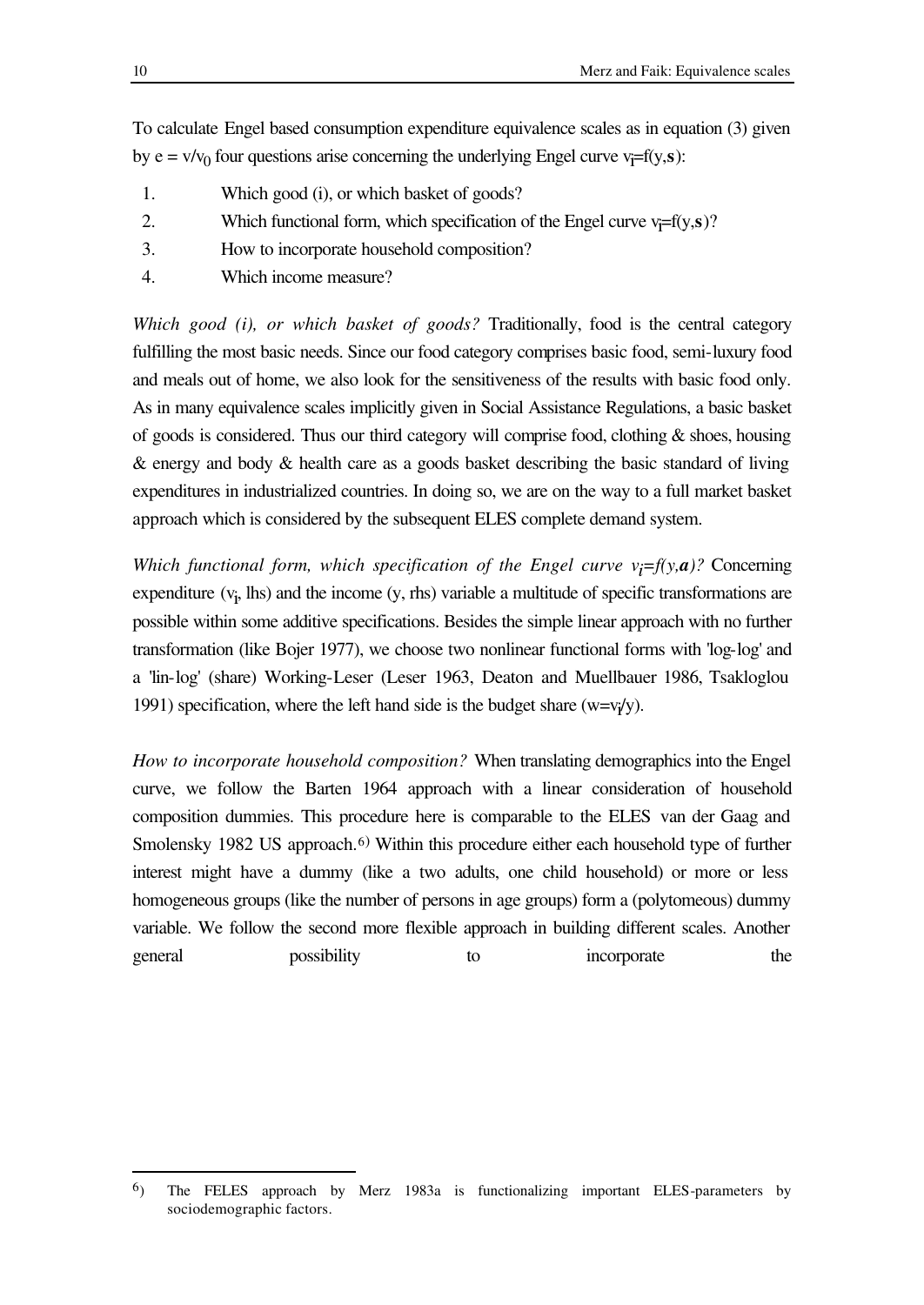Tab. 2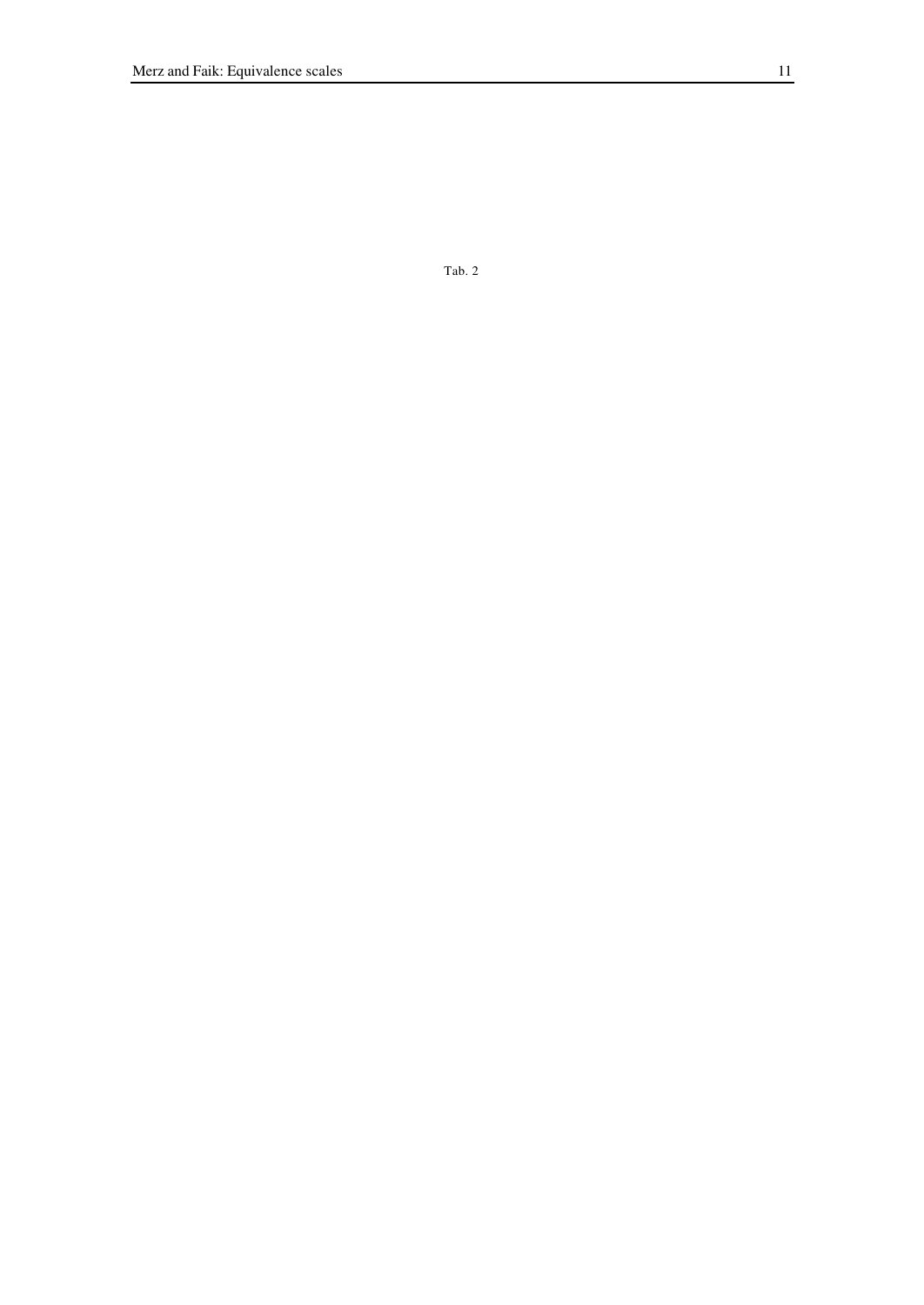Tab. 3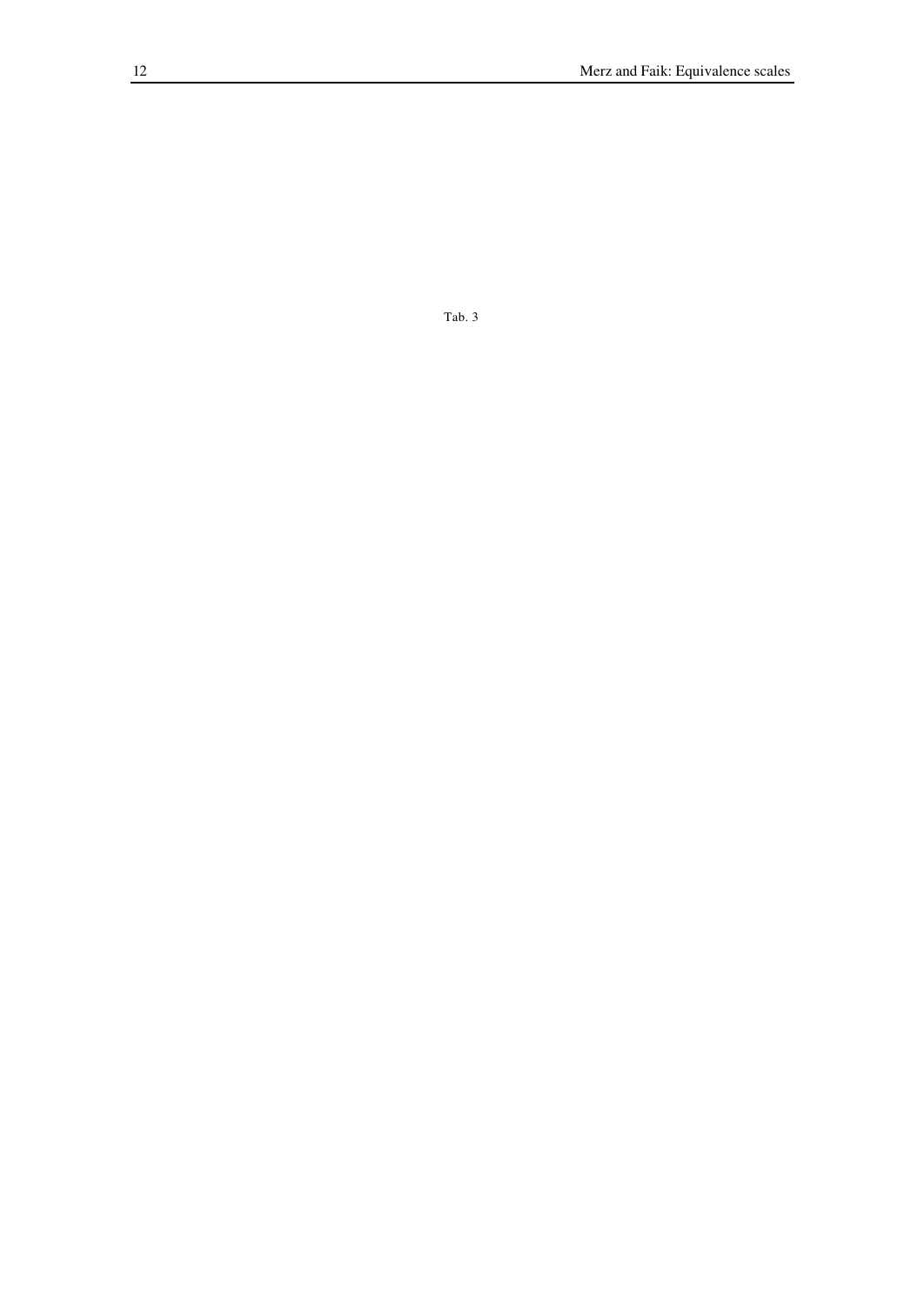Tab 4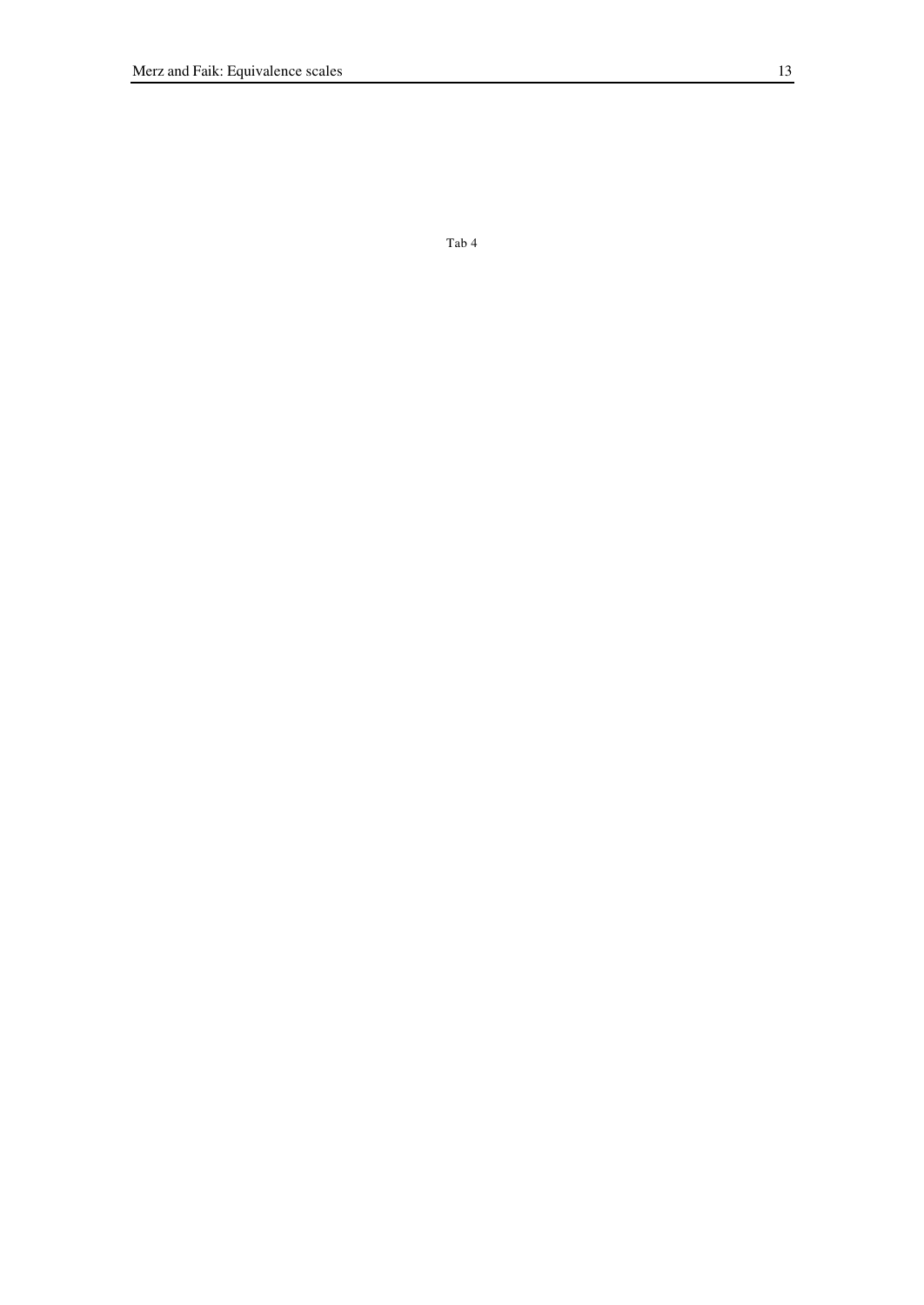household composition is to run separate regressions for separate subgroups given by each household type.<sup>7)</sup> In principle, we shall incorporate all different household types in a single comprehensive regression, because with this specification the relative importance of the household types is better comparable.

*Which income measure?* As mentioned above, the income regressor might be total expenditures [private consumption (x)] or some household income capturing saving and dissaving processes. Our analyses will show the results for both income measures. The question of a transitory or some permanent income to better capture the durable expenditure problem will be discussed within the complete demand system approach.

# *Engel regression results*

In consideration of all of this, Table 5 shows the appropriate regression results for the Engel method estimating the Engel curves  $v_i=f(y,s)$ . Following our above discussed concept we run OLS-regressions specified as

(10) vh = a + byh + **c's**h + εh (h=1,...,H),

for all households h (h=1,...,H) with  $\varepsilon_h$  as a normal distributed error term and where expenditure  $v_h$  and income  $y_h$  are appropriately transformed. The K-vector  $s_h$  of household characteristics encompasses the respective number of persons in age classes (0-6 years: s1; 7- 17 years: s $\gamma$ ; 18-64 years: s $\gamma$ ; 65+ years: s<sub>4</sub>) and two further sociodemographic variables [sex of household head (female=1, male=0): s, family status of household head (married=1, not married=0):  $s<sub>6</sub>$ ]. Table 5 shows the estimated coefficients a, b and **c** for basic food, food and the discussed basic basket.

First of all, there is a wide range of goodness of fit with respect to different functional forms, measured by  $\mathbb{R}^2$  [from 18% (share, food) to 82% ('log-log', basic basket)]. Regardless of whether private consumption  $(x)$  or household net income  $(y)$  is the 'income' regressor, there is a clear hierarchy of goodness-of-fit given a specific functional form: for all three expenditure categories the best (highest  $\mathbb{R}^2$ ) is 'log-log', next is linear, and relatively worse is share ('linlog'). This is in some accordance to earlier results of Prais and Houthakker 1955, 106-107, where the 'log-log' specification is best for other goods than food. For food, however, they found that the semi-log specification in absolute terms was superior to other functional forms.

Private consumption fits better than household net income for all expenditure groups in the 'log-log' and linear case. In the share case this is true only for basic basket expenditures.

l

 $7$  A discussion of different specifications is found in Merz 1980, 60-62.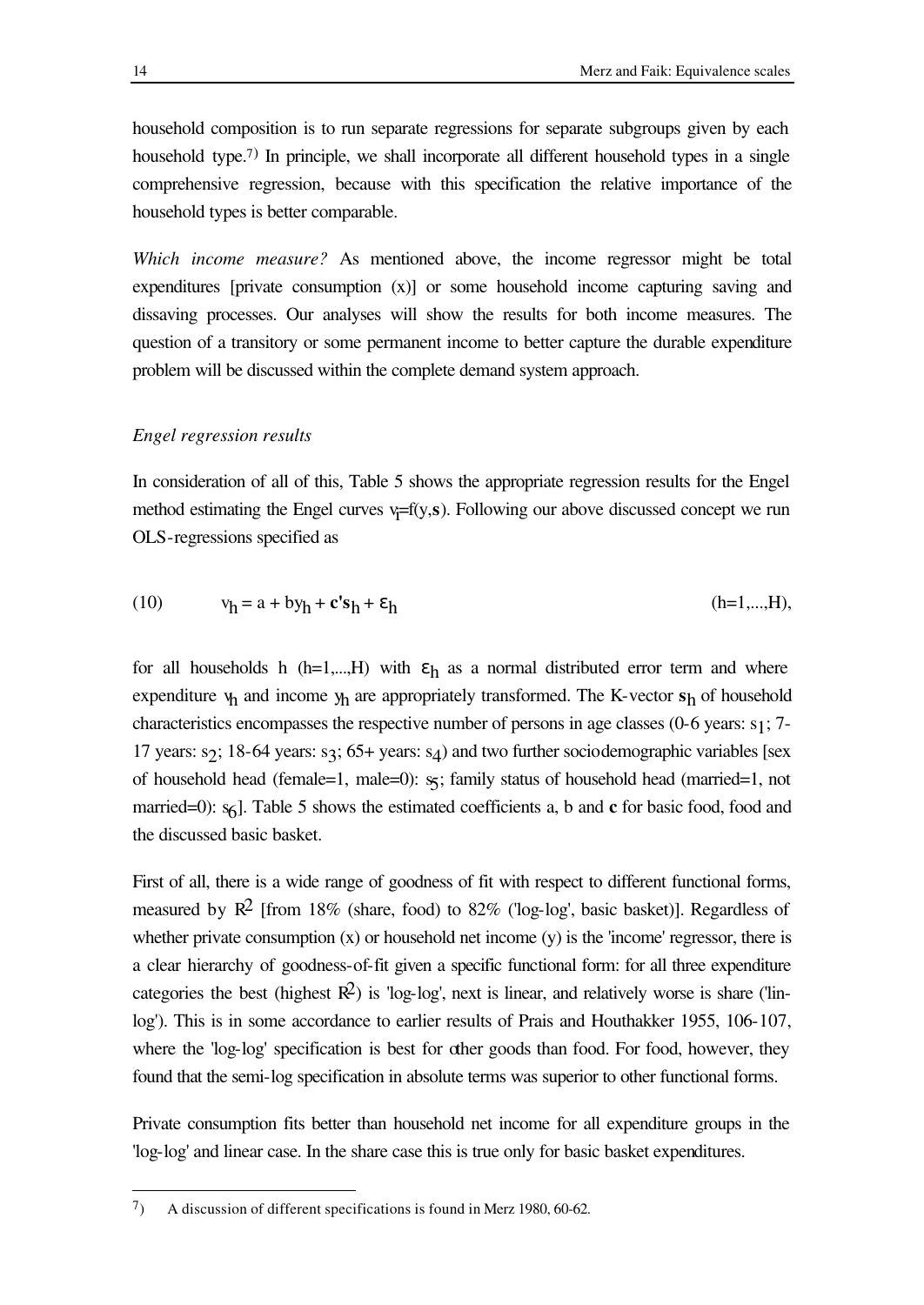l

With regard to the age profile, measured by  $c_1$  to  $c_4$ , basic food expenditures for all three specifications are 'monotonic' increasing in a nonlinear fashion, while food expenditures decline

plausibly in the highest age class (65+ years) (linear case). Since for basic basket expenditures the picture is inverse regarding personal consumption or household net income, different saving and dissaving behaviour becomes apparent.

With regard to sex, higher expenditures are indicated for households with a female head for basic food and basic basket expenditures. The negative  $\sigma$ -coefficient for food, however, might indicate more female non-market production compared to the relative greater market expenditures among males for semi-luxury goods and meals out of home. Further sociodemographic influences will be discussed among our equivalence scale results.

To compute equivalence scales according to the family/household size method (pure head counting), we additionally run separate regressions with dummies for each household size to avoid multicollinearity problems. Thus any nonlinear influence with regard to the pure household size is captured by this approach.<sup>8)</sup> The results are given in the Appendix by Table A1. The evident nonlinear household size influence underlines our specification, which allows for (all) varieties of revealed behaviour regardless of a specific functional form.

<sup>8</sup>) Computations with a single variable 'household size' define proportional effects, which, however, should revealed by the analyzed behaviour and not by a given functional form. Van der Gaag and Smolensky 1982, e.g., take log of family size in their overall (ELES-)regression specification.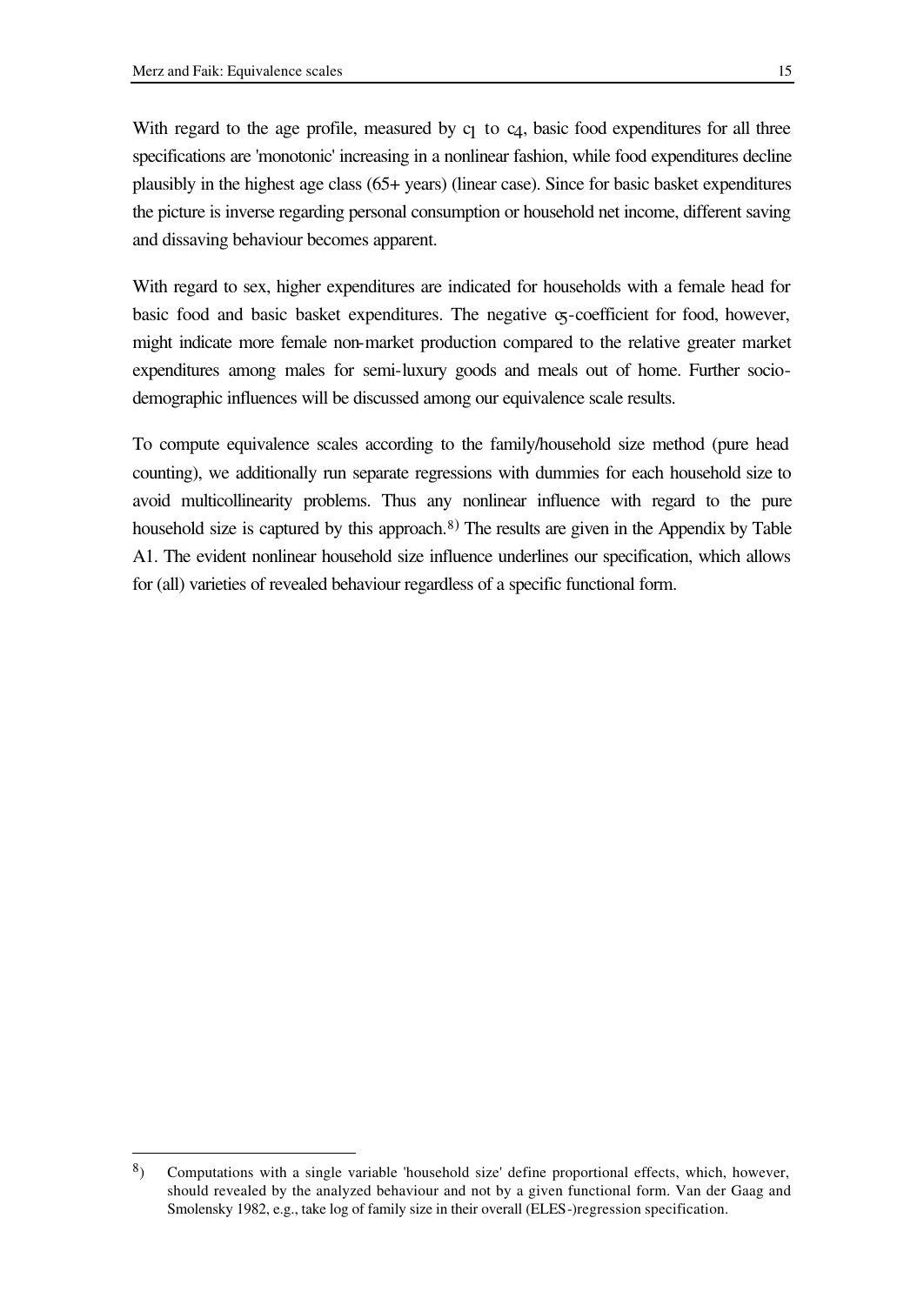Tab. 5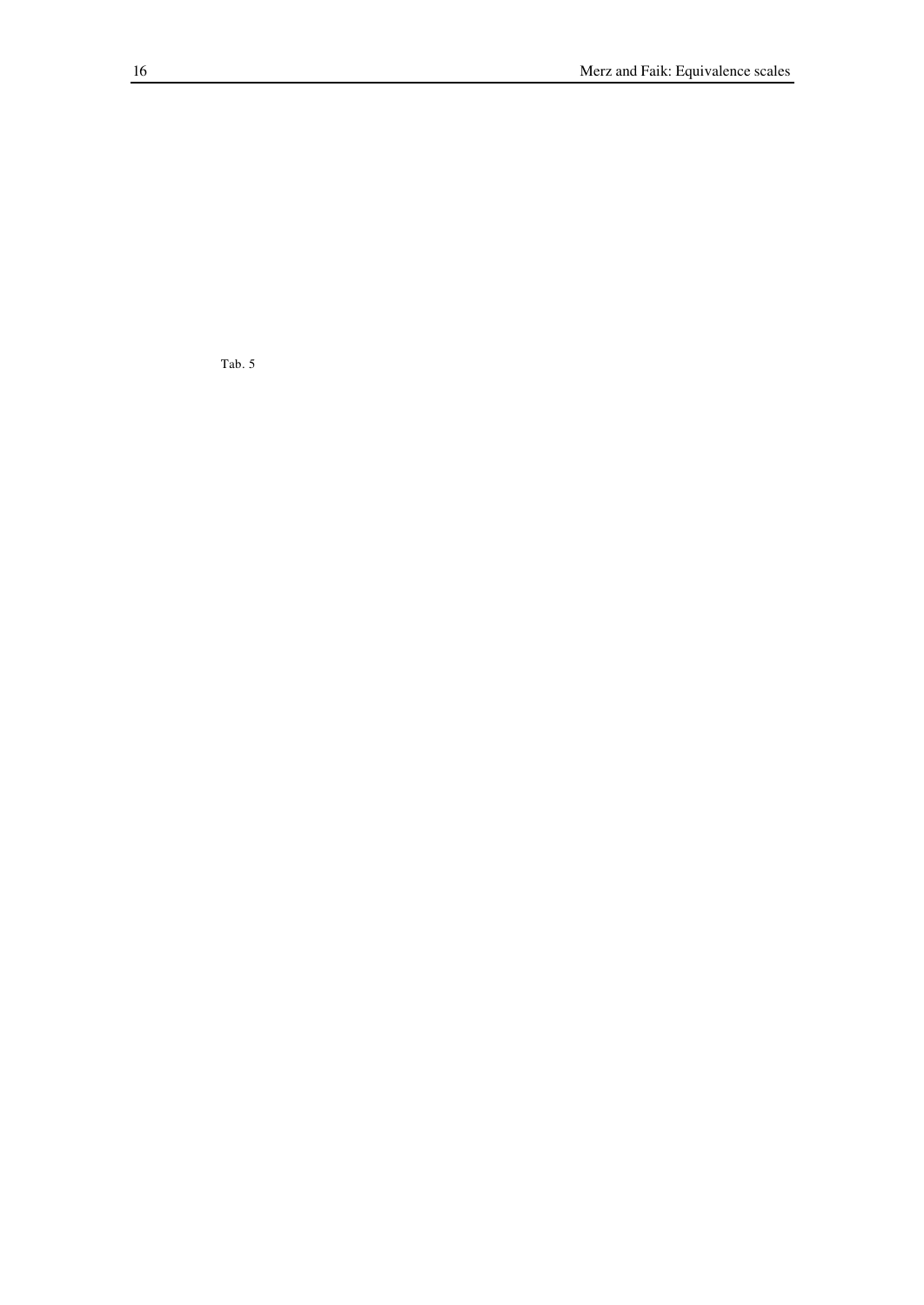# *Engel equivalence scales*

Table 6 shows Engel equivalence scales for different household types according to different expenditure categories, different functional forms, and different income measures based on the above regression results (Table 5).

Since all selected functional forms will yield equivalence scales independent of the reference income level, only one such Table is necessary. In particular, all equivalence scales

$$
e = y/y_0 = v/v_0
$$

with  $v = a + by + c's$  respectively  $v_0 = a + by + c's_0$  and a linear, 'log-log' (log of v and y) and share  $(w = v/y = a + b \log y + c's)$  specification

(11) 
$$
\begin{aligned}\n &\begin{bmatrix}\n &\text{(a + c's) / (a + c's_0)} \\
&\text{(b) } \\
&\text{(c) } \\
&\text{(c) } \\
&\text{(d) } \\
&\text{(e)} \\
&\text{(f) } \\
&\text{(h) } \\
&\text{(h) } \\
&\text{(h) } \\
&\text{(h) } \\
&\text{(h) } \\
&\text{(h) } \\
&\text{(h) } \\
&\text{(h) } \\
&\text{(h) } \\
&\text{(h) } \\
&\text{(h) } \\
&\text{(h) } \\
&\text{(h) } \\
&\text{(h) } \\
&\text{(h) } \\
&\text{(h) } \\
&\text{(h) } \\
&\text{(h) } \\
&\text{(h) } \\
&\text{(h) } \\
&\text{(h) } \\
&\text{(h) } \\
&\text{(i) } \\
&\text{(i) } \\
&\text{(i) } \\
&\text{(i) } \\
&\text{(i) } \\
&\text{(i) } \\
&\text{(ii) } \\
&\text{(iii) } \\
&\text{(iv) } \\
&\text{(v) } \\
&\text{(v) } \\
&\text{(v) } \\
&\text{(v) } \\
&\text{(v) } \\
&\text{(v) } \\
&\text{(v) } \\
&\text{(v) } \\
&\text{(v) } \\
&\text{(v) } \\
&\text{(v) } \\
&\text{(v) } \\
&\text{(v) } \\
&\text{(v) } \\
&\text{(v) } \\
&\text{(v) } \\
&\text{(v) } \\
&\text{(v) } \\
&\text{(v) } \\
&\text{(v) } \\
&\text{(v) } \\
&\text{(v) } \\
&\text{(v) } \\
&\text{(v) } \\
&\text{(v) } \\
&\text{(v) } \\
&\text{(v) } \\
&\text{(v) } \\
&\text{(v) } \\
&\text{(v) } \\
&\text{(v) } \\
&\text{(v) } \\
&\text{(v) } \\
&\text{(v) } \\
&\text{(v) } \\
&\text{(v) } \\
&\text{(v) } \\
&\text{(v) } \\
&\text{(v) } \\
&\text{(v) } \\
&\text{(v) } \\
&\text{(v) } \\
&\text{(v) } \\
&
$$

in Table 6 are based on household net income regression results (resulting in b) for a subsequent comparison with the ELES approach (private consumption based regression results are given in the Appendix, Table A2).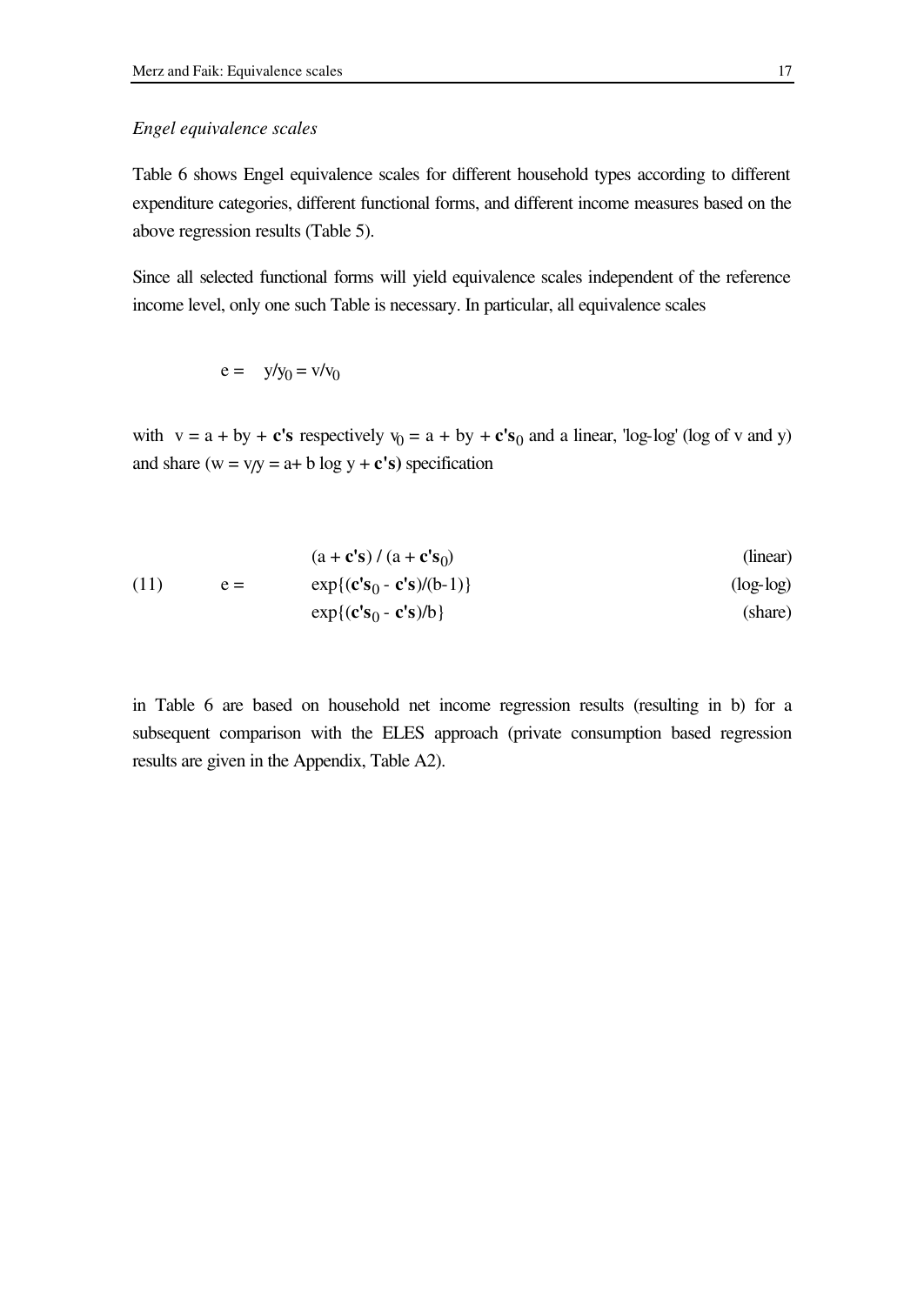$Tab.6$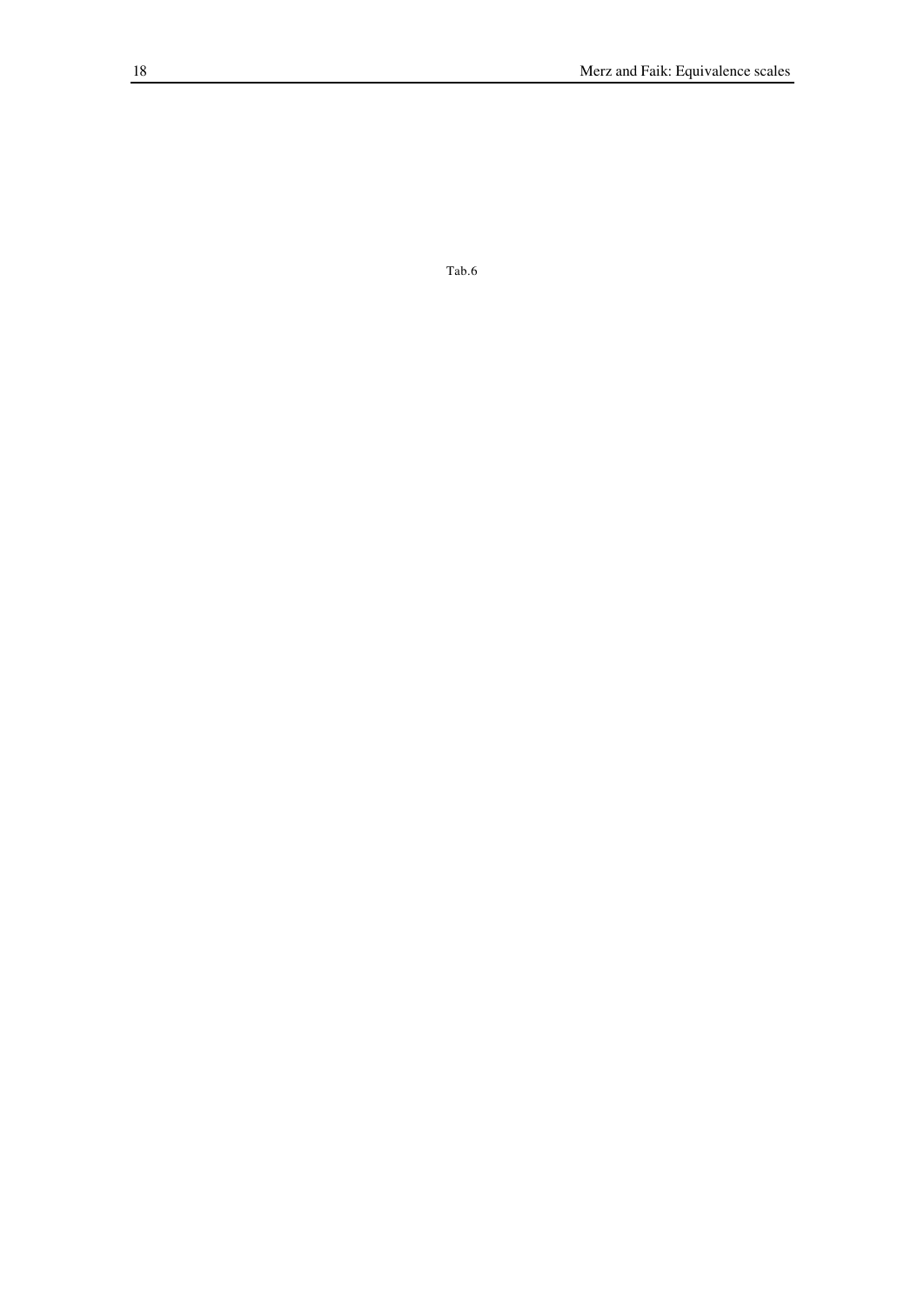Let us begin with family/household size equivalence scales (no. 21-26). The scale differences between any two scales yield the individual household size scales. For interest and for example, concerning food expenditures Table 7 shows pure household size scales for all three functional forms.

With descending figures additional persons in a household have relatively less food expenditures indicating some economies of scale effects in larger households. A similar view to basic food and basic basket expenditure shows for basic food the highest individual weights (for all specifications) and thus the lowest economies of scale. A plausible result, since with the most basic expenditure, basic food, overall personal differences should be low.

When comparing the different functional forms, for all numbers of persons the 'log-log' specification yields the highest weights, the share specification the relatively lowest. This picture is also given for basic food expenditures but not for the basic basket (ranking: linear, 'log-log', share). Thus, though there are functional form dependent and different weights, in general, when food, basic food, or basic basket expenditures are regarded larger households show economies of scale with decreasing individual weights.

| Table 7: Household size scales for food expenditures (based on Table 6) |        |           |       |  |  |  |  |  |  |  |  |
|-------------------------------------------------------------------------|--------|-----------|-------|--|--|--|--|--|--|--|--|
| pure household size<br>functional form                                  |        |           |       |  |  |  |  |  |  |  |  |
|                                                                         | linear | $log-log$ | share |  |  |  |  |  |  |  |  |
|                                                                         | 100    | 100       | 100   |  |  |  |  |  |  |  |  |
| 2                                                                       | 81     | 92        | 73    |  |  |  |  |  |  |  |  |
| 3                                                                       | 38     | 46        | 33    |  |  |  |  |  |  |  |  |
| 4                                                                       | 26     | 31        | 23    |  |  |  |  |  |  |  |  |
|                                                                         | 32     | 38        | 31    |  |  |  |  |  |  |  |  |
|                                                                         | 27     | 36        | 30    |  |  |  |  |  |  |  |  |

The above family/household size equivalence scales demonstrate the average tendency. Further socio-demographically differentiated analyses with effects like age and (the cost of) children show a different picture.

With respect to the social political discussion and our specific interest on the elderly we divide - as mentioned - the analyzed household types of Table 6 with the focus on age and children by:

- Singles; male and female, in age classes 18-64, 65+years
- Single mothers; with 1 child (in different age classes) and two children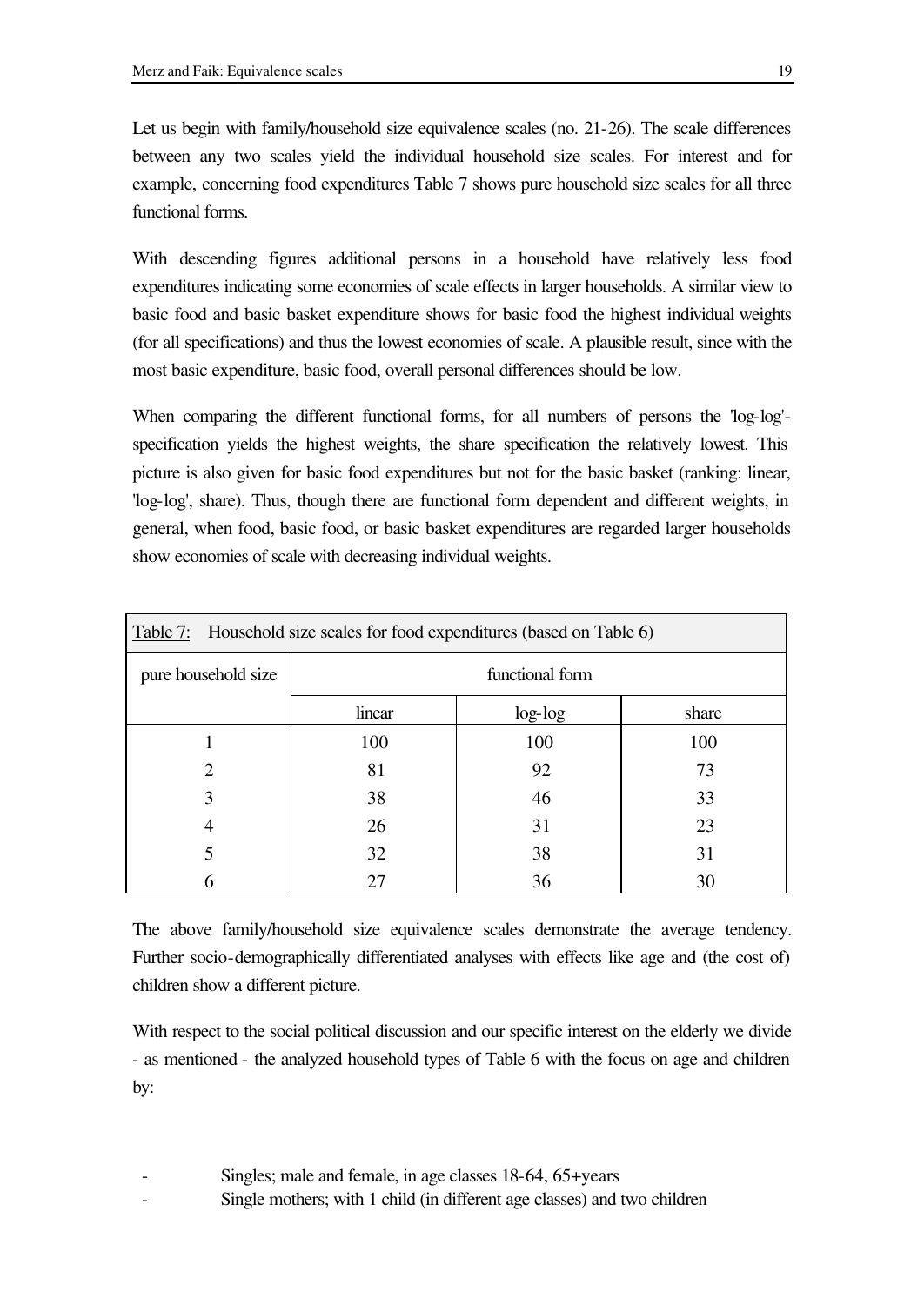# married couples; in different age classes, and different number of children.

Elderly adult singles have less food and basic basket equivalence scales than younger adult singles, but higher basic food weights. One reason, certainly, is the higher immobility of elderly households.

The relative low difference between the age class figures when basic basket scale values are compared to food scales seems to refer to higher body and health care expenditures of the elderly households.

Children weights are positively correlated with their age (0-6, and 7-17 years) and, as expected, are lower than the adults' equivalence scales.

With regard to sex, clear differences between female and male equivalence scales with higher female scales in all respective age classes for basic food and basic basket expenditures become apparent. However, higher male than female weights for food expenditures are evident. Some reasons for that were already discussed in the last paragraph.

When the family status is considered, basic food figures roughly show proportional, twice as high scales as for singles. However, for food and the basic basket a lower need is assigned for married couples by scales around 150.

In the social political discussion the cost of children play an important role.<sup>9)</sup> Within the equivalence scale approach the cost of children are derived as the difference between the Engel scale values for a married couple without children and with one child (or analog for single and lone mother with one child). As Table 6 shows, there is a relatively wide range of child costs, depending on the selected Engel curve type and on the respective expenditure category (with a higher variation between the expenditure categories than between the functional forms). The cost range (line 15 minus line 13 of Table 6) for the (first) is compared to married couples both 18-16 years old as reference between 14.2% points (food; share) and 57.2% points (basic food; log-log). This highlights two problems: First, the results heavily depend on the underlying functional form and the goods basket under consideration. So, as we did, it ist very important to show the possible range of scales according to methodology reasons alone. Second, relatively low costs for younger children probably reflect one basic problem of concumption expenditure based equivalence scales in gernal: the revealed preference method - based on cross section (not on panel) data - neglects a possible changing of the the household life-style

l

<sup>9</sup>) See Bradbury 1992a for discussion and Australian results.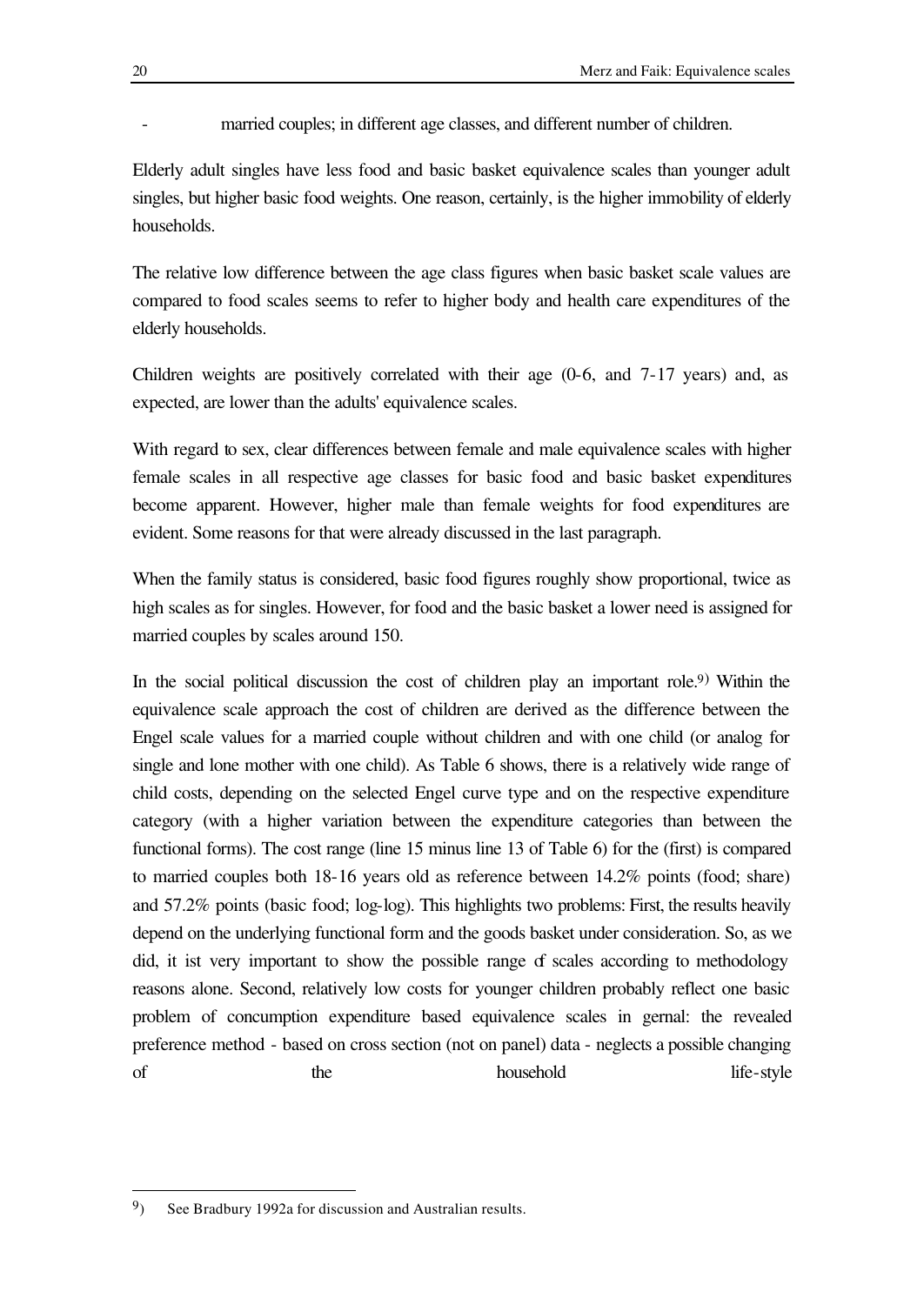(substitution effect), when e.g. a child is born. Thus any reduction of adults' expenditures in favour of the new situation is at the same time reducing the actual, revealed cost of children.

# **4.3 ELES complete demand system approach**

The full market basket in our ELES estimates encompasses seven expenditure categories: food, clothing & shoes, housing & energy, transportation & communication, body & health care, education & entertainment, and personal belongings & other goods and services. By the Statistical Office's definition, these expenditures describe private consumption.

In the theoretical approach with equation (4), the income measure is intertemporal wealth z, incorporating saving and dissaving processes. As an available proxy, household net income (rather than total expenditures = personal consumption) is incorporated in our estimates, since any further permanent or transitory income is rather arbitrary.

### *ELES regression results*

l

The ELES complete demand system reduced form coefficients [as in equation (6) respectively (10)] in Table 8 are estimated equation by equation by OLS with

$$
(12) \t\t\t $v_{\mathbf{ih}} = a_{\mathbf{i}} + b_{\mathbf{i}} z_{\mathbf{h}} + c_{\mathbf{i}} s_{\mathbf{h}} + \varepsilon_{\mathbf{i}}$ \n(12) \t\t\t $(\mathbf{i} = 1,...,\mathbf{n})$
$$

where household net income  $(y_h)$  is the proxy for intertemporal wealth (z) and  $\varepsilon_i$  is a normal distributed error term, following the Zellner 1962 seemingly unrelated regression approach.<sup>10)</sup>

The goodness-of-fit again measured by  $\mathbb{R}^2$  shows a range from 8% (body & health care) to housing  $\&$  energy (46%), which is quite good for a cross section analysis. The seven categories encompass private consumption expenditures with a total marginal

 $10$ ) The results for food therefore have to be similar to the above Engel approach. However, because the system approach requires a subsample with all categories' expenditures *and* household income > 0, the sample size and thus the estimated coefficients will differ slightly.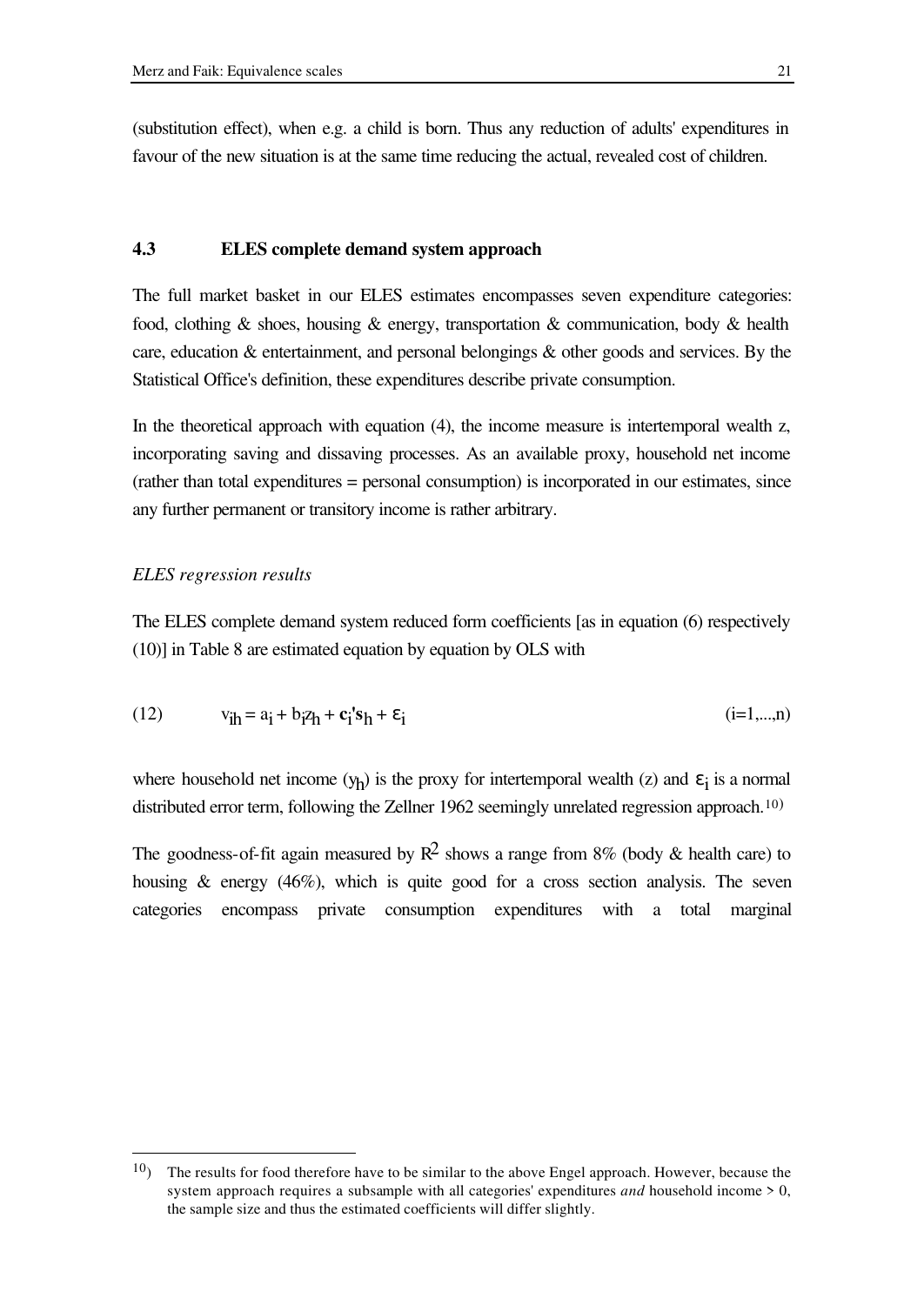Tab. 8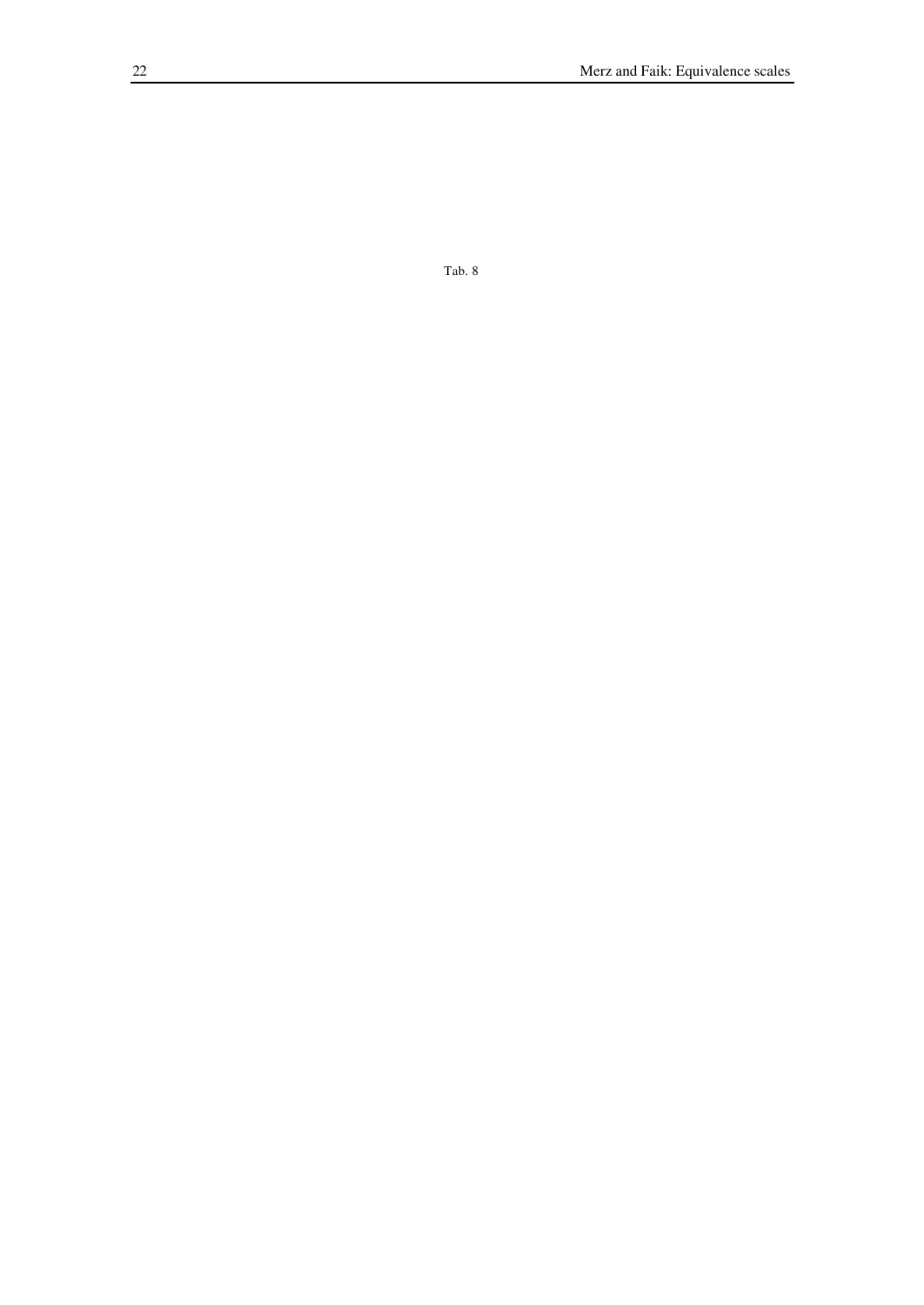Tab. 9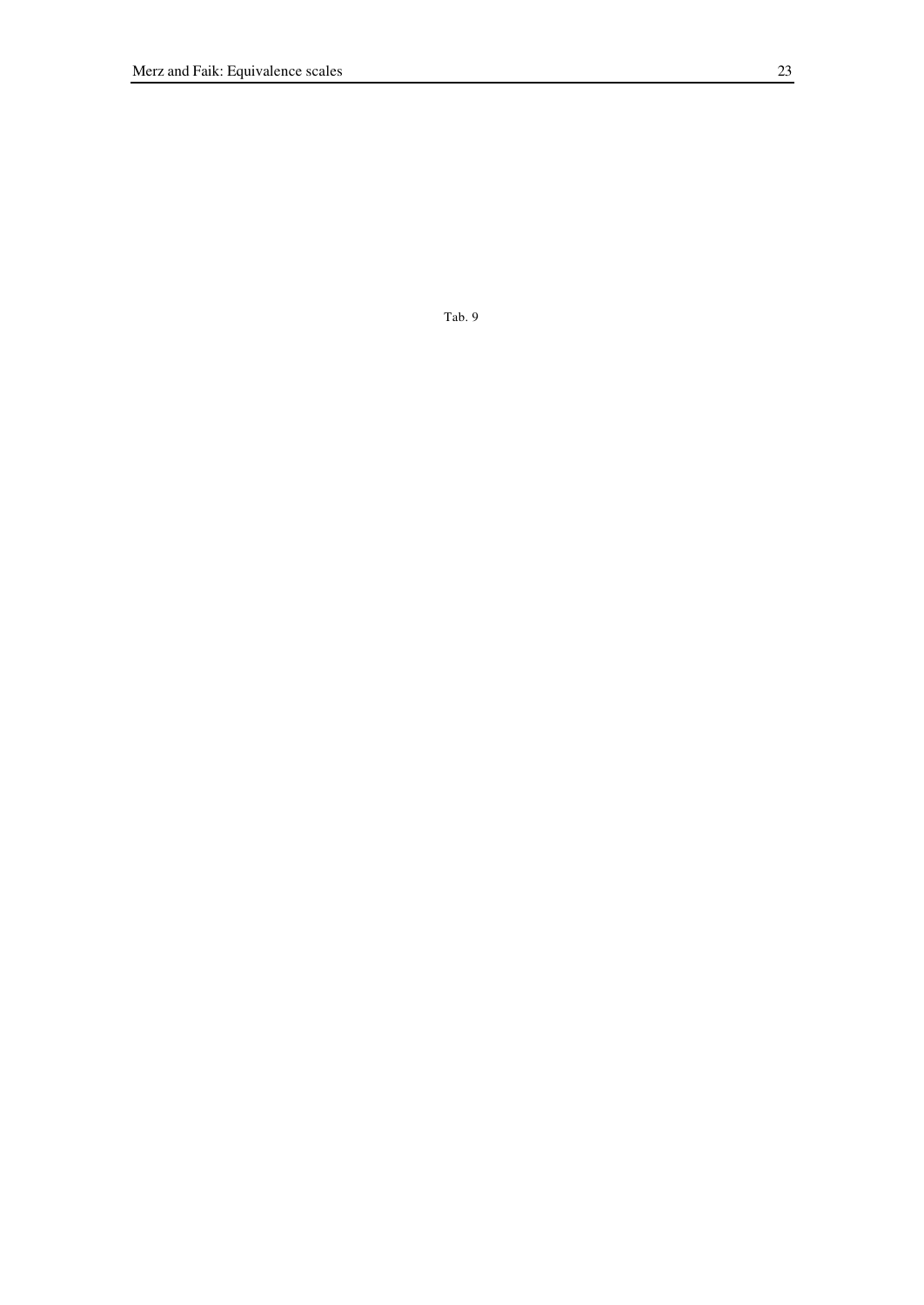propensity to consume  $(\Sigma_i b_i=0.46)$  indicating a high remainder marginal propensity to consume. Since the remainder captures - besides saving and dissaving - a variety of other expenditures<sup>11</sup>), and the so-called 'statistical difference' (survey errors concerning total expenditure sum minus income), a relatively high remainder value seems to be plausible.

In Table 9 the ELES structural coefficients, subsistence expenditures  $(\gamma_i)$ , marginal budget shares  $(\beta_i)$ , and the commodity specific household composition effects  $[D_{(nK)}]$  are given. All subsistence expenditures fulfill the positivity restriction and may be interpreted as minimum expenditures (DM/year).

The marginal budget shares assign the socalled supernumerary income (remaining income after having spent all subsistence expenditures) in some second round decision to all expenditure categories. Other goods & services including personal belongings obtain 22% of supernumerary income, followed by transportation  $\&$  communication with 20%, and housing  $\&$  energy with 18%. Last in line is body  $\&$  health care with 7%.

The commodity specific household composition effects shall be discussed with the ELES equivalence scales in the following paragraph.

### *ELES equivalence scales*

With respect to the ELES cost function the ELES (cross section) equivalence scale

$$
e = c(u, s) / c(u, s_0)
$$

after some rearrangements is

l

(13) 
$$
e = \frac{\sum_{i} \gamma_{i} m_{i} + \exp [u - \sum_{i} \beta_{i} (\log b_{i} - \log m_{i})]}{\sum_{i} \gamma_{i} + \exp [u - \sum_{i} \beta_{i} \log b_{i}]}
$$

In contrast to the above presented Engel equivalence scales the ELES equivalence scales depend on a chosen utility level and in the sequence on a respective income level  $[\mu \rightarrow c(u, .) \rightarrow$ z(u,.)]. Thus, the empirical results in Table 10 are different according to different income levels [our choice: lower (subsistence expenditures about 16,000 to 18,000 DM), medium (arithmetic mean  $22,757$  DM, and median  $24,941$  DM), and upper level (1.5 times median = 34,136 DM)].

.

<sup>11</sup>) Consisting of voluntary social security contributions, other income transfers (gifts, automobile tax, other taxes, garden rent etc.), wealth accumulation expenditures (expenditures for society building deposits, shares, savings), and mortgage payments, interests etc.; for details see Statistisches Bundesamt 1983.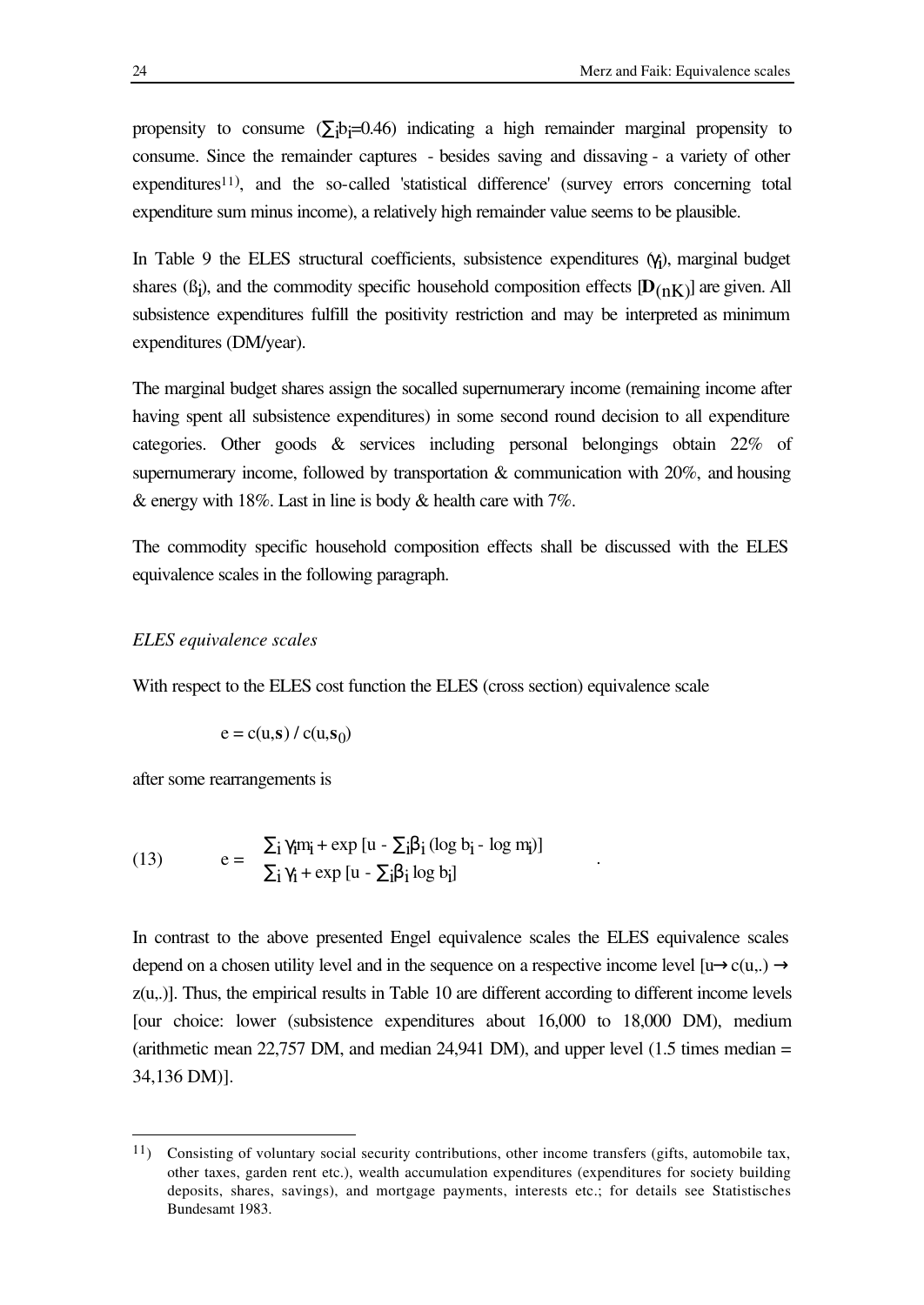Tab. 10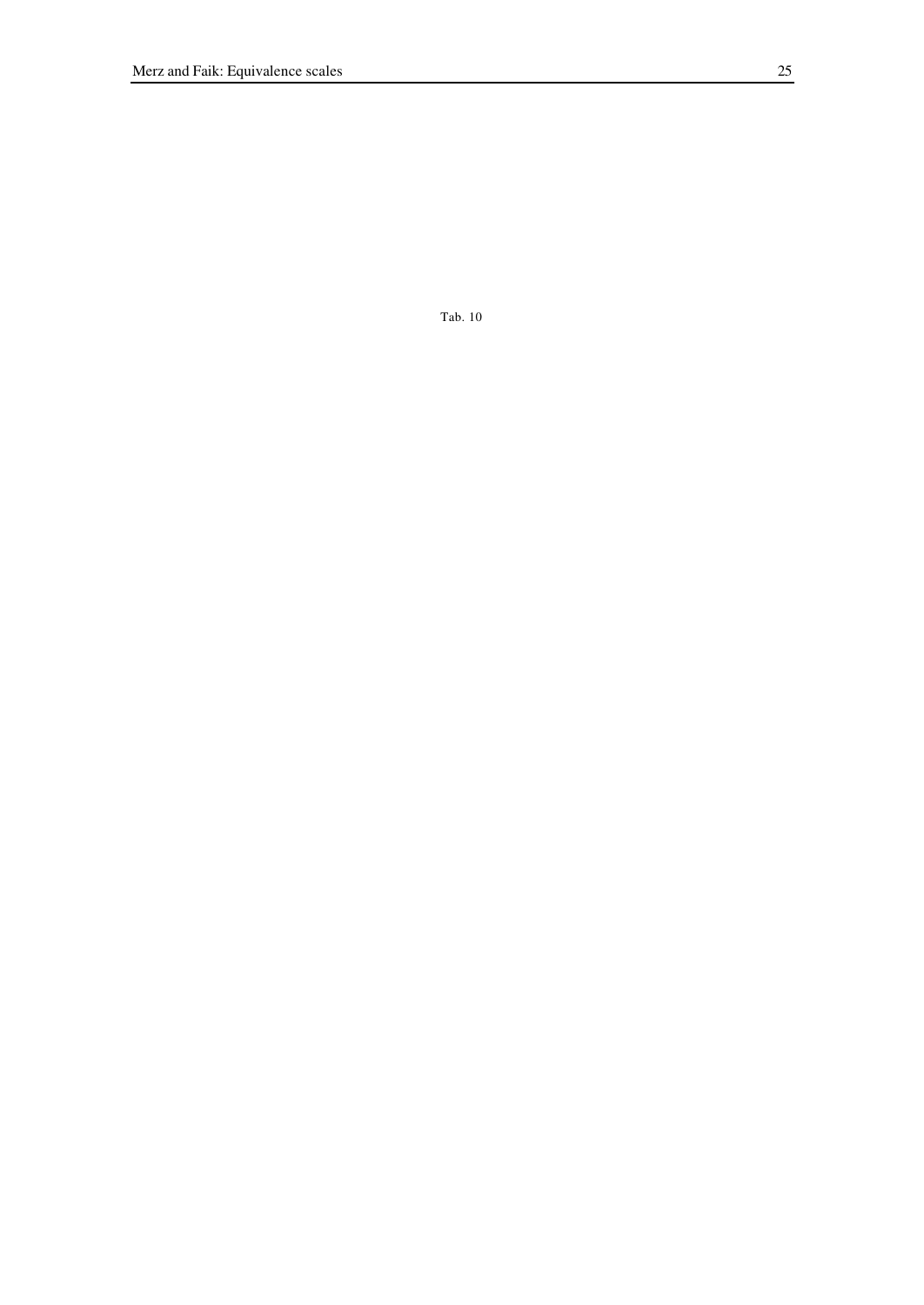Despite this wide income range, however and as a main result of Table 10, the corresponding equivalence scales do not vary in a significant fashion, not showing distinct income level dependent effects.

This is in line with a result by van der Gaag and Smolensky 1982 based on the U.S. Consumer Expenditure Survey 1972/73.

Household type specific equivalence scale results shall be discussed in the next section, when we compare our results with the results given in the literature.

The commodity specific equivalence scales in the Appendix Table A5 show the sensitivity of the full market basket scales with respect to each single expenditure category. It becomes apparent, that food, clothing  $\&$  shoes, housing  $\&$  energy as well as body  $\&$  health care have the largest variation showing a specific sensitivity regarding household composition. For single results the reader is referred to the Appendix.

As the results have shown, the revealed preference consumption based equivalence Engel and ELES scales heavily depend on sociodemographic variables like age, being a child, family status or being a lone mother. Thus, a carefully and detailed household type definition is necessary for a social political discussion regarding any welfare comparison.

In addition, as our results with different expenditure categories have shown, revealed preference consumption expenditure equivalence scales are sensitive to the underlying expenditure category, to the underlying goods and services basket.

# **4.4 Comparing consumption expenditure based equivalence scales to other equivalence scales**

In a recent article Buhmann et al. 1988 present equivalence scales sensitivity estimates across ten countries using the Luxembourg Income Study (LIS) data base. With different methods they focus on an international comparison.

We will restrict the comparison of our results with others merely to different methods to discuss in particular differences which are more or less due to a selected method.

Out of the variety of our results we concentrate on two equivalence scales: one Engel, and one ELES based method. There are three reasons to select the linear basic basket Engel results. First, many other scales are based on goods baskets, second, many institutional equivalence scales (like the German Social Assistance implicit scale) assume constant individual weights (characteristic only for the linear Engel approach), and third, we are closer to the full basket ELES approach.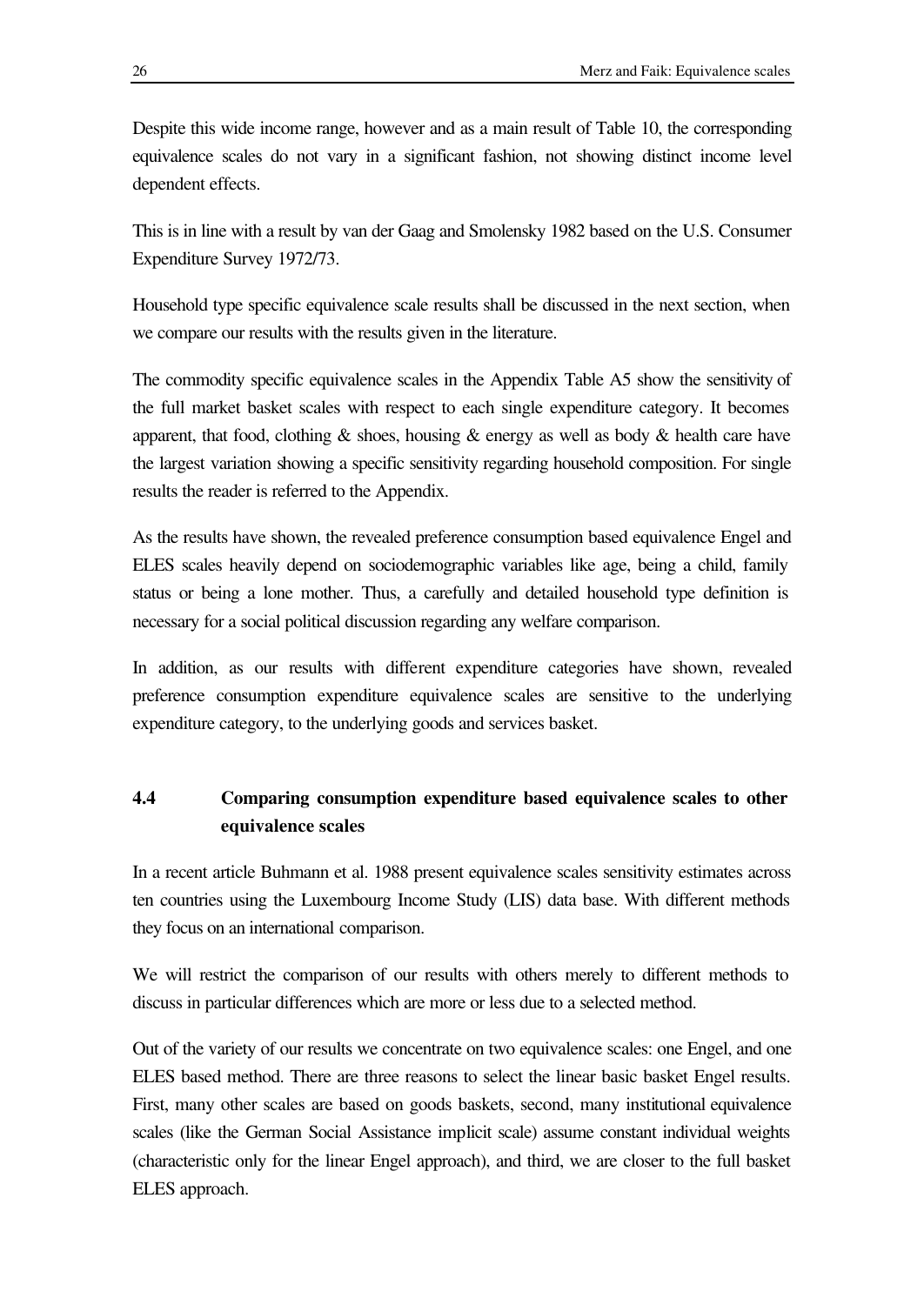l

Since with the above discussion the ELES equivalence scales do not really vary according to the income level, a natural level to be taken is the arithmetic mean of the sample's household net income. Our revealed preference consumption expenditure ELES results<sup>12)</sup> are compared first to van der Gaag and Smolensky 1982, which use the same method with results for the U.S. Consumer Expenditure Survey 1972/73.

To compare our results with a more flexible specification of the cost function, we take into account the Blundell and Lewbel 1991 results, which are based on the Almost Ideal Demand (AID) System and pooled 1970-84 U.K. Family Expenditure Survey data.

As examples for the subjective and the expert based approach we consider the results by van Praag, Hagenaars and van Weeren 1982 for Germany, and as expert based scales the 1983 German Social Assistance Regulations implicitly used by German poverty line definitions, the OECD scale and regulations implicit in the German Social Retirement System.

A comparison in Table 11 between our computed scales in general shows higher Engel scales than the ELES scale especially when basic basket Engel values are compared to the all consumption categories ELES values.<sup>13</sup>) This is due to additional expenditure categories within the ELES full basket approach (with additional transportation & communication, education & entertainment, other goods & services) with higher economies of scale than any basic basket. Apart of this 'basket' effect the structure according to different household types between both scales is quite similar. So in both scales the individual weights for persons in the age class 18- 64 years are higher than those for the elderly (65+ years). In addition, the revealed needs of female singles are above those of male singles. Due to the above 'basket' effect, there are also higher child costs implicit in the Engel scale when compared to the ELES scale (0-6 years: 12% Engel vs. 4% ELES; 7-17 years: 26% Engel vs. 17% ELES).

<sup>12</sup>) Based on the Functionalized Extended Linear Expenditure System FELES by Merz 1980, 1983a, Scheffter 1991 provides German 1983 FELES1 equivalence scales according to age and sex of children.

<sup>13</sup>) To compare our results with the results in particular of van der Gaag and Smolensky we recomputed our equivalence scales of Tables 6 and 10 according to the new base: male single, 18-64 years old.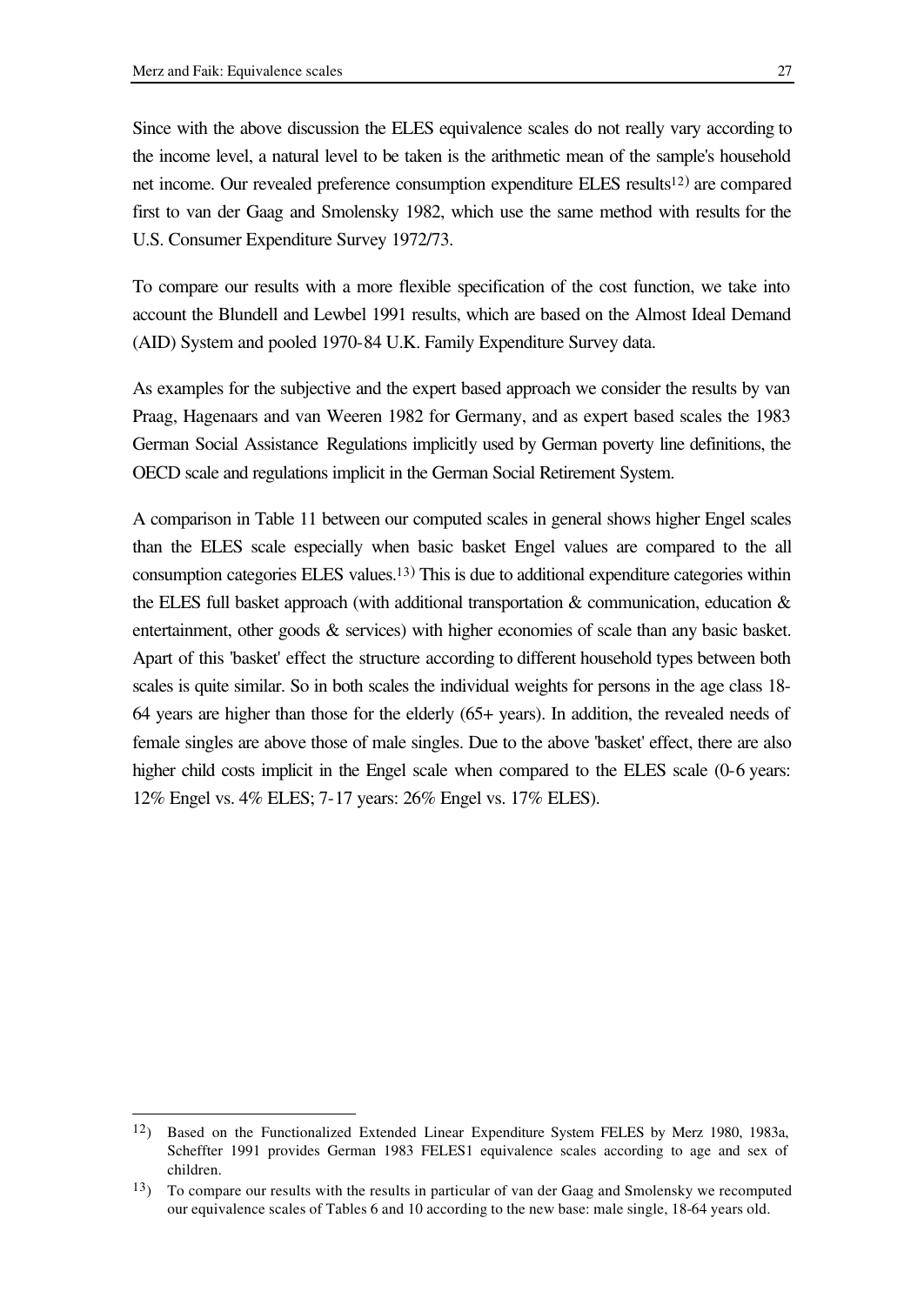Tab. 11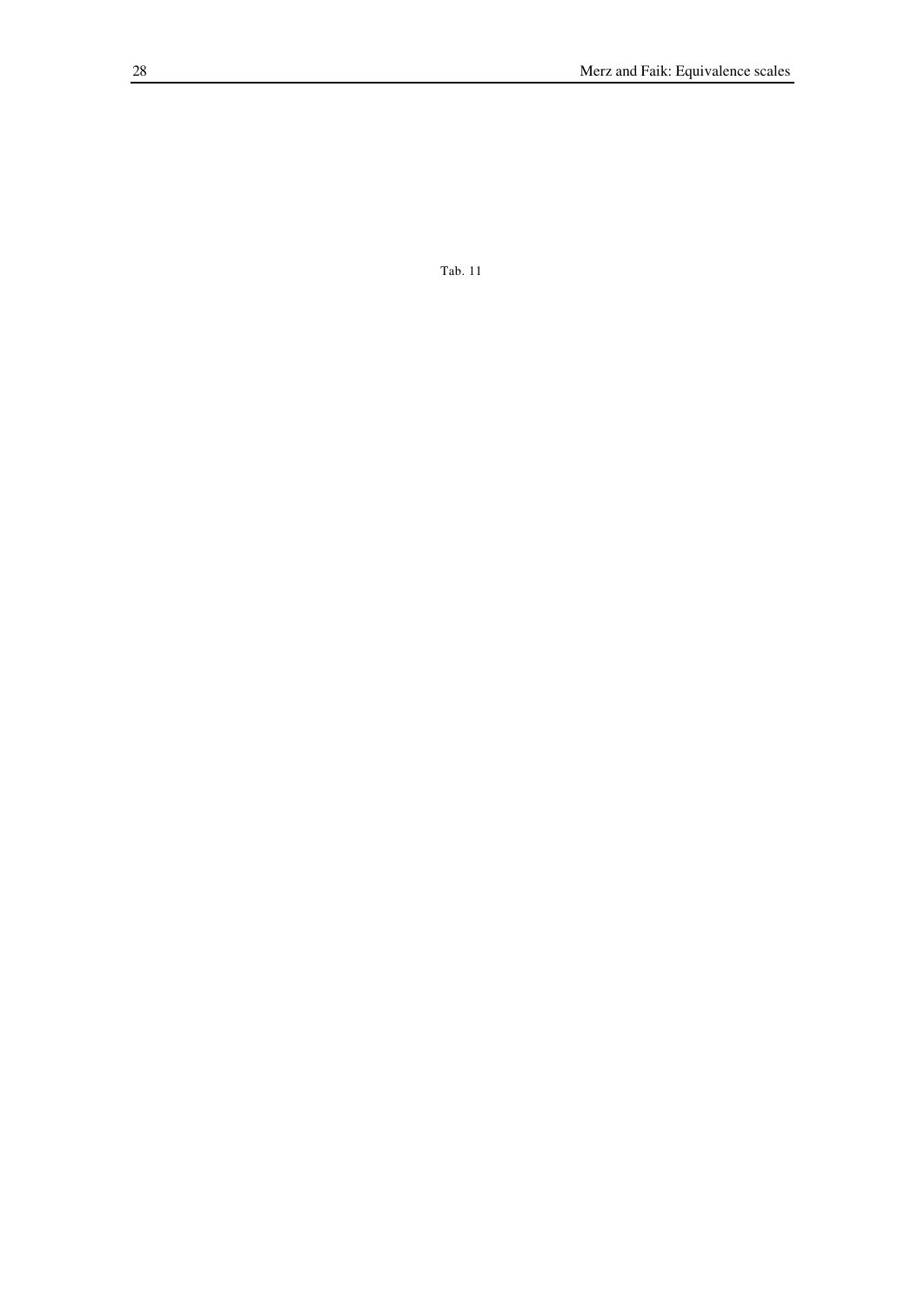Remarks Tab. 11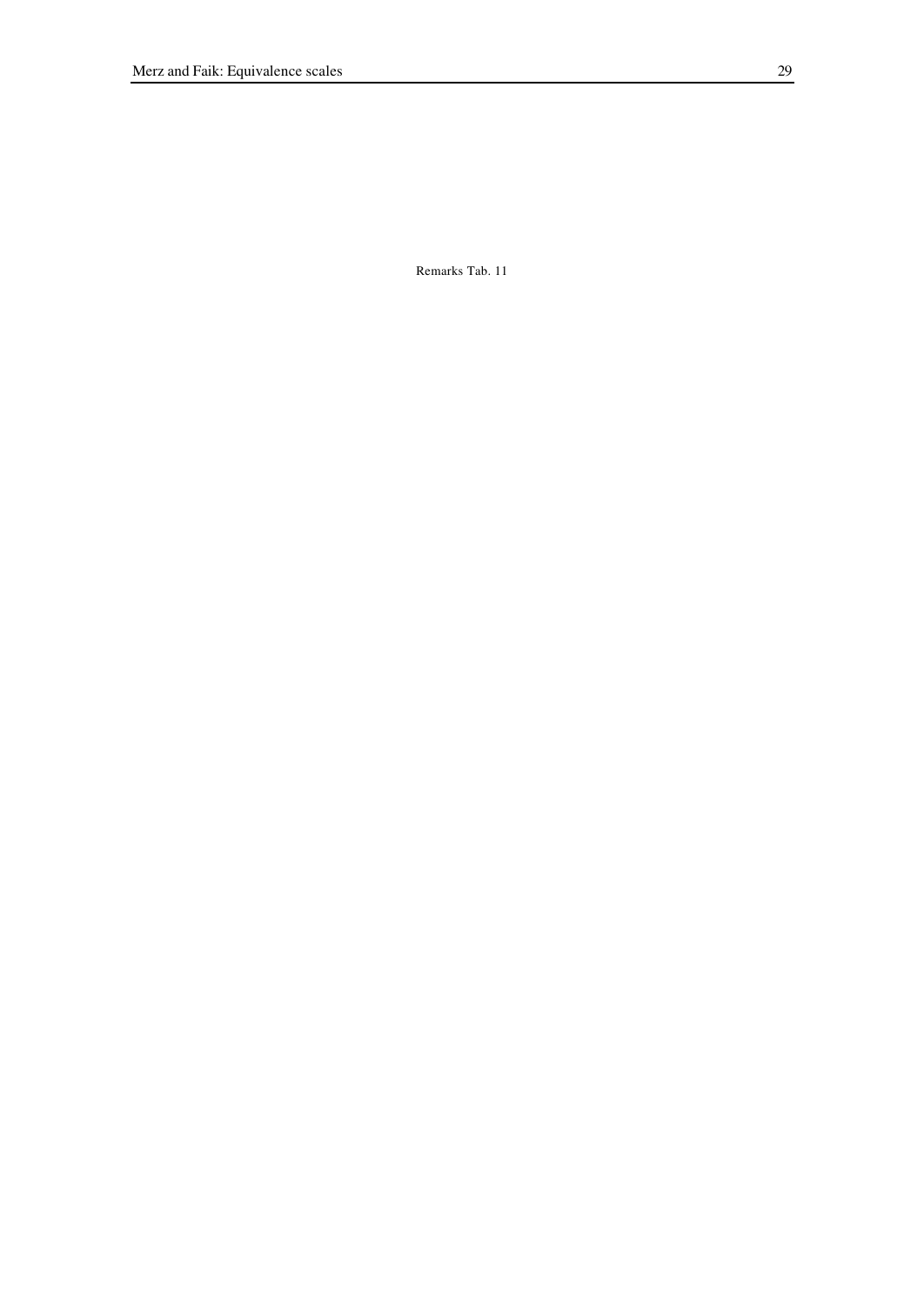We encompass in Table 11 all three Engel scales (basic food, food and basic basket) to show how sensitive the results are with regard to the underlying consumption categories. The results vary considerable with the largest scales for basic food for all household types. The growing differences of basic food to the other Engel scales when the household size is growing show obviously the slight possibilities of 'economies of scales' for the most basic expenditure category become obvious.

A further interesting comparison is the one between our ELES scale and the van der Gaag and Smolensky (GS) scale, because both scales are estimated on the same methodological basis. This comparison reveals that the values of our ELES scale are generally higher than the corresponding GS ELES scale. So, the estimated child costs by our scale are higher than the GS values (younger children: 4% vs. 1% GS; older children: 17% vs. 13% GS). Furthermore, the stated needs relation with respect to sex is different between both scales: In our scale the individual weights of female singles 'dominate' those of male singles in contrary to the GS scale. Naturally, the different data bases out of different countries and of different decades have to be taken into account.

To compare the Blundell and Lewbel (BL) scale, which only reflects the cost of children, with the other revealed preference consumption scales we have to assign 100% to a married couple, both 18-64 years old. As a result the BL values for children are below those for all other expenditure based scales. In addition, the BL corresponding costs of children are lower compared to institutional scales like the German Social Assistance scale or the OECD scale.

When we compare consumption expenditure based scales with subjective scales we found that the van Praag's et al. subjective family/household size scale consists of relatively low scale values, reflecting relatively high economies of scale (in a broader sense), a result, which is also confirmed by a comparison with our family/household size scales in Tables 6 and A2.

This result indicates, that subjective scales, when compared to revealed preference consumption based scales, might underreport own needs.

The comparison of expenditure based scales with expert based scales underlines the importance of the respective goods basket. All; basic food Engel scales in Germay are higher than the German Social Assistance, the OECD and the Germay Social Retirement System scales showing higher cost of living indices in all different household types than officially is respected. However, an opposite picture is given the more goods are encompassed in the basket under consideration with additional specific effects when total food expenditures  $(food = basic food + semi luxury goods + meals out of home) are regarded.$ 

# **5 Poverty and inequality consequences**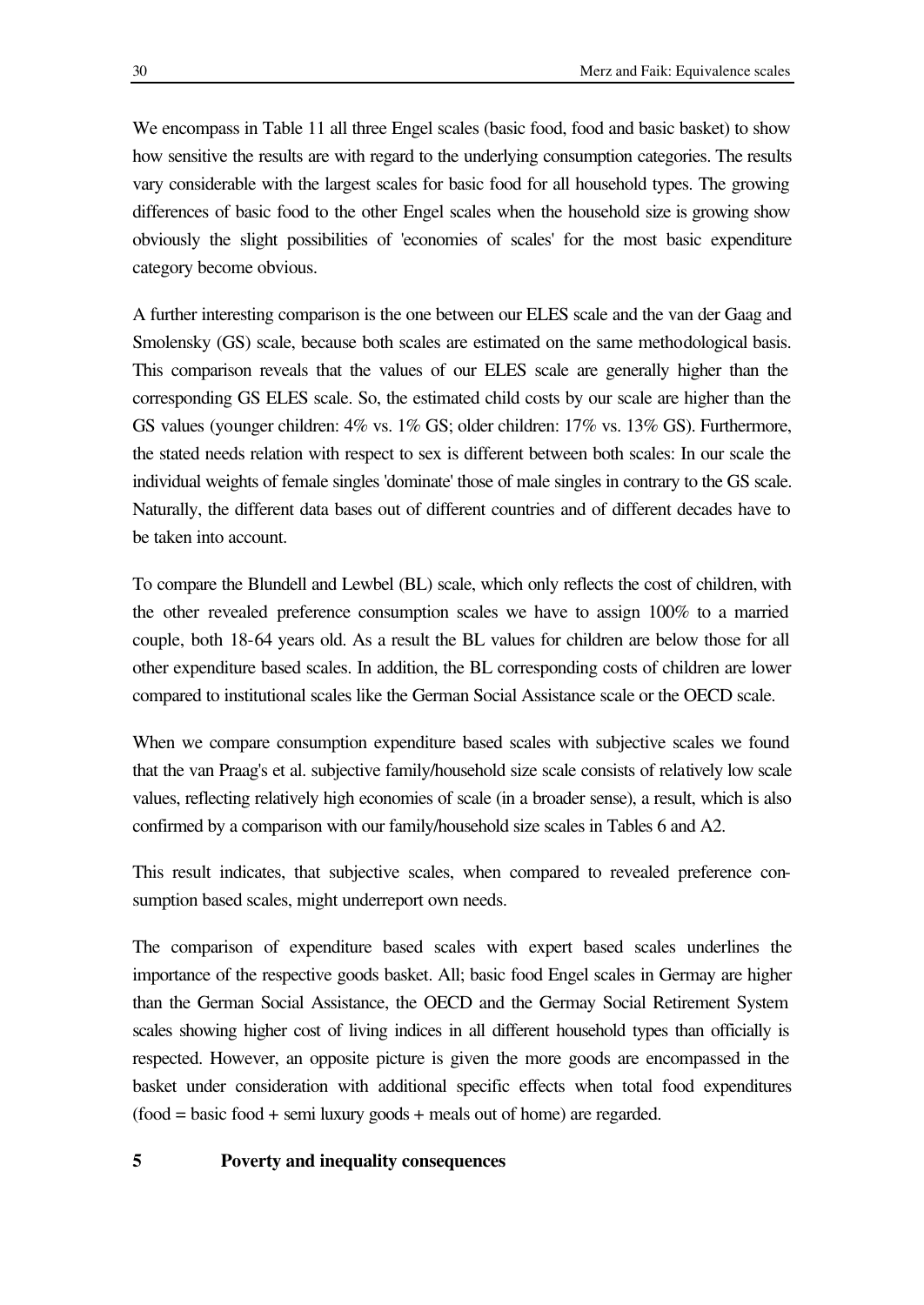l

As already stated in the introduction, equivalence scales are in particular important ingrediants of social political programmes and distributional analyses. In order to deal with the latter

application we selected the sociodemographically differentiated equivalence scales we have estimated as well as two German expert based scales for computing needs-adjusted inequality and poverty indices which correspond to the personal equivalent household net income distribution. Once more our data base ist the Sfb 3/EVS 1983.

All inequality measures in table 12 point out that between the estimated scales always the food/Engel scale causes the lowest inequality levels, normally followed by the two ELES scales here considered. The highest inequality levels are generated in general by the Engel scales with relatively high personal scale weights, namely the Engel scales based on the goods basket and on basic food. In analogy to the former findings the inequality levels which are produced by the two German institutional scales - the social assistant and the social retirement scale - are relatively high, too. The positive connection between high inequality levels and relatively high scale weights is insofar surprising as high personal weights theoretically because of the positive correlation between household income and household size<sup>14</sup> - should lead to a more equal (equivalent) income distribution (so-called concentration effect). As a main result of table 12 reranking aspects between the equivalent personal incomes which can have an opposite inequality effect<sup>15</sup> play obviously an important role...

The above ranking between the scales used is *not* reproduced in the field of the poverty measures. This means that the decrease of the (equivalent) poverty line (here relatively defined as a fraction of the overall equivalent arithmetic mean income) which corresponds to higher personal scale weights<sup>16</sup> and generates a relatively low poverty population (at least partly) dominates the effect of a decrease of the household incomes which on the other side is ceteris paribus connected with a relatively high poverty population. Numerically the poverty population measured by the head count ratio scatters over all scales between around 3 to 4 percent at the 40 percentage mark and between around 7 to 9 percent at the 50 percentage mark. Whereas this view merely takes into account population shares, the poverty gap ratio makes it possible to deduce

<sup>14</sup> As own computations have shown, in the Sfb 3/EVS 1983 the correlation coefficient between the unadjusted household net income and household size amounts to 0,473.

<sup>&</sup>lt;sup>15</sup> The inequality effects caused by concentration and reranking aspects are discussed broadly by Coulter/Cowell/Jenkins 1992.

<sup>16</sup> For an assessment of the sensitivity of poverty indices with regard to the equivalence scales used see once more Coulter/Cowell/Jenkins 1992.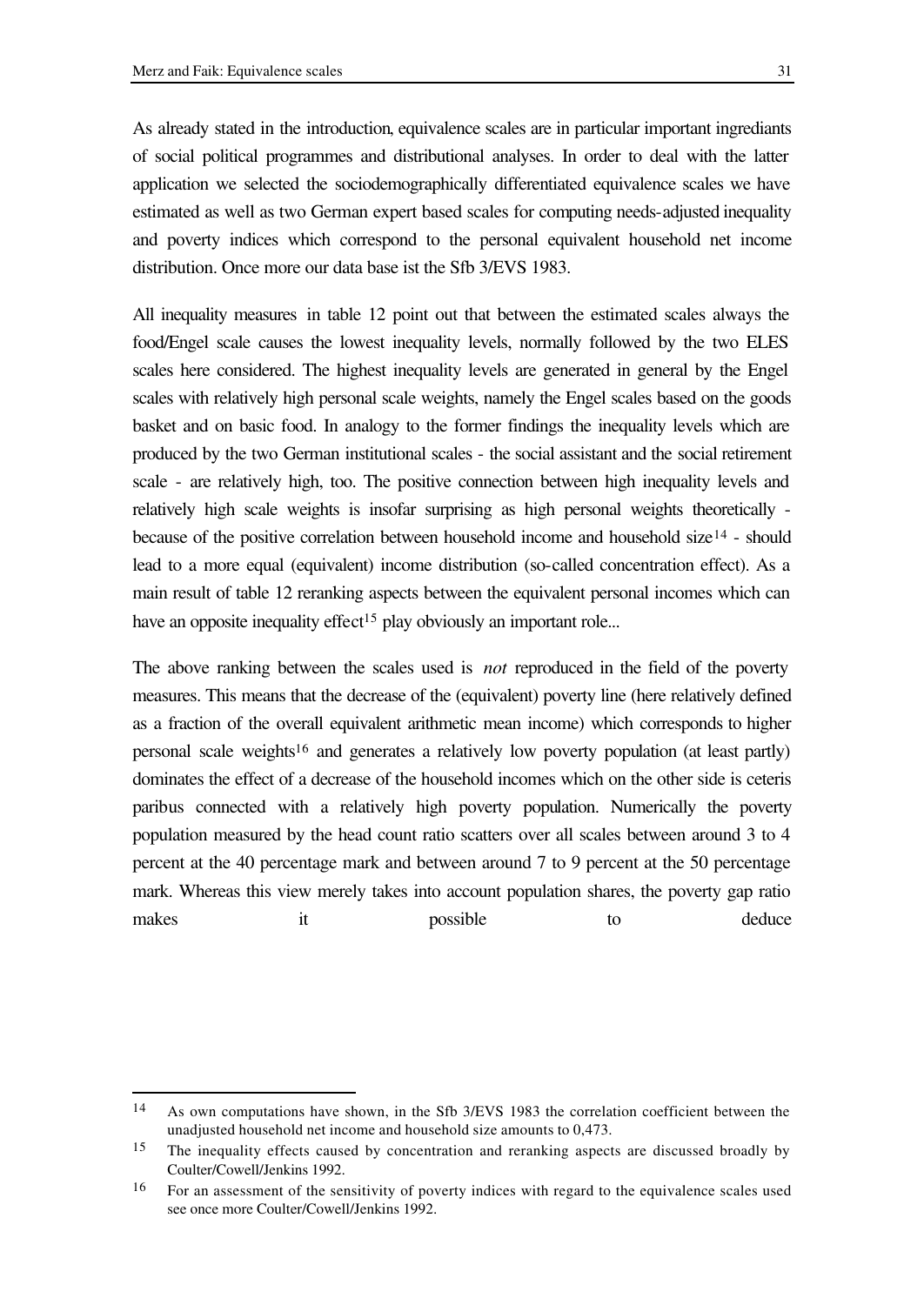$Tab.12$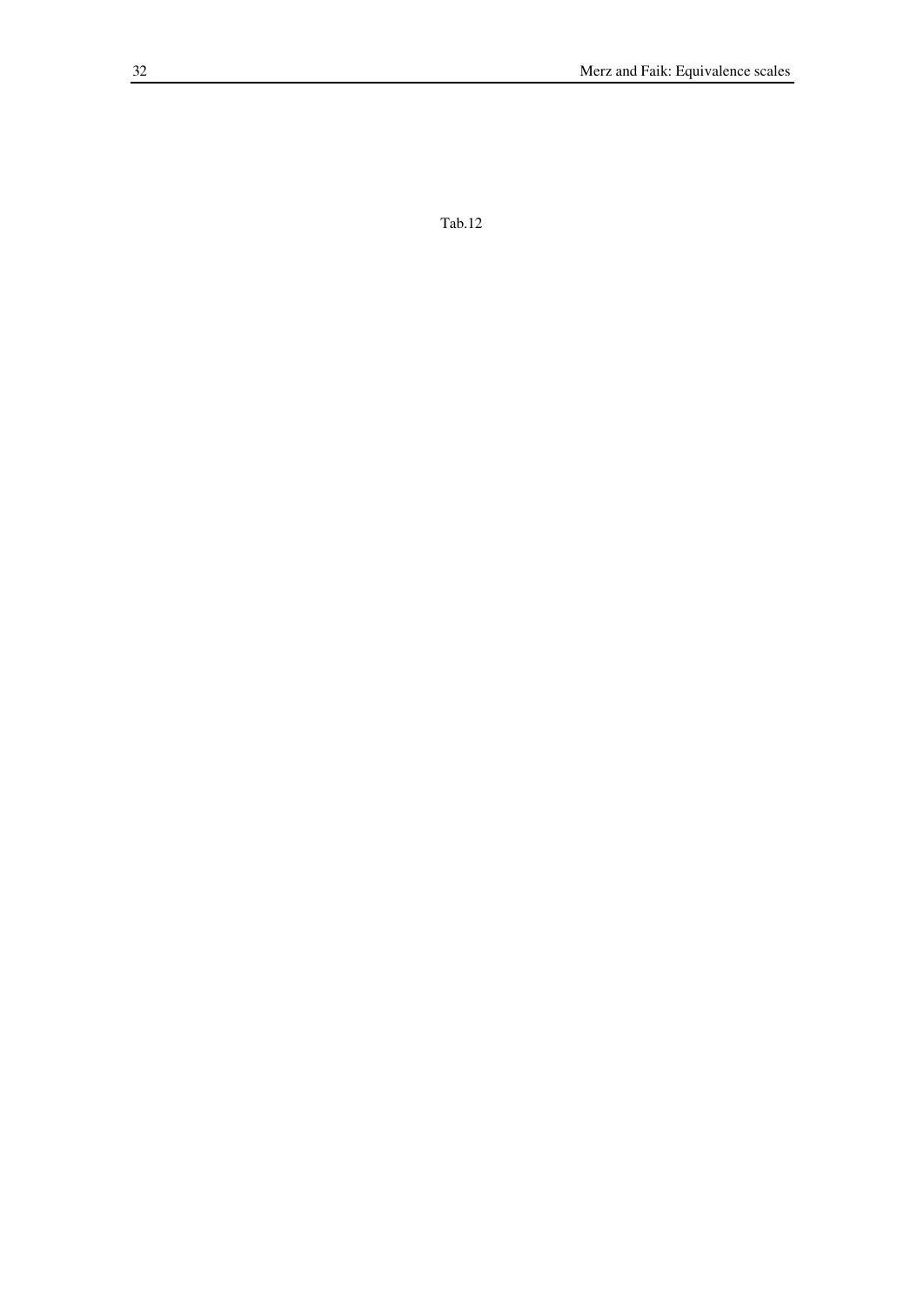the money-metric difference between the poverty line and the (arithmetic) mean income of the poverty population. Depending on the equivalence scales used this relation amounts to around 17-20(21) percent both at the 40 percentage and the 50 percentage mark.

Despite the relatively narrow range of the poverty incidence even sketched our inequality/poverty results reveal a inequality/poverty sensitivity with respect to the used equivalence scales which is to some degree not neglectible. As a consequence, in empirical studies of the income distribution the investigator should keep in mind the dependence of his results with regard to the equivalence scale(s) chosen.

### **6 Concluding remarks**

l

Our equivalence scale study for West Germany based on actual consumption expenditure microdata - encompassing Engel and true, constant utility based ELES approaches - shows a variety of interesting results with regard to different goods and services baskets as well as to different household composition effects including the elderly situation, family situation with married couples and single mothers, and the cost of children.

We have shown how the results are sensitive in particular to a chosen funtional specification and to the underlying expenditure category, i.e. to a goods and services basket to be chosen.

The revealed preference consumption expenditure based equivalence scales results differ from those scales which are handled within the German social political discussion and Social Assistance Regulations. Because our equivalence scales are behaviourally based and out of a broad and representative sample with more than 42,000 households, these results should be considered in the respective social political discussion.

Since it is the first comprehensive study of this kind for Germany some caveats are natural and necessary. First, a more flexible functional form of the cost function - like a nonlinear FELES (Merz 1983a), the AID system, Translog system and/or another specification - should be analyzed to be aware of the Engel and ELES restrictions.<sup>17</sup>) Second, as in all revealed preference analyses based on a cross section, a possibly changing individual behaviour when the household situation is changed (substitution effect, e.g. when a child is born) cannot adequately be respected. So, any other adults' behaviour and expenditure reduction e.g. in favour of children expenditures, reduces the respective scale only superficially indicating relatively low children needs. Intra-household consumption data in connection above all with panel consumption data could solve some of these problems. Last, but not least, though there

<sup>17</sup>) However, since the cross section case misses any price effects, the final functional form of the cost function is not very different compared to the ELES specification.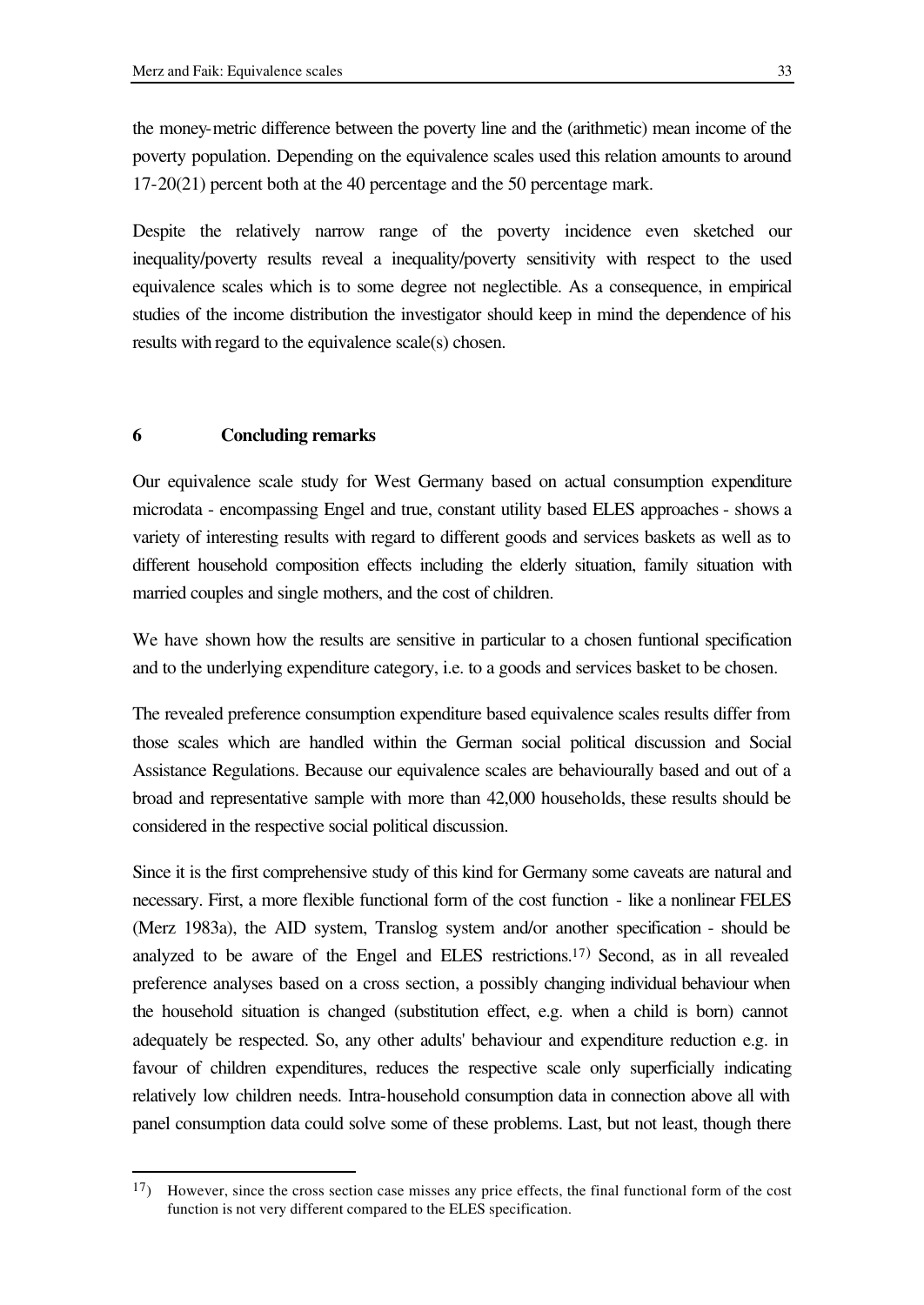are revealed preference scales, if the available market goods do not (or are not able to) really satisfy individual needs, the derivated figures in general are misleading.

As evident, some of the above caveats are of a more general nature which are not only restrictive to our approach.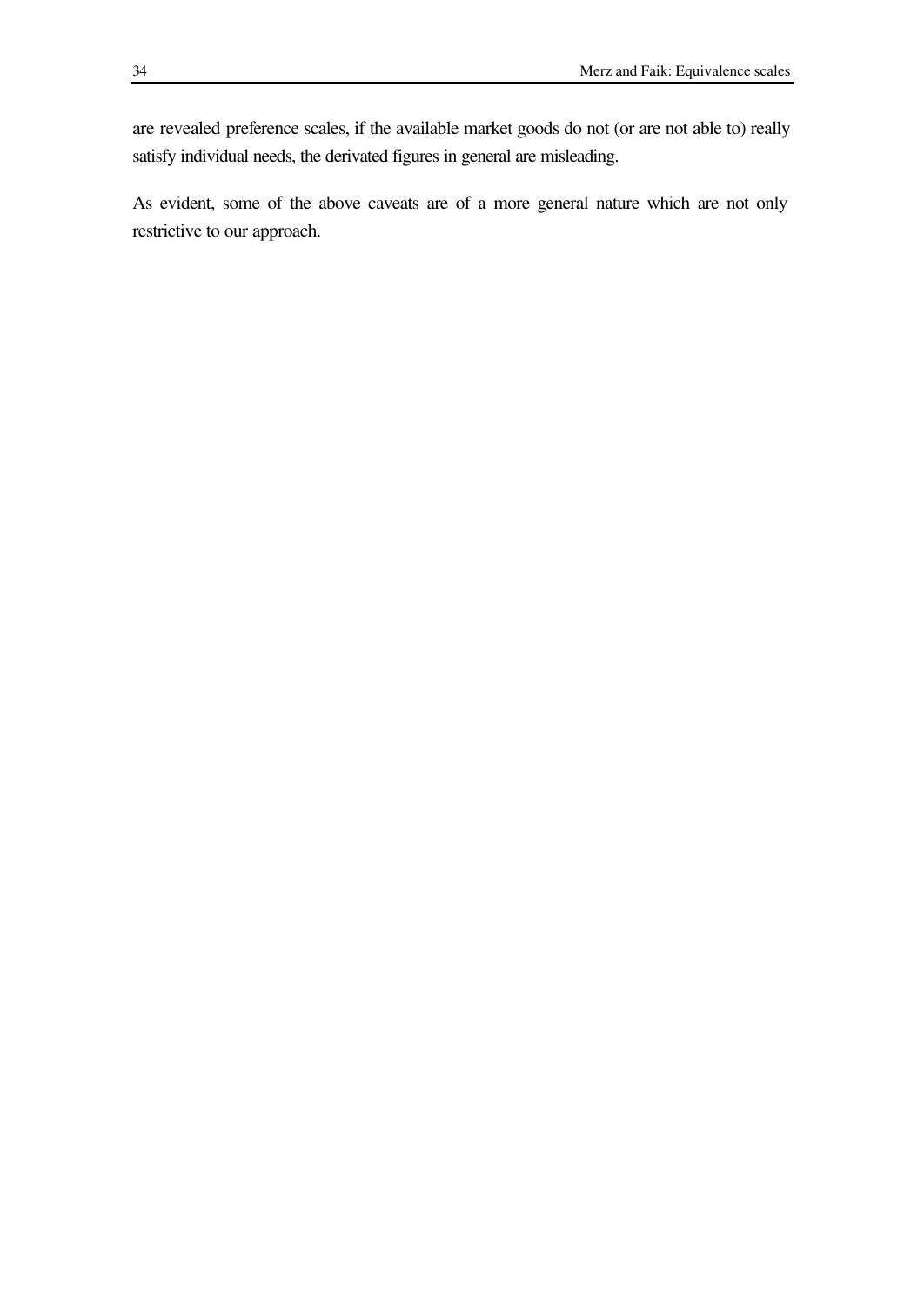| Expenditure         | Engel curve |              | OLS parameters |             |                |          |          |          |          |       |
|---------------------|-------------|--------------|----------------|-------------|----------------|----------|----------|----------|----------|-------|
| category            | type        |              | a              | $\mathbf b$ | c <sub>1</sub> | $c_2$    | $c_3$    | $c_4$    | $c_5$    | $R^2$ |
| basic food          | linear      | $\mathbf X$  | 1343.695       | 0.050       | 1621.788       | 2653.937 | 3489.830 | 4666.838 | 5704.060 | 0.519 |
|                     |             | V            | 1861.879       | 0.022       | 1879.239       | 3048.176 | 3968.945 | 5208.400 | 6246.696 | 0.471 |
|                     | log-log     | X            | 3.727          | 0.397       | 0.531          | 0.730    | 0.855    | 0.995    | 1.114    | 0.558 |
|                     |             | v            | 5.383          | 0.225       | 0.600          | 0.831    | 0.972    | 1.123    | 1.242    | 0.515 |
|                     | share       | $\mathbf X$  | 0.993          | $-0.088$    | 0.068          | 0.091    | 0.109    | 0.132    | 0.154    | 0.323 |
|                     |             | v            | 1.135          | $-0.101$    | 0.065          | 0.089    | 0.105    | 0.126    | 0.143    | 0.361 |
| food                | linear      | X            | 1594.930       | 0.132       | 1715.794       | 2474.517 | 3008.044 | 3790.846 | 4573.658 | 0.496 |
| (basic food,        |             | V            | 2909.519       | 0.059       | 2359.910       | 3464.637 | 4212.110 | 5151.677 | 5926.678 | 0.364 |
| semi-luxury,        | $log-log$   | $\mathbf X$  | 1.990          | 0.635       | 0.306          | 0.390    | 0.442    | 0.509    | 0.576    | 0.602 |
| meals out of home)  |             | v            | 4.176          | 0.407       | 0.388          | 0.515    | 0.588    | 0.666    | 0.733    | 0.487 |
|                     | share       | $\mathbf X$  | 1.020          | $-0.081$    | 0.062          | 0.078    | 0.088    | 0.104    | 0.120    | 0.153 |
|                     |             | $\mathbf{V}$ | 1.457          | $-0.125$    | 0.068          | 0.090    | 0.103    | 0.119    | 0.133    | 0.249 |
| basic basket        | linear      | $\mathbf X$  | 4699.411       | 0.385       | 2326.107       | 3634.799 | 4885.514 | 6184.102 | 7291.576 | 0.750 |
| (food,              |             | $\mathbf{V}$ | 7491.227       | 0.215       | 3429.624       | 5430.009 | 7096.311 | 8573.301 | 9474.919 | 0.576 |
| clothing & shoes,   | log-log     | X            | 2.683          | 0.680       | 0.128          | 0.180    | 0.226    | 0.269    | 0.306    | 0.819 |
| housing & energy,   |             | V            | 4.176          | 0.521       | 0.166          | 0.248    | 0.308    | 0.354    | 0.383    | 0.681 |
| body & health care) | share       | $\mathbf X$  | 2.474          | $-0.185$    | 0.071          | 0.097    | 0.123    | 0.147    | 0.169    | 0.342 |
|                     |             |              | 3.304          | $-0.271$    | 0.079          | 0.120    | 0.150    | 0.176    | 0.193    | 0.333 |

**Table A1:** Engel method: regression results on private consumption and household net income according to household size

*Remarks:* (1) all parameters are significant at the 0.1% level;

(2) sample units: basic food:  $n_x = 42701$ ,  $n_y = 42694$ ; food:  $n_x = 42720$ ,  $n_y = 42713$ ; basic basket:  $n_x = 42752$   $n_y = 42745$  $(x > 0, y > 0, and$  expenditures  $> 0$ , respectively)

*Legend*: a = constant; b = private consumption (household net income); c<sub>1</sub>,.., c<sub>5</sub> = 2, ..., 6 persons (as 0/1 dummies); x = private consumption, y = household net income

*Source:* Sfb 3/EVS 1983; own computations.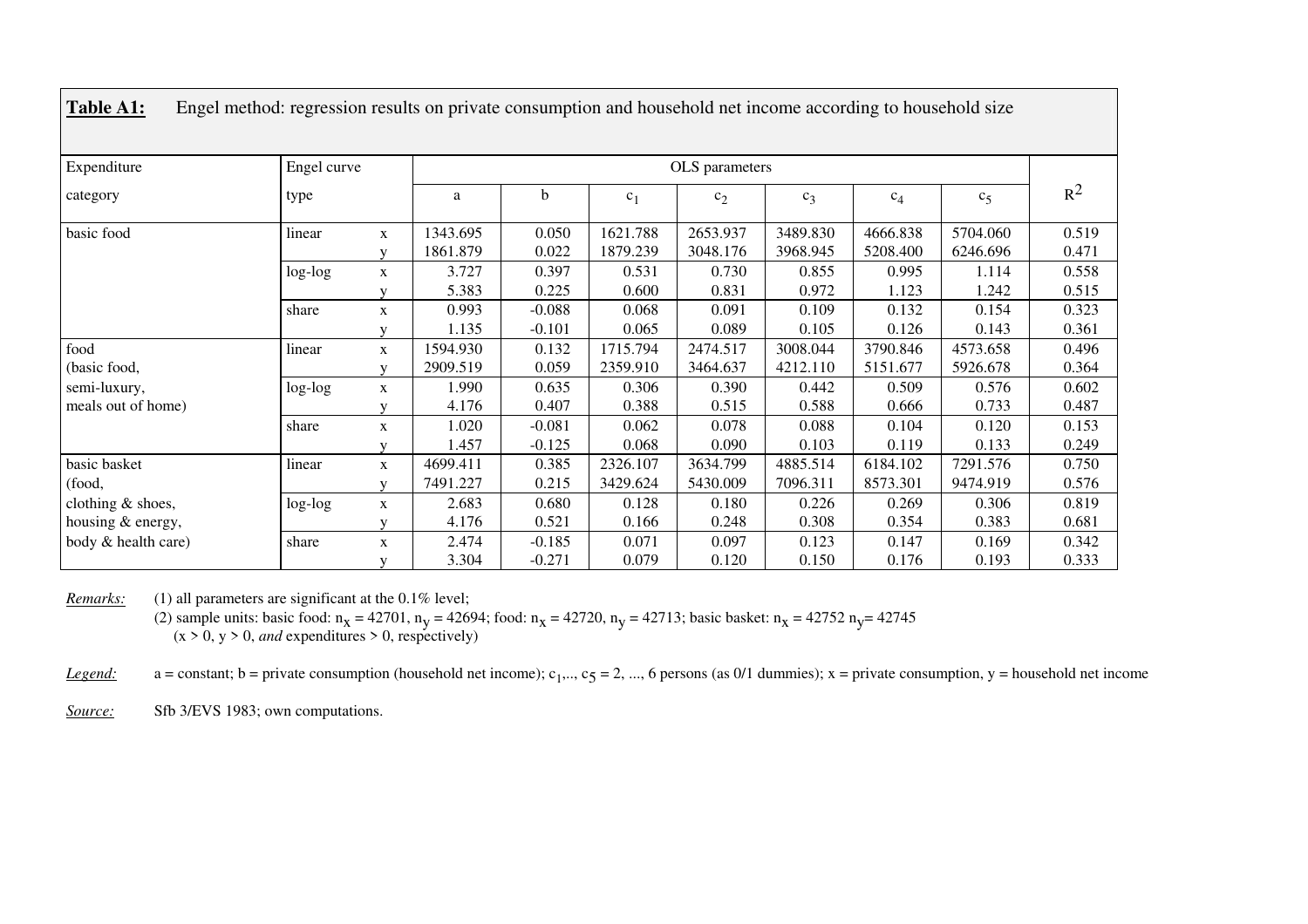| household type                   | basic food |         |        | food   |           |        | basic basket |         |        |
|----------------------------------|------------|---------|--------|--------|-----------|--------|--------------|---------|--------|
|                                  | linear     | log-log | share  | linear | $log-log$ | share  | linear       | log-log | share  |
| Single                           |            |         |        |        |           |        |              |         |        |
| $1)$ single $(s)$                | 100.00     | 100.00  | 100.00 | 100.00 | 100.00    | 100.00 | 100.00       | 100.00  | 100.00 |
| $2$ ) male s                     | 93.50      | 94.21   | 96.39  | 106.32 | 107.86    | 108.53 | 96.75        | 96.28   | 96.45  |
| 3) female s                      | 131.11     | 133.09  | 119.27 | 69.74  | 69.61     | 67.58  | 115.57       | 119.91  | 118.90 |
| 4) male s, 18-64 years           | 90.79      | 92.77   | 94.84  | 106.47 | 107.64    | 108.11 | 95.67        | 95.26   | 95.28  |
| $5)$ female s, 18-64 years       | 128.40     | 131.06  | 117.36 | 69.89  | 69.46     | 67.32  | 114.50       | 118.64  | 117.47 |
| 6) male s, $65+$ years           | 112.64     | 104.99  | 108.02 | 105.25 | 109.42    | 111.50 | 104.35       | 103.81  | 105.07 |
| 7) female $s$ , 65+ years        | 150.24     | 148.32  | 133.67 | 68.66  | 70.61     | 69.43  | 123.18       | 129.29  | 129.53 |
| Single mother, 18-64 years       |            |         |        |        |           |        |              |         |        |
| $8$ + 1 child (ch)               | 203.14     | 169.26  | 148.41 | 90.43  | 80.21     | 76.43  | 141.54       | 137.64  | 135.30 |
| $9$ ) + 1 ch, 0-6 years          | 169.31     | 154.27  | 134.32 | 69.30  | 70.59     | 67.21  | 131.34       | 131.10  | 128.96 |
| $10) + 1$ ch, 7-17 years         | 222.52     | 178.49  | 157.14 | 102.53 | 86.30     | 82.27  | 147.38       | 141.53  | 139.07 |
| $11$ ) + 2 children              | 277.89     | 218.60  | 187.69 | 110.97 | 92.62     | 86.78  | 168.59       | 159.69  | 155.84 |
| Married couples                  |            |         |        |        |           |        |              |         |        |
| 12) married couple(mc)           | 282.76     | 288.43  | 237.01 | 154.51 | 154.59    | 142.05 | 171.54       | 171.56  | 166.73 |
| 13) mc, both 18-64 years         | 277.34     | 279.70  | 229.47 | 154.81 | 153.97    | 140.97 | 169.38       | 167.94  | 162.73 |
| 14) mc, both $65+$ years         | 321.03     | 358.23  | 297.69 | 152.36 | 159.08    | 149.93 | 186.74       | 199.44  | 197.88 |
| Married couples both 18-64 years |            |         |        |        |           |        |              |         |        |
| $15 + 1$ ch                      | 352.08     | 361.23  | 290.20 | 175.35 | 177.79    | 160.05 | 196.43       | 194.83  | 187.44 |
| $16$ ) + 1 ch, 0-6 years         | 318.25     | 329.24  | 262.64 | 154.22 | 156.46    | 140.74 | 186.23       | 185.58  | 178.66 |
| $17$ ) + 1 ch, 7-17 years        | 371.45     | 380.93  | 307.25 | 187.45 | 191.28    | 172.27 | 202.27       | 200.34  | 192.66 |
| $18$ ) + 2 children              | 426.83     | 466.53  | 366.99 | 195.89 | 205.29    | 181.71 | 223.47       | 226.04  | 215.89 |
| $19$ ) + 3 children              | 501.57     | 602.52  | 464.11 | 216.43 | 237.05    | 206.30 | 250.52       | 262.24  | 248.67 |
| $20$ ) + 4 children              | 576.32     | 778.14  | 586.94 | 236.97 | 273.72    | 234.22 | 277.56       | 304.25  | 286.43 |
| Household size                   |            |         |        |        |           |        |              |         |        |
| $21)1$ person                    | 100.00     | 100.00  | 100.00 | 100.00 | 100.00    | 100.00 | 100.00       | 100.00  | 100.00 |
| 22) 2 persons                    | 220.70     | 241.21  | 216.50 | 207.58 | 231.36    | 215.89 | 149.50       | 149.38  | 146.46 |
| 23) 3 persons                    | 297.51     | 335.50  | 284.24 | 255.15 | 291.46    | 260.24 | 177.35       | 175.71  | 168.77 |
| 24) 4 persons                    | 359.72     | 413.16  | 348.06 | 288.60 | 336.04    | 296.90 | 203.96       | 203.10  | 194.03 |
| $25$ ) 5 persons                 | 447.31     | 520.94  | 453.47 | 337.68 | 403.24    | 359.22 | 231.59       | 232.36  | 221.47 |
| $26$ ) 6 persons                 | 524.51     | 633.88  | 580.58 | 386.76 | 485.07    | 438.81 | 255.16       | 260.62  | 248.59 |

# **Table A2**: Engel equivalence scales, based on private consumption

*Source:* Sfb 3/EVS 1983; own computations (based on regression results of Table 5 and Table A1).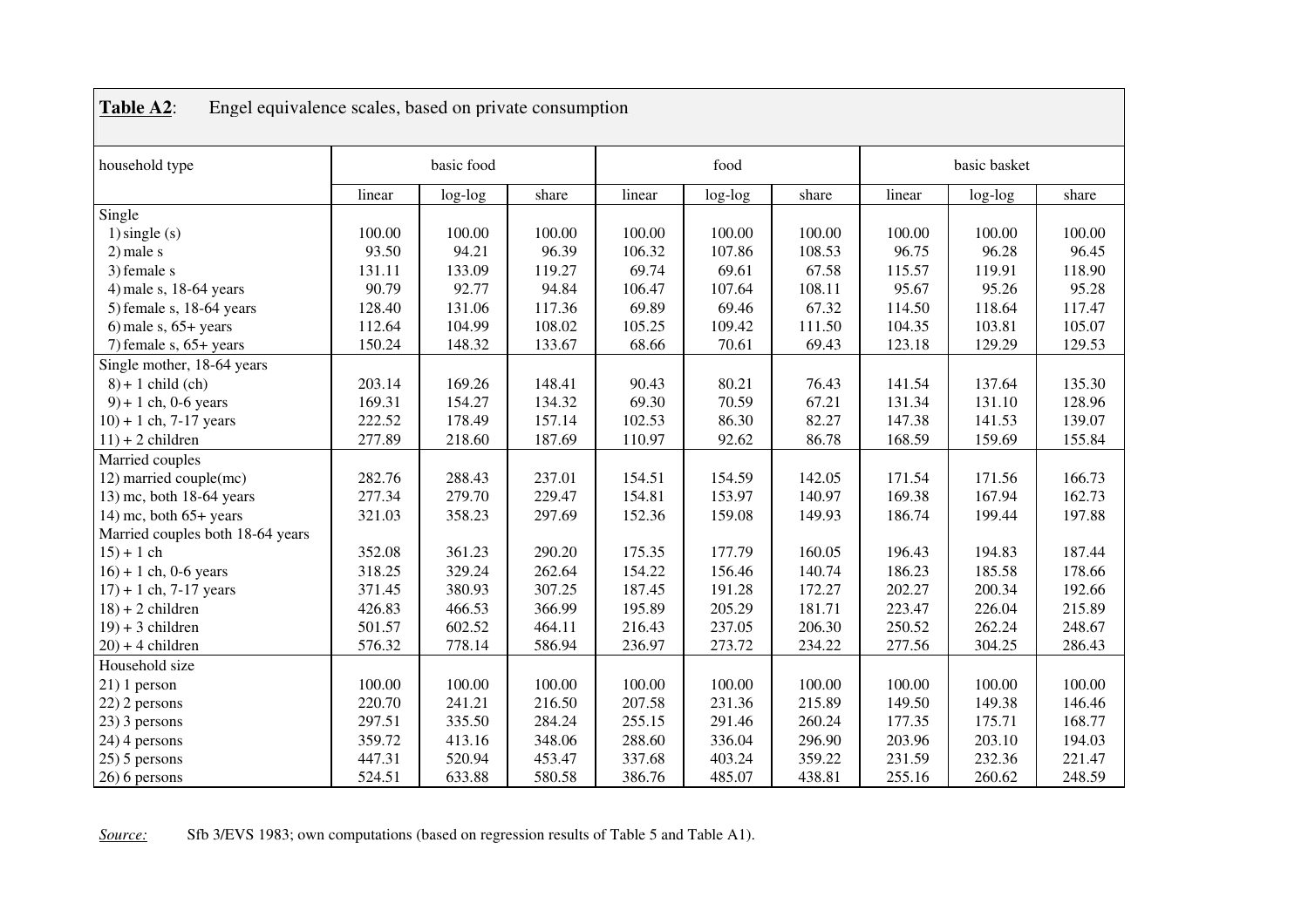| Table A3:<br>ELES: regression results according to household size |                |       |                |                |            |            |             |       |  |  |  |
|-------------------------------------------------------------------|----------------|-------|----------------|----------------|------------|------------|-------------|-------|--|--|--|
|                                                                   | OLS parameters |       |                |                |            |            |             |       |  |  |  |
| Expenditure category                                              | a              | b     | c <sub>1</sub> | c <sub>2</sub> | $c_3$      | $c_4$      | $c_{5}$     |       |  |  |  |
| food                                                              | 2895.300       | 0.059 | 2370.402       | 3473.498       | 4221.367   | 5162.813   | 5937.595    | 0.365 |  |  |  |
| clothing $&$ shoes                                                | 549.485        | 0.044 | 268.335        | 505.348        | 717.076    | 716.480    | 573.637     | 0.275 |  |  |  |
| housing & energy                                                  | 3759.605       | 0.079 | 732.628        | 1534.393       | 2095.531   | 2710.417   | 3285.845    | 0.454 |  |  |  |
| transportation &<br>communication                                 | 536.352        | 0.099 | 826.912        | 1525.575       | 1478.343   | 1398.042   | 1109.114    | 0.149 |  |  |  |
| body & health care                                                | 286.838        | 0.032 | 58.259*        | $-83.231*$     | 62.336*    | $-16.408*$ | $-322.157+$ | 0.069 |  |  |  |
| education & entertainment                                         | 723.237        | 0.058 | $-84.635*$     | 182.398        | 409.590    | 453.955    | 270.713*    | 0.189 |  |  |  |
| other goods $&$ services                                          | 616.185        | 0.101 | 306.345        | $-213.830+$    | $-555.749$ | $-961.142$ | $-1545.565$ | 0.200 |  |  |  |

*Remarks:* (1) <sup>+</sup> not significant at the 0.1 % level; \* not significant at the 1 % level; all other parameters are significant at the 0.1 % level; (2) sample size:  $n = 42745$  (net income  $> 0$ ; expenditures not restricted)

*Legend:*  $a = constant; b = household net income; c_1, ..., c_5; 2,...,6 persons (as 0/1 dummies).$ 

*Source:* Sfb3/EVS 1983; own computations.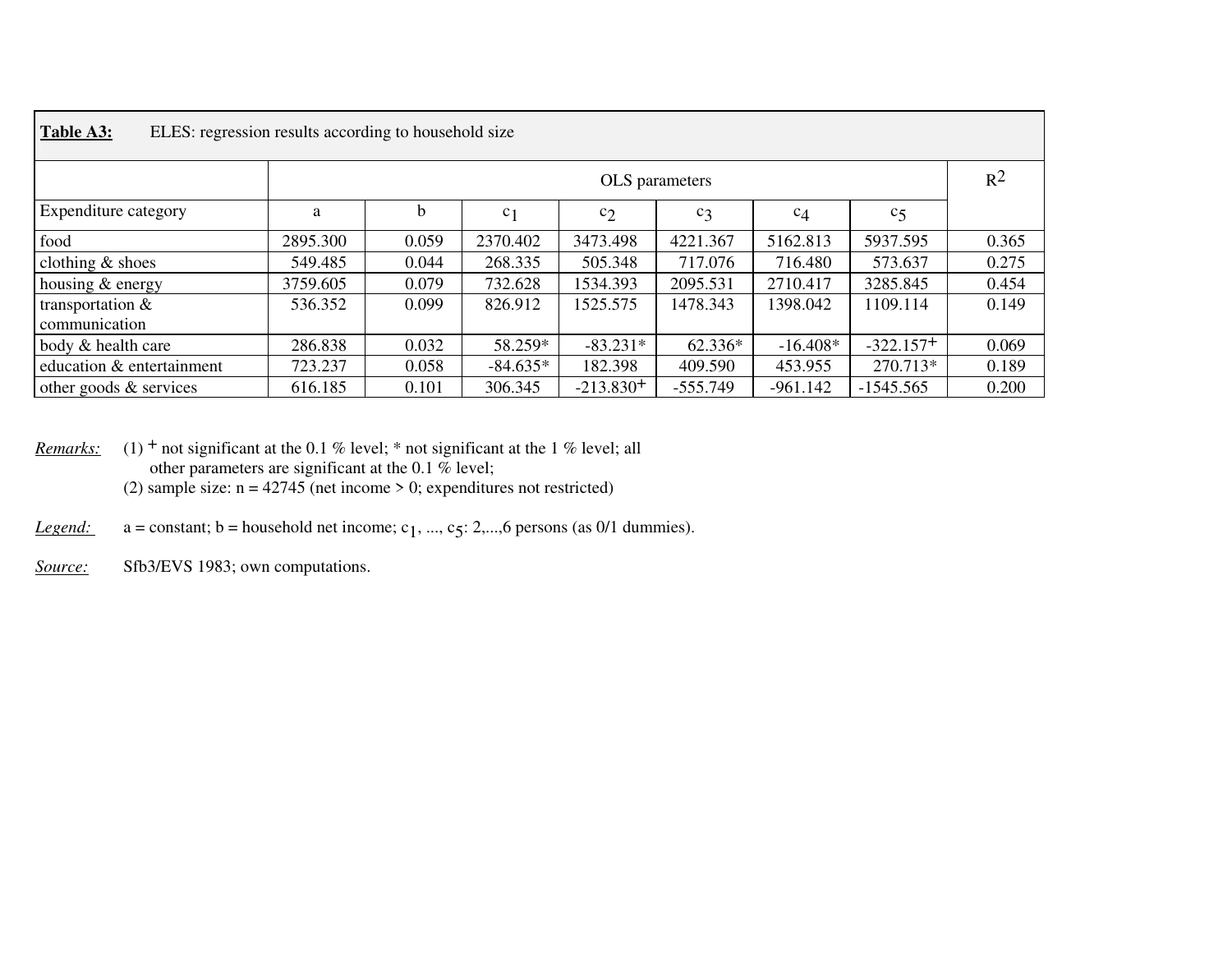| Table A4:<br>ELES subsistence expenditures, marginal budget shares and commodity specific household composition effects<br>according to household size |         |            |                |                |       |       |              |  |  |  |  |
|--------------------------------------------------------------------------------------------------------------------------------------------------------|---------|------------|----------------|----------------|-------|-------|--------------|--|--|--|--|
|                                                                                                                                                        |         | parameters |                |                |       |       |              |  |  |  |  |
| <b>Expenditure category</b>                                                                                                                            |         |            | d <sub>1</sub> | d <sub>2</sub> | $d_3$ | $d_4$ | $d\varsigma$ |  |  |  |  |
| food                                                                                                                                                   | 3949.90 | 0.125      | 0.728          | 1.077          | 1.309 | 1.577 | 1.769        |  |  |  |  |
| clothing $&$ shoes                                                                                                                                     | 1338.21 | 0.094      | 0.482          | 0.813          | 1.066 | 1.131 | 1.014        |  |  |  |  |
| housing $&$ energy                                                                                                                                     | 5171.60 | 0.168      | 0.272          | 0.499          | 0.651 | 0.800 | 0.907        |  |  |  |  |
| transportation & communication                                                                                                                         | 2294.02 | 0.209      | 0.727          | 1.231          | 1.334 | 1.384 | 1.245        |  |  |  |  |
| body & health care                                                                                                                                     | 847.37  | 0.067      | 0.385          | 0.391          | 0.669 | 0.649 | 0.277        |  |  |  |  |
| education & entertainment                                                                                                                              | 1756.33 | 0.123      | 0.233          | 0.539          | 0.762 | 0.853 | 0.739        |  |  |  |  |
| other goods $&$ services                                                                                                                               | 2414.73 | 0.214      | 0.483          | 0.462          | 0.440 | 0.355 | 0.100        |  |  |  |  |

**Table A4:** ELES subsistence expenditures, marginal budget shares and commodity specific household composition effects

*Remarks:* sample size: n = 42745 (net income > 0; expenditures not restricted)

- *Legend:*  $γ =$  subsistence expenditures (in DM);  $β =$  marginal budget share;  $d_1, ..., d_5 = 2, ..., 6$  persons
- *Source:* own computations (based on regression results of Table A3).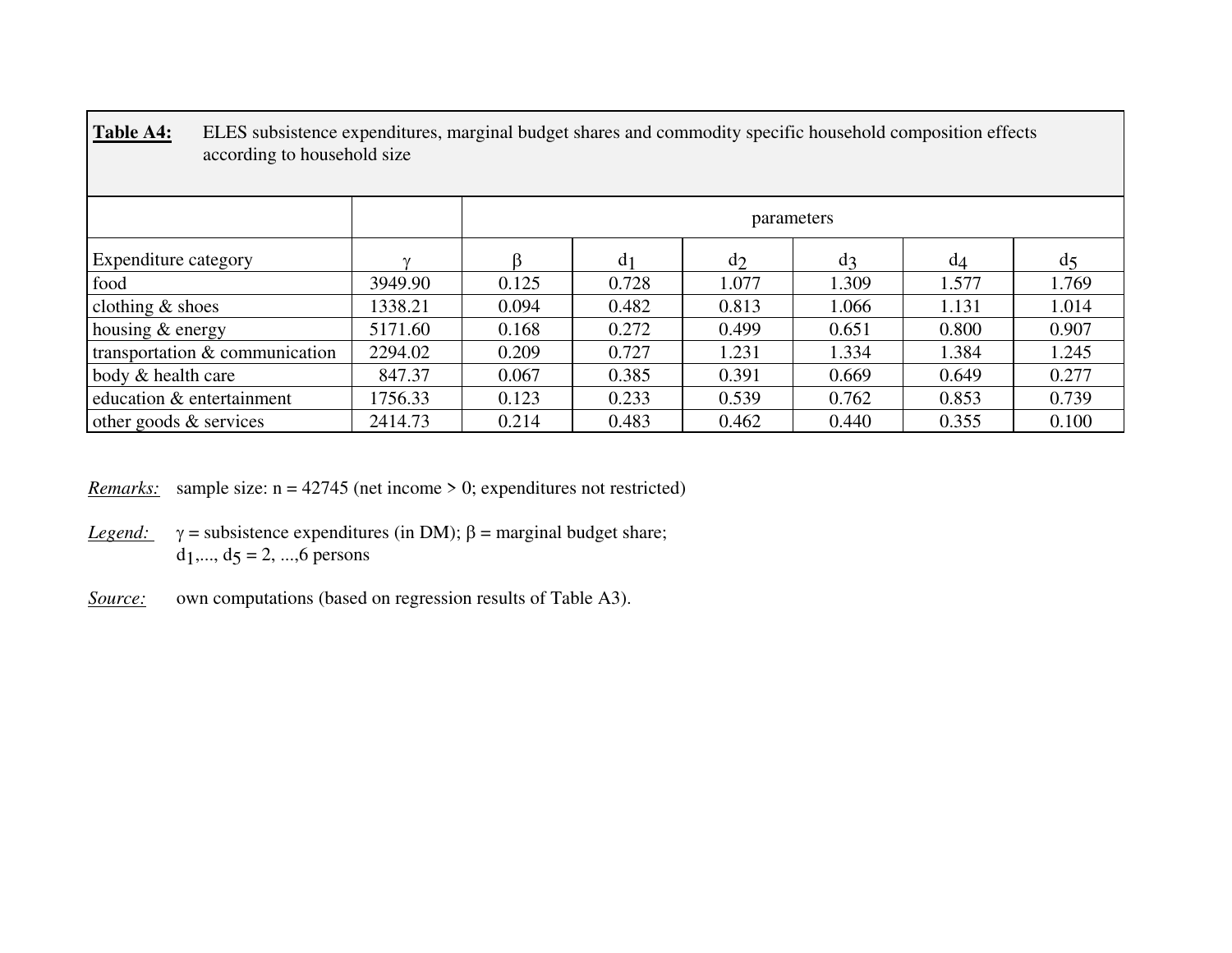| Table A5:<br>ELES: commodity-specific scales |       |                    |                    |                       |                       |                   |                |  |  |
|----------------------------------------------|-------|--------------------|--------------------|-----------------------|-----------------------|-------------------|----------------|--|--|
| household type                               | food  | clothing,<br>shoes | housing,<br>energy | transp.,<br>communic. | body &<br>health care | educ.,<br>entert. | other<br>goods |  |  |
| Single                                       |       |                    |                    |                       |                       |                   |                |  |  |
| $1)$ single $(s)$                            | 1.000 | 1.000              | 1.000              | 1.000                 | 1.000                 | 1.000             | 1.000          |  |  |
| $2$ ) male s                                 | 1.042 | 0.694              | 0.974              | 1.063                 | 0.869                 | 1.014             | 0.952          |  |  |
| 3) female s                                  | 0.801 | 2.464              | 1.122              | 0.697                 | 1.625                 | 0.934             | 1.228          |  |  |
| 4) male s, 18-64 years                       | 1.060 | 0.800              | 0.980              | 1.129                 | 0.839                 | 1.051             | 0.973          |  |  |
| 5) female s, 18-64 years.                    | 0.820 | 2.569              | 1.127              | 0.763                 | 1.595                 | 0.971             | 1.249          |  |  |
| 6) male $s$ , 65+ years                      | 0.909 | $(-0.048)$         | 0.938              | 0.598                 | 1.082                 | 0.753             | 0.807          |  |  |
| 7) female $s$ , $65+$ years                  | 0.668 | 1.722              | 1.086              | 0.231                 | 1.837                 | 0.674             | 1.083          |  |  |
| Single mother, 18-64 years                   |       |                    |                    |                       |                       |                   |                |  |  |
| $8$ + 1 child (ch)                           | 1.046 | 2.853              | 1.354              | 0.779                 | 1.843                 | 1.145             | 1.168          |  |  |
| $9$ ) + 1 ch, 0-6 years                      | 0.845 | 2.315              | 1.321              | 0.764                 | 2.117                 | 1.068             | 1.063          |  |  |
| $10) + 1$ ch, 7-17 years                     | 1.161 | 3.160              | 1.373              | 0.787                 | 1.685                 | 1.189             | 1.228          |  |  |
| $11$ ) + 2 children                          | 1.272 | 3.136              | 1.581              | 0.794                 | 2.090                 | 1.318             | 1.087          |  |  |
| Married couples                              |       |                    |                    |                       |                       |                   |                |  |  |
| 12) married couple (mc)                      | 1.712 | 3.458              | 1.417              | 1.245                 | 2.158                 | 1.078             | 1.602          |  |  |
| 13) mc, both 18-64 years                     | 1.750 | 3.669              | 1.428              | 1.377                 | 2.098                 | 1.152             | 1.644          |  |  |
| $14$ ) mc, both $65+$ years                  | 1.447 | 1.973              | 1.345              | 0.314                 | 2.583                 | 0.556             | 1.311          |  |  |
| Married couples, both 18-64 years            |       |                    |                    |                       |                       |                   |                |  |  |
| $15 + 1$ ch                                  | 1.976 | 3.952              | 1.654              | 1.393                 | 2.346                 | 1.325             | 1.563          |  |  |
| $16$ ) + 1 ch, 0-6 years                     | 1.775 | 3.414              | 1.621              | 1.379                 | 2.621                 | 1.248             | 1.458          |  |  |
| $17$ ) + 1 ch, 7-17 years                    | 2.090 | 4.260              | 1.674              | 1.401                 | 2.189                 | 1.369             | 1.623          |  |  |
| $18$ ) + 2 children                          | 2.202 | 4.235              | 1.881              | 1.409                 | 2.594                 | 1.498             | 1.482          |  |  |
| $19$ ) + 3 children                          | 2.428 | 4.518              | 2.108              | 1.425                 | 2.841                 | 1.672             | 1.401          |  |  |
| $20$ ) + 4 children                          | 2.654 | 4.802              | 2.335              | 1.441                 | 3.089                 | 1.845             | 1.321          |  |  |
| Household size                               |       |                    |                    |                       |                       |                   |                |  |  |
| 21)<br>1 person                              | 1.000 | 1.000              | 1.000              | 1.000                 | 1.000                 | 1.000             | 1.000          |  |  |
| 22)<br>2 persons                             | 1.728 | 1.482              | 1.272              | 1.727                 | 1.385                 | 1.233             | 1.483          |  |  |
| 23)<br>3 persons                             | 2.077 | 1.813              | 1.499              | 2.231                 | 1.391                 | 1.539             | 1.462          |  |  |
| 24)<br>4 persons                             | 2.309 | 2.066              | 1.651              | 2.334                 | 1.669                 | 1.762             | 1.440          |  |  |
| 25)<br>5 persons                             | 2.577 | 2.131              | 1.800              | 2.384                 | 1.649                 | 1.853             | 1.355          |  |  |
| 6 persons<br>26)                             | 2.769 | 2.014              | 1.907              | 2.245                 | 1.277                 | 1.739             | 1.100          |  |  |

*Remarks:* (1) sample size  $n = 42745$  (net income  $> 0$ ; expenditures not restricted);

(2) formula of commodity-specific scales:  $m_i^h = 1 + d_i$  's<sub>h</sub> -  $d_i s^0$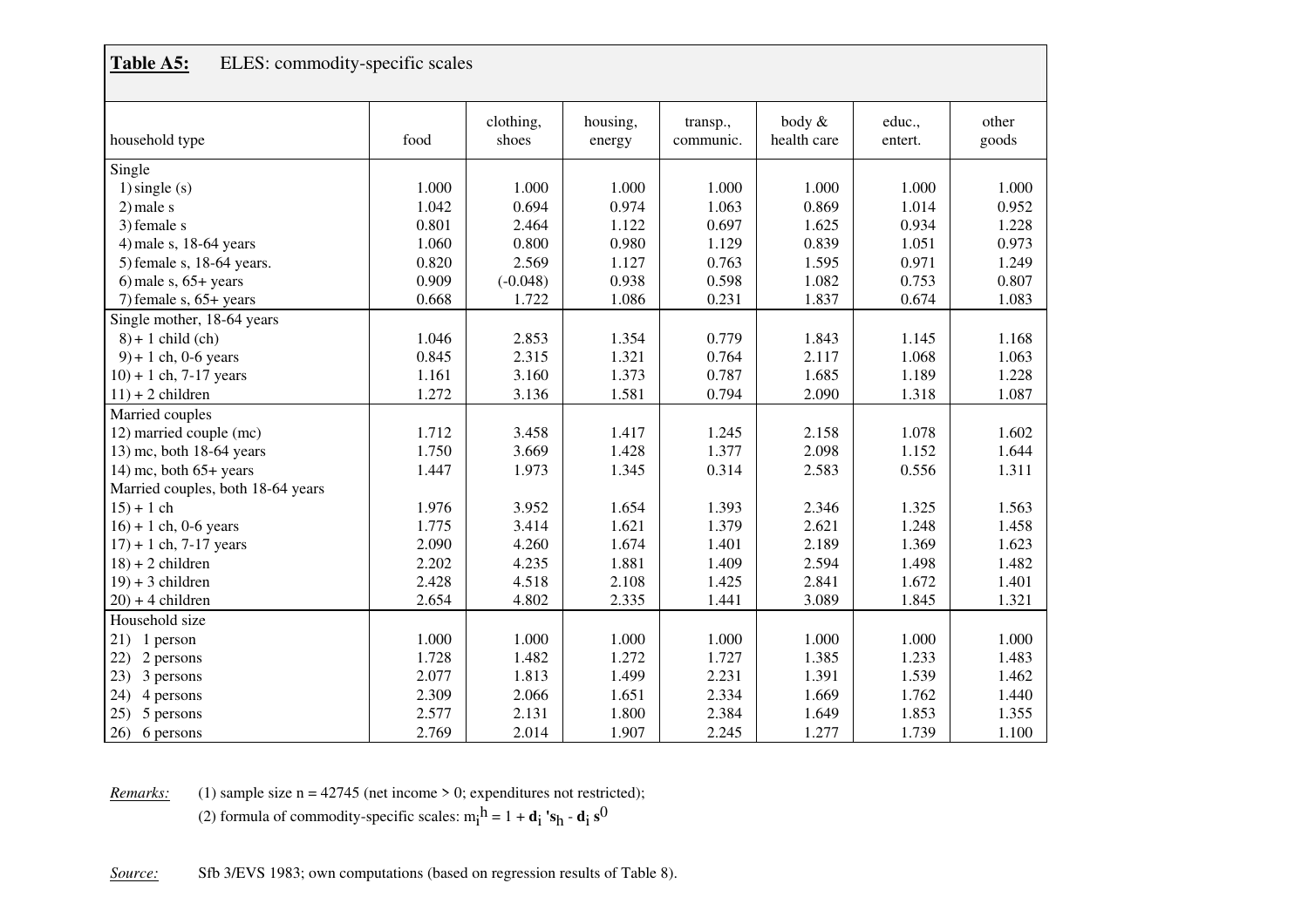# **References**

- Barten, A. 1964, Family Composition, Prices, and Expenditure Patterns, in: P. Hart et al. (eds.), Econometric Analysis for National Economic Planning, 16th Symposium of the Colston Society, London, p. 277-97
- Blackorby C. and D. Donaldson 1991, Adult-Equivalence Scales and the Economic Implementation of Interpersonal Comparisons of Well-Being, Working Paper, University of British Columbia, Vancouver
- Blundell, R. and A. Lewbel 1991, The Information Content of Equivalence Scales, in: Journal of Econometrics, 49-68
- Bojer, H. 1977, The Effect on Consumption and Household Size and Composition, in: European Economic Review, 9, 169-93
- Bradbury, B. 1992a, Measuring the Cost of Children, SPRC Discussion Papers, No. 32, The University of New South Wales, Kensington, Australia
- Bradbury, B. 1992b, The Theory of Family Size Equivalence Scales: An Overview, Paper prepared for the Luxembourg Income Study (LIS) Summer School, Walferdange, Luxembourg, July 20-31
- Buhmann, B., Rainwater, L., Schmaus, G. and T.M. Smeeding 1988, Equivalence Scales, Well-Being, Inequality, and Poverty: Sensitivity Estimates Across Ten Countries Using the Luxembourg Income Study (LIS) Database, in: The Review of Income and Wealth, 115-142
- Der Bundesminister für Arbeit und Sozialordnung (ed.) 1990, Übersicht über die Soziale Sichterheit, Bonn (mimeo)
- Coulter, F.A.E., Cowell, F.A. and S.P. Jenkins 1992a, Differences in Needs and Assessment of Income Distributions, in: Bulletin of Economic Research 44:2, 77-124
- Coulter, F.A.E., Cowell, F.A. and S.P. Jenkins 1992b, Equivalence Scale Relativities and the Extent of Inequality and Poverty, in: The Economic Journal, vol.102, 1067-1082
- Deaton, A. and J. Muellbauer 1980, The Economics of Consumer Behaviour, Cambridge
- Deaton, A. and J. Muellbauer 1986, On Measuring Child Costs: With Applications to Poor Countries, in: Journal of Political Economy, 94, 720-44
- Engel, E. 1857, Die Productions- und Consumptionsverhältnisse des Königreichs Sachsen, in: Zeitschrift des Statistischen Bureaus des Königlich Sächsischen Ministeriums des Innern, Nr. 8 und 9
- Engel, E. 1895, Die Lebenshaltungskosten belgischer Arbeitnehmerfamilien früher und jetzt, in: Bulletin de l'Institut International de Statistique, Tome IX, Première Livraison, 3-15
- Euler, M. 1982, Einkommens- und Verbrauchsstichprobe (EVS) 1983, in: Wirtschaft und Statistik 6/1982, S. 433-37
- Gorman, W.M. 1976, Tricks with Utility Functions, in: Artis, M. and R. Nobay (eds.), Essays in Economic Analysis, Cambridge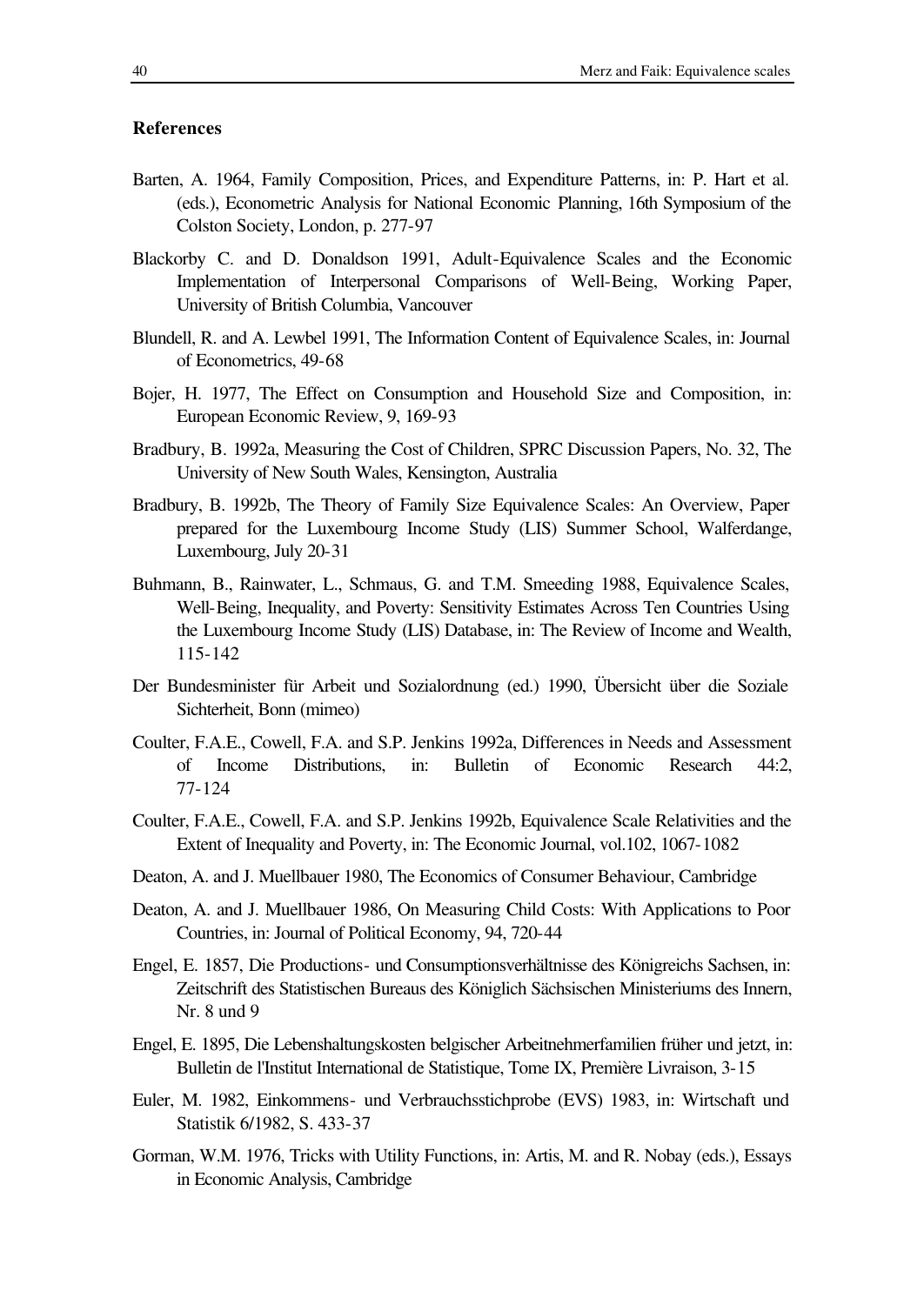- Gronau, R. 1988, Consumption Technology and the Intrafamily Distribution of Resources: Adult Equivalence Scales Reexamined, in: Journal of Political Economy, 96, 1183-205
- Kakwani, N.C. 1977, On the Estimation of Consumer Unit Scales, in: The Review of Economics and Statistics, 59, 507-10
- Kakwani, N.C. 1980, Income Inequality and Poverty. Methods of Estimation and Policy Applications, New York
- Kapteyn, A. and B.M.S. van Praag 1976, A New Approach to the Construction of Family Equivalence Scales, in: European Economic Review, 7, 313-35
- Kapteyn, A., Kooreman, P. and R. Willemse 1988, Some Methodological Issues in the Implementation of Subjective Poverty Lines, in: Journal of Human Resources, 23, 222- 42
- Klein, Th. 1986, Äquivalenzskalen Ein Literatursurvey, Sfb 3 Arbeitspapier Nr. 195, Frankfurt/Mannheim
- Klein, Th. 1990, Zur wohlfahrtsgerechten Bemessung von Sozialeinkommen, in: Hauswirtschaft und Wissenschaft, 5, 224-36
- Leser, C.E.V. 1963, Forms of Engel Functions, in: Econometrica, 31, 694-703
- Lluch, C. 1973, The Extended Linear Expenditure System, in: European Economic Review, 4, 21-32
- McClements, L.D. 1977, Equivalence Scales for Children, in: Journal of Public Economics, 8, 191-210
- Merz, J. 1980, Die Ausgaben privater Haushalte Ein mikroökonometrisches Modell für die Bundesrepublik Deutschland, Frankfurt am Main/New York
- Merz, J. 1983a, FELES: The Functionalized Extended Linear Expenditure System Theory, Estimation Procedures and Application to Individual Household Consumption Expenditures involving Socioeconomic and Sociodemographic Characteristics, in: European Economic Review, 23, 359-94
- Merz, J. 1983b, Der Einfluß sozioökonomischer Größen auf die individuelle private Nachfrage nach dauerhaften Konsumgütern - Eine Anwendung der diskreten Entscheidungsmodelle LOGIT und TOBIT, in: Zeitschrift für Wirtschafts- und Sozialwissenschaften, 103, 225- 253
- Muellbauer, J. 1977, Testing the Barten Model of Household Composition Effects and the Cost of Children, in: The Economic Journal, 87, 460-87
- OECD 1982: The OECD list of Social Indication, OECD, Paris.
- Orshansky, M. 1965, Counting the Poor: Another Look at the Poverty Profile, in: Social Security Bulletin, 28, 3-29
- Pollak, R. and T. Wales 1979, Welfare Comparisons and Equivalence Scales, in: American Economic Review, (Papers and Proceedings), 69, 216-21
- Prais, S.J. and H.S. Houthakker 1955, The Analysis of Family Budgets, Cambridge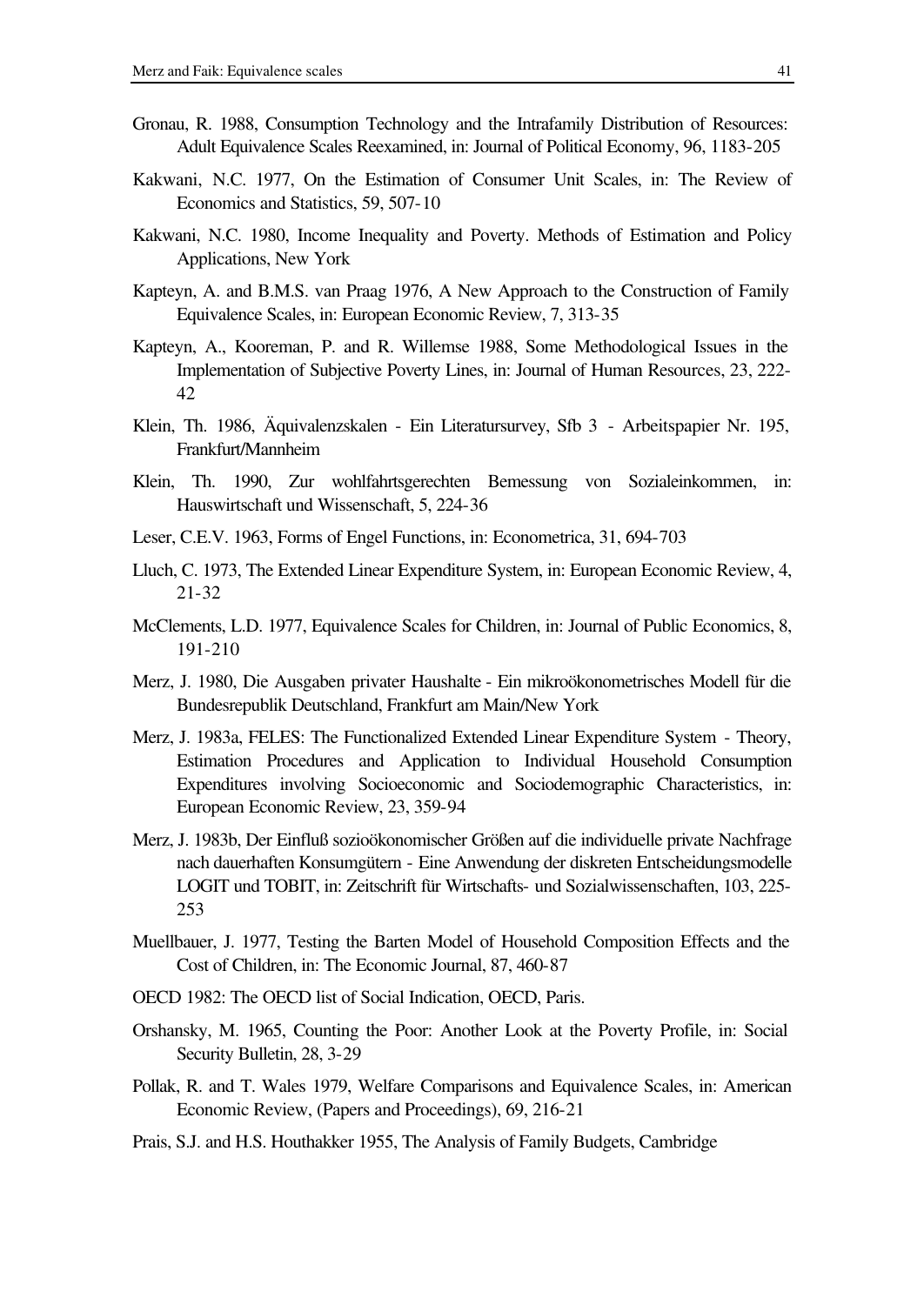- Rothbarth, E. 1943, Note on a Method of Determining Equivalent Income for Families of Different Composition, in: C. Madge (ed.), War-Time Pattern of Saving and Expenditure, Cambridge
- Rowntree, B.S. 1901, Poverty: A Study of Town Life, London
- Scheffter, M. 1991, Haushaltsgröße und Privater Verbrauch zum Einfluß einer steigenden Kinderzahl auf den Privaten Verbrauch, Frankfurt/Paris
- Seel, B. und E. Hartmeier 1990, Wohlfahrtsgerechte Einkommen und Minimumstandards der Beitrag des 'Standardmodells', in: Hauswirtschaft und Wissenschaft, 5, 237-47
- Singh, B. and A.L. Nagar 1973, Determination of Consumer Unit Scales, in: Econometrica, 41, 347-55
- Statistisches Bundesamt (1984 and various other years), Fachserie 15, Wirtschaftsrechnungen, Einkommens- und Verbrauchsstichproben, Heft 7, Aufgaben, Methode und Durchführung, Stuttgart und Mainz
- Statistisches Bundesamt 1983, Code Verzeichnis der Ausgaben für die Einkommens- und Verbrauchsstichprobe 1983, Wiesbaden
- Tsakloglou, P. 1991, Estimation and Comparison of Two Simple Models of Equivalence Scales for the Cost of Children, in: The Economic Journal, 101, 343-57
- van der Gaag, J. and E. Smolensky 1982, True Household Equivalence Scales and Characteristics of the Poor in the United States, in: The Review of Income and Wealth, 28, 17-28
- van Praag, B.M.S., Hagenaars, A.J.M. and H. van Weeren 1982, Poverty in Europe, in: The Review of Income and Wealth, 28, 345-59
- Wirtschaft und Statistik (WiSta), various years
- Zellner, A. 1962, An Efficient Method of Estimating Seemingly Unrelated Regressions and Tests for Aggregation Bias, in: Journal of the American Statistical Association, 57, 348- 368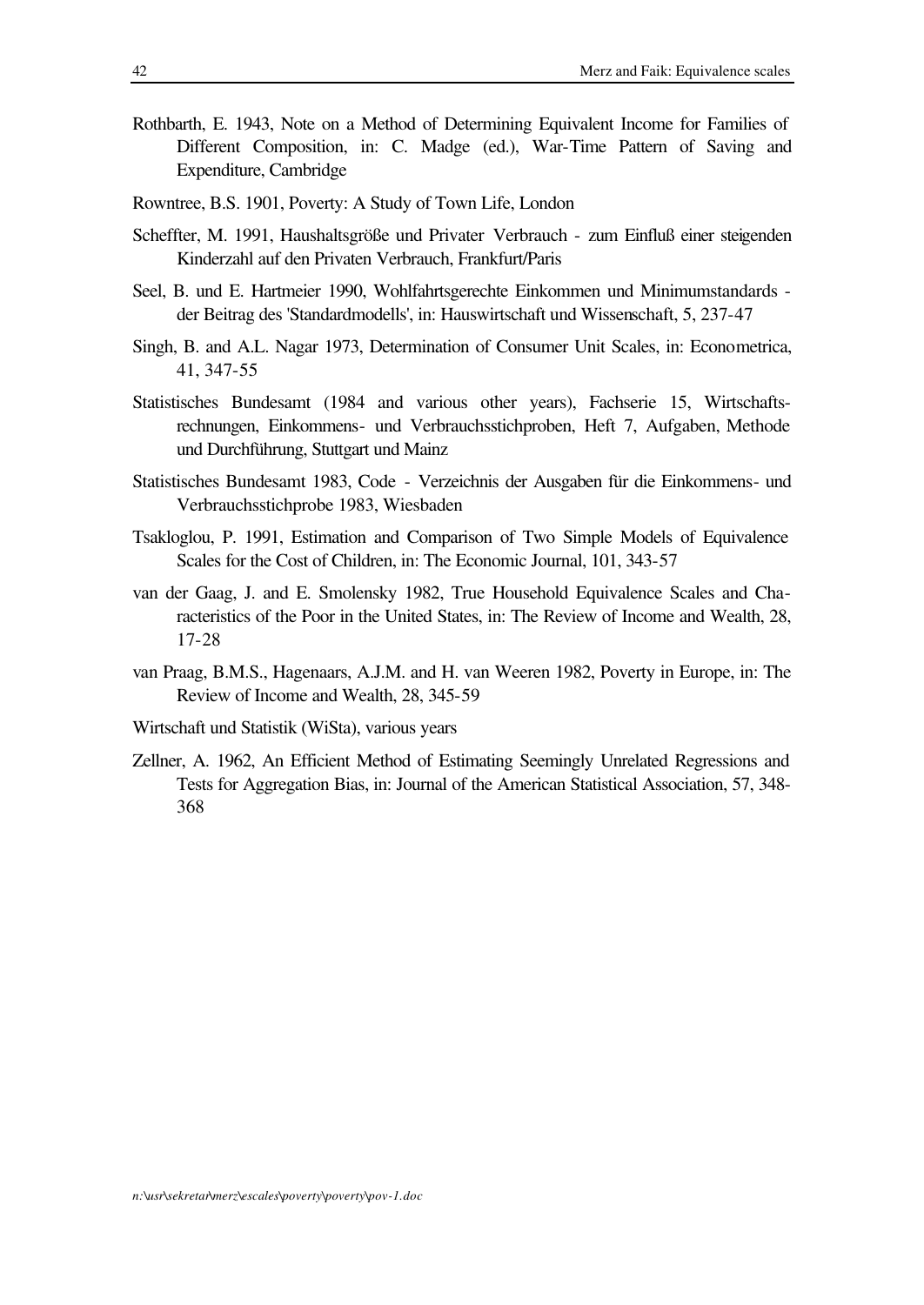# **Forschungsinstitut Freie Berufe (FFB), Universität Lüneburg Publikationen**

### **1 FFB-Jahresberichte**

FFB-Jahresbericht 2003/04, FFB-Jahresbericht 2001/02, FFB-Jahresbericht 1999/00, FFB-Jahresbericht 1997/98, FFB-Jahresbericht 1996, FFB-Jahresbericht 1995, FFB-Jahresbericht 1994, FFB-Jahresbericht 1993, FFB-Jahresbericht 1992, FFB-Jahresbericht 1991, FFB: 10 Jahre Forschung und Lehre 1989-1999, FFB-Forschung und Lehre 1989-1998, FFB-Forschung und Lehre 1989-1997, FFB-Forschung und Lehre 1989-1996.

### **2 FFB-Bücher in der FFB-Schriftenreihe**

- Ehling, M. und J. Merz, 2002, Neue Technologien in der Umfrageforschung, FFB-Schriften Nr. 14, 181 Seiten, ISBN 3-7890-8241-4, NOMOS Verlagsgesellschaft, Baden-Baden. *Preis: € 31,--*
- Merz, J., 2002, Freie Berufe im Wandel der Märkte, FFB-Schriften Nr. 13, 168 Seiten, ISBN 3-7890-8107-8, NOMOS Verlagsgesellschaft, Baden-Baden. *Preis: € 29,--*
- Merz, J., 2001, Existenzgründung 2 Erfolgsfaktoren und Rahmenbedingungen, FFB-Schriften Nr. 12, 232 Seiten, ISBN 3-7890-7462-4, NOMOS Verlagsgesellschaft, Baden-Baden.

 *Preis: € 40,- / € 71,- (i. Vb. mit Band 1)*

- Merz, J., 2001, Existenzgründung 1 Tips, Training und Erfahrung, FFB-Schriften Nr. 11, 246 Seiten, ISBN 3- 7890-7461-6, NOMOS Verlagsgesellschaft, Baden-Baden.*Preis: € 40,- / € 71,- (i. Vb. mit Band 2)*
- Merz, J. und M. Ehling, 1999, Time Use Research, Data and Policy, FFB-Schriften Nr. 10, 571 Seiten, ISBN 3-7890-6244-8, NOMOS Verlagsgesellschaft, Baden-Baden. *Preis: € 49 ,-*
- Herrmann, H. und J. Backhaus, 1998, Staatlich gebundene Freiberufe im Wandel, FFB-Schriften Nr. 9, 234 Seiten, ISBN 3-7890-5319-8, NOMOS Verlagsgesellschaft, Baden-Baden. *Preis: € 34,-*
- Herrmann, H., 1996, Recht der Kammern und Verbände Freier Berufe, Europäischer Ländervergleich und USA, FFB-Schriften Nr. 8, 596 Seiten, ISBN 3-7890-4545-4, NOMOS Verlagsgesellschaft, Baden-Baden. *Preis: € 56,-*
- Merz, J., Rauberger, T. K. und A. Rönnau, 1994, Freie Berufe in Rheinland-Pfalz und in der Bundesrepublik Deutschland – Struktur, Entwicklung und wirtschaftliche Bedeutung, FFB-Schriften Nr. 7, 948 Seiten, ISBN 3-927816-27-2, Lüneburg. *Preis: € 95,-*
- Forschungsinstitut Freie Berufe (FFB) (Hrsg.), erstellt vom Zentrum zur Dokumentation für Naturheilverfahren e.V. (ZDN), 1992, 1993, Dokumentation der besonderen Therapierichtungen und natürlichen Heilweisen in Europa, Bd. I, 1. Halbband, 842 Seiten, Bd. I, 2. Halbband, 399 Seiten, Bd. II, 590 Seiten, Bd. III, 272 Seiten, Bd. IV, 419 Seiten, Bd. V, 1. Halbband, 706 Seiten, Bd. V, 2. Halbband, 620 Seiten, ISBN 3- 88699-025-7, Lüneburg (nur zu beziehen über das Zentrum zur Dokumentation für Naturheilverfahren e.V. ZDN, Hufelandstraße 56, 45147 Essen, Tel.: 0201-74551). *Preis: € 385,-*
- Sahner, H. und A. Rönnau, 1991, Freie Heilberufe und Gesundheitsberufe in Deutschland, FFB-Schriften Nr. 6, 653 Seiten, ISBN 3-927816-11-6, Lüneburg. *Preis: € 58,-*
- Burmester, B., 1991, Ausbildungsvergleich von Sprachtherapeuten, FFB-Schriften Nr. 5, 54 Seiten, ISBN 3-927816-10-8, Lüneburg. *Preis: € 9,-*
- Sahner, H., 1991, Freie Berufe in der DDR und in den neuen Bundesländern, FFB-Schriften Nr. 4, 177 Seiten, ISBN 3-927816-09-4, Lüneburg. *Preis: € 25,-*
- Trautwein, H.-M., Donner, H., Semler, V. und J. Richter, 1991, Zur tariflichen Berücksichtigung der Ausbildung, der Bereitstellung von Spitzenlastreserven und der Absicherung von Beschäftigungsrisiken bei Seelotsen, mit dem Anhang Steuerliche Aspekte des tariflichen Normaleinkommens der Seelotsen, FFB-Schriften Nr. 3, 183 Seiten, ISBN 3-927816-07-8, Lüneburg. *Preis: € 19,-*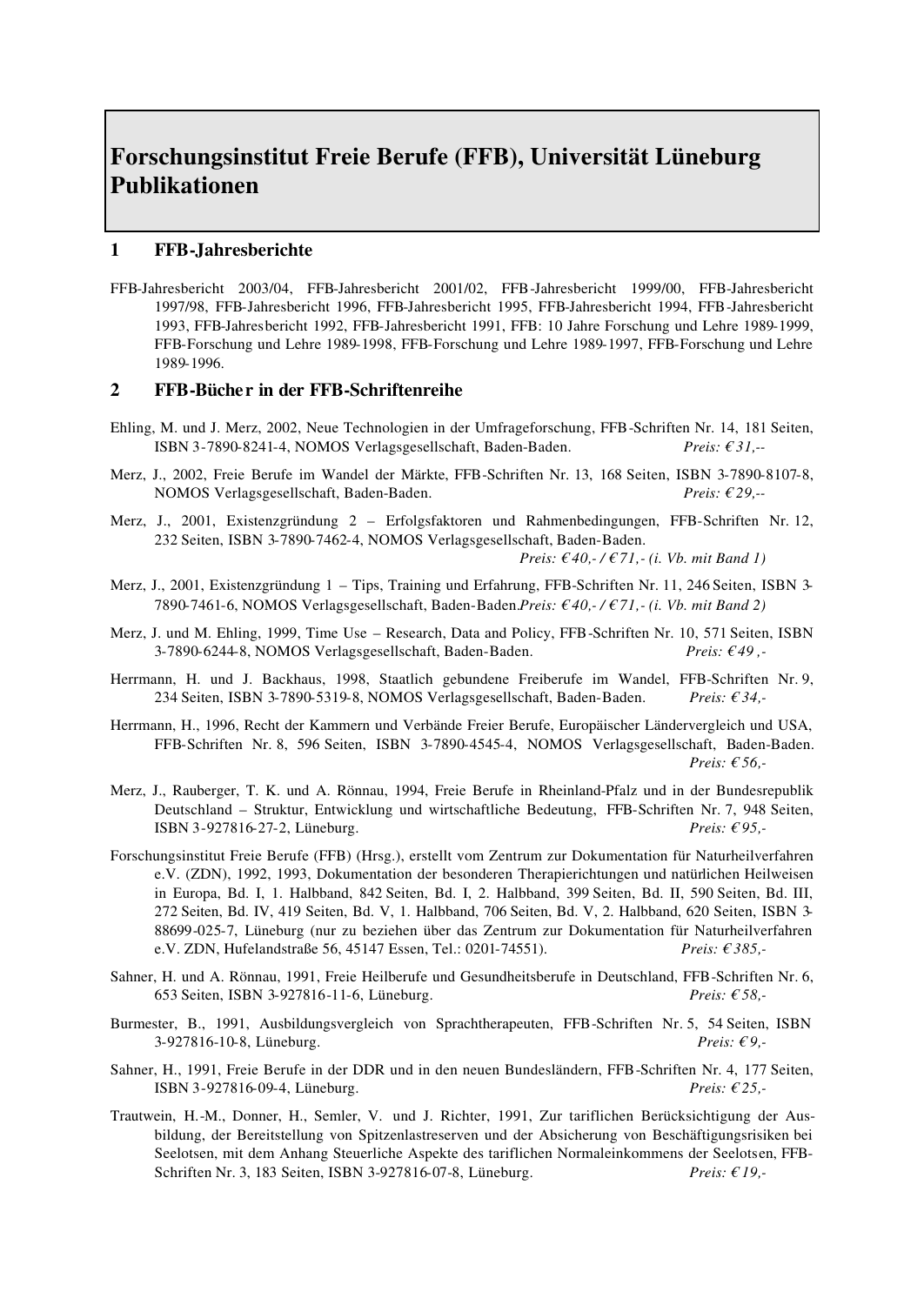- Sahner, H. und F. Thiemann, 1990, Zukunft der Naturheilmittel in Europa in Gefahr? FFB-Schriften Nr. 2, 81 Seiten, ISBN 3-927816-06-X, Lüneburg. *Preis: € 6,-*
- Sahner, H., Herrmann, H., Rönnau, A. und H.-M. Trautwein, 1989, Zur Lage der Freien Berufe 1989, Teil III, FFB-Schriften Nr. 1, 167 Seiten, ISBN 3-927816-04-3, Lüneburg. *Preis: € 25,*-
- Sahner, H., Herrmann, H., Rönnau, A. und H.-M. Trautwein, 1989, Zur Lage der Freien Berufe 1989, TeilII, FFB-Schriften Nr. 1, 955 Seiten, ISBN 3-927816-02-7, Lüneburg.

 *Preis: € 20,- / € 35,- (i. Vb. mit Teil I)*

Sahner, H., Herrmann, H., Rönnau, A. und H.-M. Trautwein, 1989, Zur Lage der Freien Berufe 1989, Teil I, FFB-Schriften Nr. 1, 426 Seiten, ISBN 3-927816-01-9, Lüneburg.

 *Preis: € 20,- / € 35,- (i. Vb. mit Teil II)*

### **3 FFB-Bücher**

- Merz, J., D. Hirschel und M. Zwick, 2005, Struktur und Verteilung hoher Einkommen Mikroanalysen auf der Basis der Einkommensteuerstatistik, Lebenslagen in Deutschland, Der zweite Armuts- und Reichtumsbericht der Bundesregierung, Bundesministerium für Gesundheit und Soziale Sicherung, Berlin (http://www.bmgs.bund.de/download/broschueren/A341.pdf)
- Merz, J. und J. Wagner (Hrg.), 2004, Perspektiven der MittelstandsForschung Ökonomische Analysen zu Selbständigkeit, Freien Berufen und KMU, Merz, J., Schulte, R. and J. Wagner (Series Eds.), Entrepreneuship, Professions, Small Business Economics, CREPS-Schriftenreihe Vol. 1, 520 Seiten, Lit Verlag, ISBN 3-8258-8179-2, Münster. *Preis: € 39,90*
- Merz, J. und M. Zwick (Hrg.), 2004, MIKAS Mikroanalysen und amtliche Statistik, Statistisches Bundesamt (Serie Editor), Statistik und Wissenschaft, Vol. 1, 318 Seiten, ISBN 3-8246-0725-5, Wiesbaden *Preis: € 24,80*
- Hirschel, D., 2004, Einkommensreichtum und seine Ursachen Die Bestimmungsfaktoren hoher Arbeitseinkommen, Hochschulschriften Band 82, 416 Seiten, Metropolis-Verlag Marburg, ISBN 3- 89518-441-1.
- Merz, J., 2001, Hohe Einkommen, ihre Struktur und Verteilung, Lebenslagen in Deutschland, Der erste Armutsund Reichtumsbericht der Bundesregierung, Bundesministerium für Arbeit und Sozialordnung, 128 Seiten, Bonn, zu beziehen über: Bundesanzeiger Verlagsgesellschaft mbH, Südstraße 119, 53175 Bonn.
- Ehling, M. und J. Merz u. a., 2001, Zeitbudget in Deutschland Erfahrungsberichte der Wissenschaft, Band 17 der Schriftenreihe Spektrum Bundesstatistik, 248 Seiten, Metzler-Poeschel Verlag, ISBN 3-8246-0645-3, Stuttgart. *Preis: € 16,-*
- Krickhahn, T., 1995, Die Verbände des wirtschaftlichen Mittelstands in Deutschland, 351 Seiten, DUV Deutscher Universitäts Verlag, ISBN 3-8244-0245-9, Wiesbaden. *Preis: € 62,-*
- Spahn, P. B., Galler, H. P., Kaiser, H., Kassella, T. und J. Merz, 1992, Mikrosimulation in der Steuerpolitik, 279 Seiten, Springer Verlag, ISBN 3-7908-0611-0, Berlin. *Preis: € 45,-*

### **4 FFB-Reprints**

- Merz, J., Kumulation von Mikrodaten Konzeptionelle Grundlagen und ein Vorschlag zur Realisierung,; in: Allgemeines Statistisches Archiv, Issue 88, S. 451-472, 2004 **FFB-Reprint Nr. 35**
- Merz, J., Einkommens-Reichtum in Deutschland Mikroanalytische Ergebnisse der Einkommensteuerstatistik für Selbständige und abhängig Beschäftigte, in: Perspektiven der Wirtschaftspolitik, Vol. 5, Issue 2, S. 105-126, 2004 **FFB-Reprint Nr. 34**
- Merz, J., Vorgrimler, D. und M. Zwick, Faktisch anonymisiertes Mikrodatenfile der Lohn- und Einkommensteuerstatistik 1998, in: Wirtschaft und Statistik, Issue 10, S. 1079-1091, 2004

### **FFB-Reprint Nr. 33**

Ackermann, D., Merz, J. and H. Stolze, Erfolg und Erfolgsfaktoren freiberuflich tätiger Ärzte – Ergebnisse der FFB-Ärzteumfrage für Niedersachsen, in: Merz, J. and J. Wagner (Eds.), Perspektiven der MittelstandsForschung – Ökonomische Analysen zu Selbständigkeit, Freien Berufen und KMU, Merz, J., Schulte, R. and J. Wagner (Series Eds.), Entrepreneuship, Professions, Small Business Economics, CREPS-Schriftenreihe Vol. 1, Lit Verlag, Münster, pp. 165-190, 2004 **FFB-Reprint Nr. 32**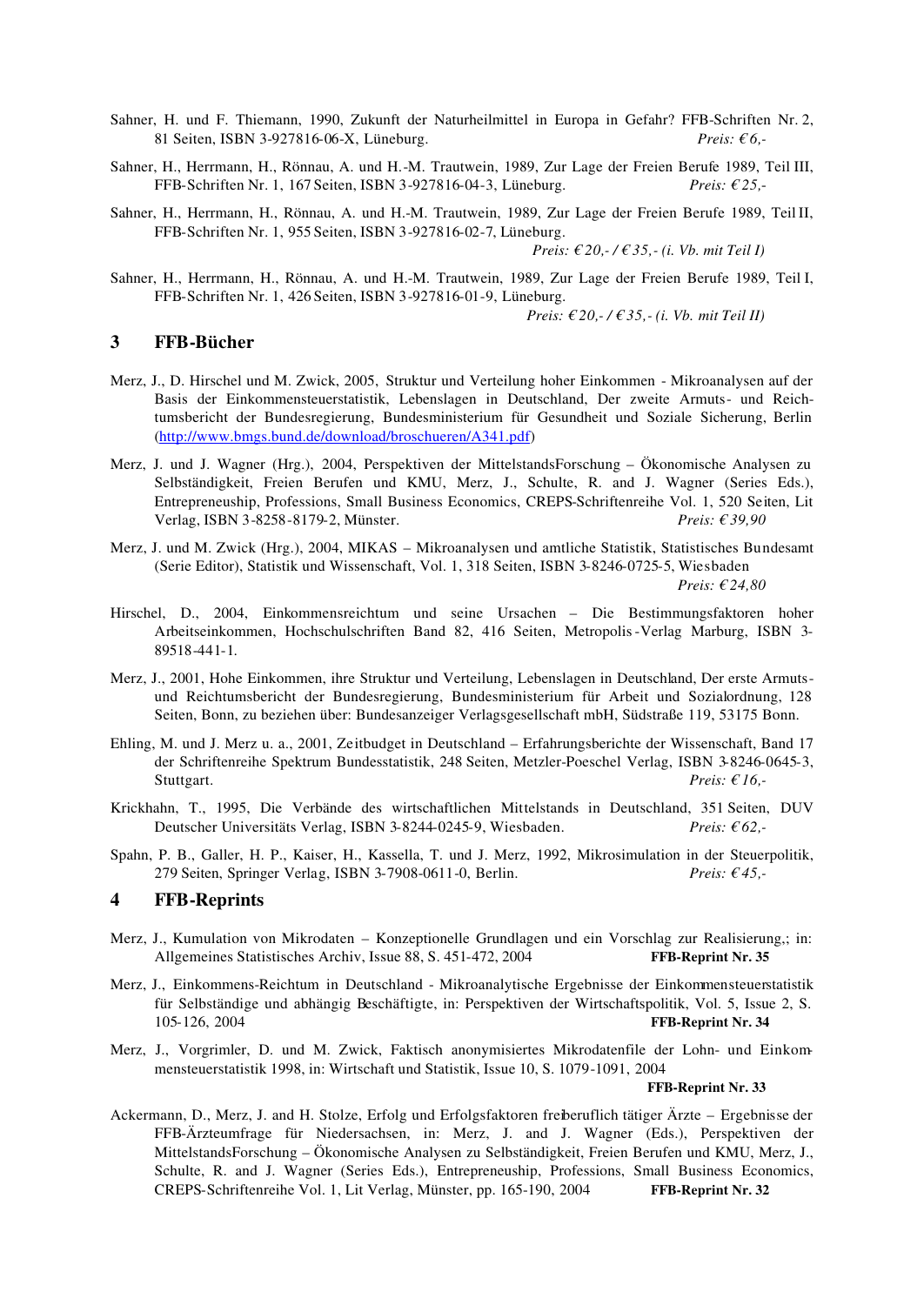- Hirschel, D. und J. Merz, Was erklärt hohe Arbeitseinkommen Selbständiger Eine Mikroanalyse mi Daten des Sozioökonomischen Panels, in: Merz, J. and J. Wagner (Eds.), Perspektiven der MittelstandsForschung – Ökonomische Analysen zu Selbständigkeit, Freien Berufen und KMU, Merz, J., Schulte, R. and J. Wagner (Series Eds.), Entrepreneuship, Professions, Small Business Economics, CREPS-Schriftenreihe Vol. 1, Lit Verlag, Münster, pp. 265-285, 2004 **FFB-Reprint Nr. 31**
- Burgert, D. und J. Merz, Wer arbeitet wann? Arbeitszeitarrangements von Serlbständigen und abhängig Beschäftigten: Eine mikroökonometrische Analyse deutscher Zeitbudgetdaten, in: Merz, J. and J. Wagner (Eds.), Perspektiven der MittelstandsForschung – Ökonomische Analysen zu Selbständigkeit, Freien Berufen und KMU, Merz, J., Schulte, R. and J. Wagner (Series Eds.), Entrepreneuship, Professions, Small Business Economics, CREPS-Schriftenreihe Vol. 1, Lit Verlag, Münster, pp. 303-330, 2004

### **FFB-Reprint Nr. 30**

- Merz, J. und M. Zwick, Hohe Einkommen Eine Verteilungsanalyse für Freie Berufe, Unternehmer und abhängige Beschäftigte, in: Merz, J. and M. Zwick (Eds.), MIKAS – Mikroanalysen und amtliche Statistik, Statistik und Wissenschaft, Vol. 1, pp. 167-193, 2004 FFB-Reprint Nr. 29 Statistik, Statistik und Wissenschaft, Vol. 1, pp. 167-193, 2004
- Merz, J., Schatz, C. and K. Kortmann, Mikrosimulation mit Verwaltungs- und Befragungsdaten am Be ispiel Altersvorsorge in Deutschland 1996' (AVID , 96), in: Merz, J. und M. Zwick (Hg.), MIKAS – Mikroanalysen und amtliche Statistik, Statistik und Wissenschaft, Vol. 1, S. 231-248, 2004

### **FFB-Reprint Nr. 28**

- Merz, J., Was fehlt in der EVS ? Eine Verteilungsanalyse hoher Einkommen mit der verknüpften Ein kommensteuerstatistik für Selbständige und abhängig Beschäftigte, in: Jahrbücher für Nationalökonomie und Statistik, Vol. 223/1, p. 58-90, 2003 **FFB-Reprint Nr. 27**
- Merz, J. und M. Zwick, Verteilungswirkungen der Steuerreform 2000/2005 im Vergleich zum ,Karlsruher Entwurf' – Auswirkungen auf die Einkommensverteilung bei Selbständigen (Freie Berufe, Unternehmer) und abhängig Beschäftigte, in: Wirtschaft und Statistik, 8/2002, p. 729-740, 2002

### **FFB-Reprint Nr. 26**

- Merz, J., Time Use Research and Time Use Data Actual Topics and New Frontiers, in: Ehling, M. and J. Merz (Eds.), Neue Technologien in der Umfrageforschung – Anwendungen bei der Erhebung von Zeitverwendung, p. 3-19, 2002 **FFB-Reprint Nr. 25**
- Merz, J., 2002, Time and Economic Well-Being A Panel Analysis of Desired versus Actual Working Hours, in: Review of Income and Wealth, Series 48, No. 3, p. 317-346, FFB-Reprint Nr. 24, Department of Economics and Social Sciences, University of Lüneburg, Lüneburg. **FFB-Reprint Nr. 24**
- Schatz, Ch., Kortmann, K. und J. Merz, 2002, Künftige Alterseinkommen Eine Mikrosimulationsstudie zur Entwicklung der Renten und Altersvorsorge in Deutschland (AVID'96), in: Schmollers Jahrbuch, Journal of Applied Social Sciences, Zeitschrift für Wirtschafts- und Sozialwissenschaften, 122. Jahrgang, Heft 2, S. 227-260, FFB-Reprint Nr. 23, Fachbereich Wirtschafts- und Sozialwissenschaften, Universität Lüneburg, Lüneburg. **FFB-Reprint Nr. 23**
- Merz, J. und M. Zwick, 2001, Über die Analyse hoher Einkommen mit der Einkommensteuerstatistik Eine methodische Erläuterung zum Gutachten "Hohe Einkommen, ihre Struktur und Verteilung" zum ersten Armuts- und Reichtumsbericht der Bundesregierung, in: Wirtschaft und Statistik 7/2001, S. 513-523, FFB-Reprint Nr. 22, Fachbereich Wirtschafts- und Sozialwissenschaften, Universität Lüneburg, Lüneburg. **FFB-Reprint Nr. 22**
- Merz, J., 2001, Was fehlt in der EVS? Eine Verknüpfung mit der Einkommensteuerstatistik für die Ve rteilungsanalyse hoher Einkommen, in: Becker, I., Ot, N. und G. Rolf (Hrsg.), Soziale Sicherung in einer dynamischen Gesellschaft, S. 278-300, Campus Verlag, Frankfurt/New York, FFB-Reprint Nr. 21, Fachbereich Wirtschafts- und Sozialwissenschaften, Universität Lüneburg, Lüneburg.**FFB-Reprint Nr. 21**
- Merz, J., 2001, 10 Jahre Forschungsinstitut Freie Berufe (FFB) der Universität Lüneburg Forschungsschwerpunkte und Perspektiven, in: Bundesverband der Freien Berufe (Hrsg.), Jahrbuch 2000/2001, der freie beruf, S. 158-174, Bonn, FFB-Reprint Nr. 20, Fachbereich Wirtschafts- und Sozialwissenschaften, Universität Lüneburg, Lüneburg. **FFB-Reprint Nr. 20**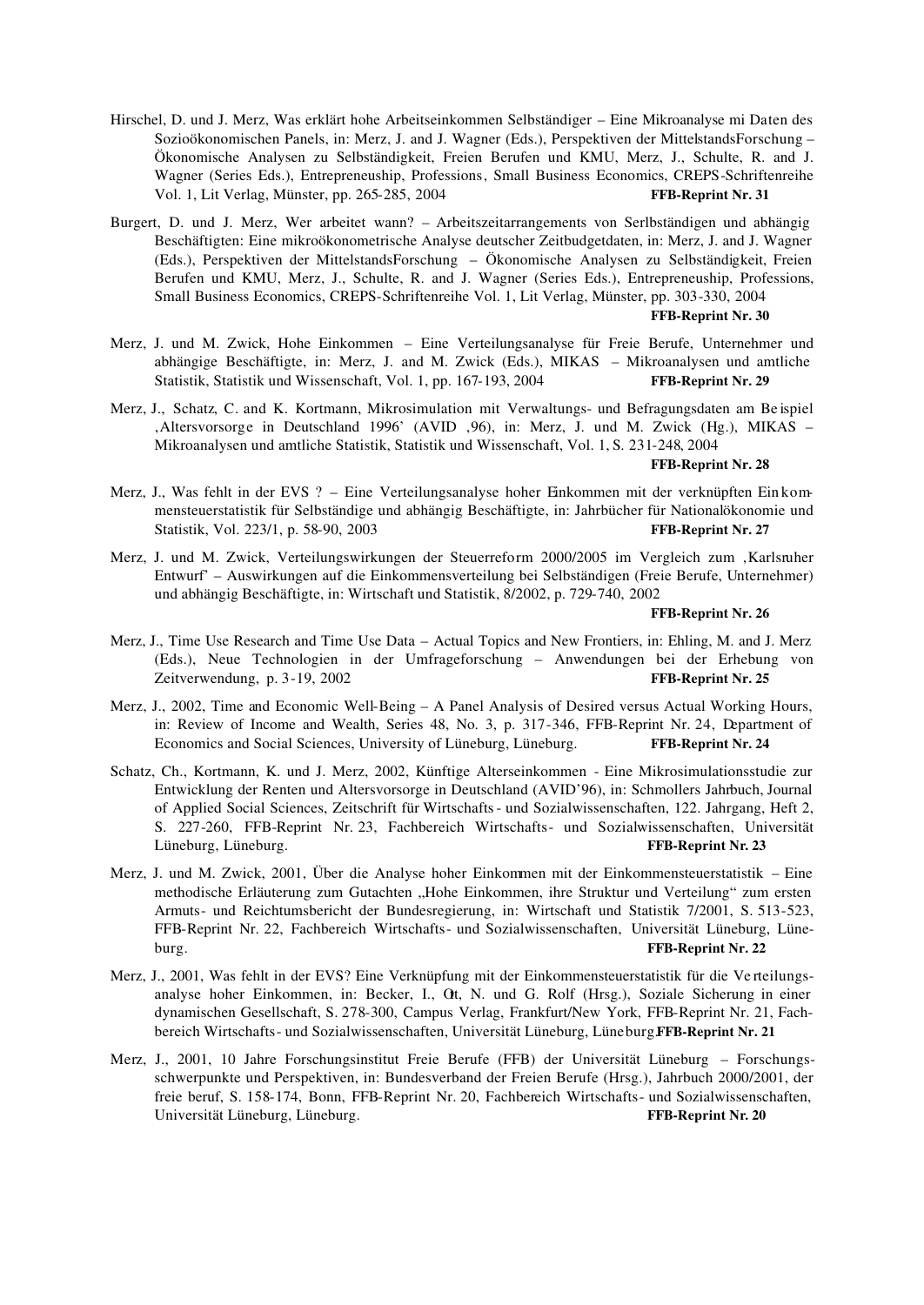Merz, J., 2000, The Distribution of Income of Self-employed, Entrepreneurs and Professions as Revealed from Micro Income Tax Statistics in Germany, in: Hauser, R. and I. Becker (eds.), The Personal Distribution of Income in an International Perspective, S. 99-128, Springer Verlag, Heidelberg, FFB-Reprint Nr.19, Department of Economics and Social Sciences, University of Lüneburg, Lüneburg.

### **FFB-Reprint Nr. 19**

- Merz, J., 1998, Privatisierung, Deregulierung und staatlich gebundene Freie Berufe Einige ökonomische Aspekte, in: Herrmann, H. und J. Backhaus (Hrsg.), Staatlich gebundene Freiberufe im Wandel, S. 67- 114, FFB-Schriften Nr. 9, NOMOS Verlagsgesellschaft, Baden-Baden, FFB-Reprint Nr. 18, Fachbereich Wirtschafts- und Sozialwissenschaften, Universität Lüneburg, Lüneburg. **FFB-Reprint Nr. 18**
- Merz. J., 1997, Die Freien Berufe Laudatio zur Verleihung der Ehrendoktorwürde des Fachbereiches Wirtschafts- und Sozialwissenschaften der Universität Lüneburg an Prof. J. F. Volrad Deneke, in: Bundesverband der Freien Berufe (Hrsg.), Jahrbuch 1997, der freie beruf, S. 133-151, Bonn, FFB-Reprint Nr. 17, Fachbereich Wirtschafts- und Sozialwissenschaften, Universität Lüneburg, Lüneburg.

### **FFB-Reprint Nr. 17**

- de Kam, C. A., de Haan, J., Giles, C., Manresa, A., Berenguer, E., Calonge, S., Merz, J. and K. Venkatarama, 1996, Who pays the taxes? The Distribution of Effective Tax Burdens in Four EU Countries, in: ec Tax Review, p. 175-188, FFB-Reprint No. 16, Department of Economics and Social Sciences, University of Lüneburg, Lüneburg. **FFB-Reprint Nr. 16**
- Merz, J., 1996, MICSIM A PC Microsimulation Model for Research and Teaching: A Brief View on its' Concept and Program Developments, SoftStat '95 – Advances in Statistical Software 5, in: Faulbaum, F. and W. Bandilla (eds.), Stuttgart, p. 433-442, FFB-Reprint No. 15, Department of Economics and Social Sciences, University of Lüneburg, Lüneburg. **FFB-Reprint Nr. 15**
- Burkhauser, R. V., Smeeding, T. M. and J. Merz, 1996, Relative Inequality and Poverty in Germany and the United States using Alternative Equivalence Scales, in: Review of Income and Wealth, Series 42, No. 4, p. 381-400, FFB-Reprint No. 14, Department of Economics and Social Sciences, University of Lüneburg, Lüneburg. **FFB-Reprint Nr. 14**
- Merz, J. 1996, Schattenwirtschaft und Arbeitsplatzbeschaffung, in: Sadowski, D. und K. Pull (Hrsg.), Vorschläge jenseits der Lohnpolitik, S. 266-294, Frankfurt/New York, FFB-Reprint Nr. 13, Fachbereich Wirtschafts- und Sozialwissenschaften, Universität Lüneburg, Lüneburg. **FFB-Reprint Nr. 13**
- Merz, J., 1996, MICSIM Concept, Developments and Applications of a PC Microsimulation Model for Research and Teaching, in: Troitzsch, K. G., Mueller, U. Gilbert, G. N. and J. E. Doran (eds.), Social Science Microsimulation, p. 33-65, Berlin/New York, FFB-Reprint No. 12, Department of Economics and Social Sciences, University of Lüneburg, Lüneburg. **FFB-Reprint Nr. 12**
- Merz, J., 1996, Market and Non-Market Labour Supply and the Impact of the Recent German Tax Reform Incorporating Behavioural Response, in: Harding, A. (ed.), Microsimulation and Public Policy, p. 177- 202, Amsterdam/Tokyo, FFB-Reprint No. 11, Department of Economics and Social Sciences, University of Lüneburg, Lüneburg. **FFB-Reprint Nr. 11**
- Merz, J. und R. Lang, 1996, Alles eine Frage der Zeit!? Bericht über ein FFB-Forschungsprojekt zum Thema 'Zeitverwendung in Erwerbstätigkeit und Haushaltsproduktion – Dynamische Mikroanalysen mit Paneldaten', in: Uni Lüneburg – 50 Jahre Hochschule in Lüneburg, Jubiläums-Sonderausgabe, Heft 19/Mai 1996, S. 51-55, FFB-Reprint Nr. 10, Fachbereich Wirtschafts- und Sozialwissenschaften, Universität Lüneburg, Lüneburg. **FFB-Reprint Nr. 10**
- Merz, J. und D. Kirsten, 1996, Freie Berufe im Mikrozensus Struktur, Einkommen und Einkommensverteilung in den neuen und alten Bundesländern, in: BFB Bundesverband der Freien Berufe (Hrsg.), Jahrbuch 1996, S. 40-79, Bonn, FFB-Reprint Nr. 9, Fachbereich Wirtschafts- und Sozialwissenschaften, Universität Lüneburg, Lüneburg. **FFB-Reprint Nr. 9**
- Deneke, J. F. V., 1995, Freie Berufe Gestern, Heute, Morgen, in: BFB Bundesverband der Freien Berufe (Hrsg.), Jahrbuch 1995, S. 57-72, Bonn, FFB-Reprint Nr. 8, Fachbereich Wirtschafts- und Sozialwissenschaften, Universität Lüneburg, Lüneburg. **FFB-Reprint Nr. 8**
- Merz, J. and J. Faik, 1995, Equivalence Scales Based on Revealed Preference Consumption Expenditures The Case of Germany, in: Jahrbücher für Nationalökonomie und Statistik, Vol. 214, No. 4, p. 425-447, Stuttgart, FFB-Reprint No. 7, Department of Economics and Social Sciences, University of Lüneburg, Lüneburg. **FFB-Reprint Nr. 7**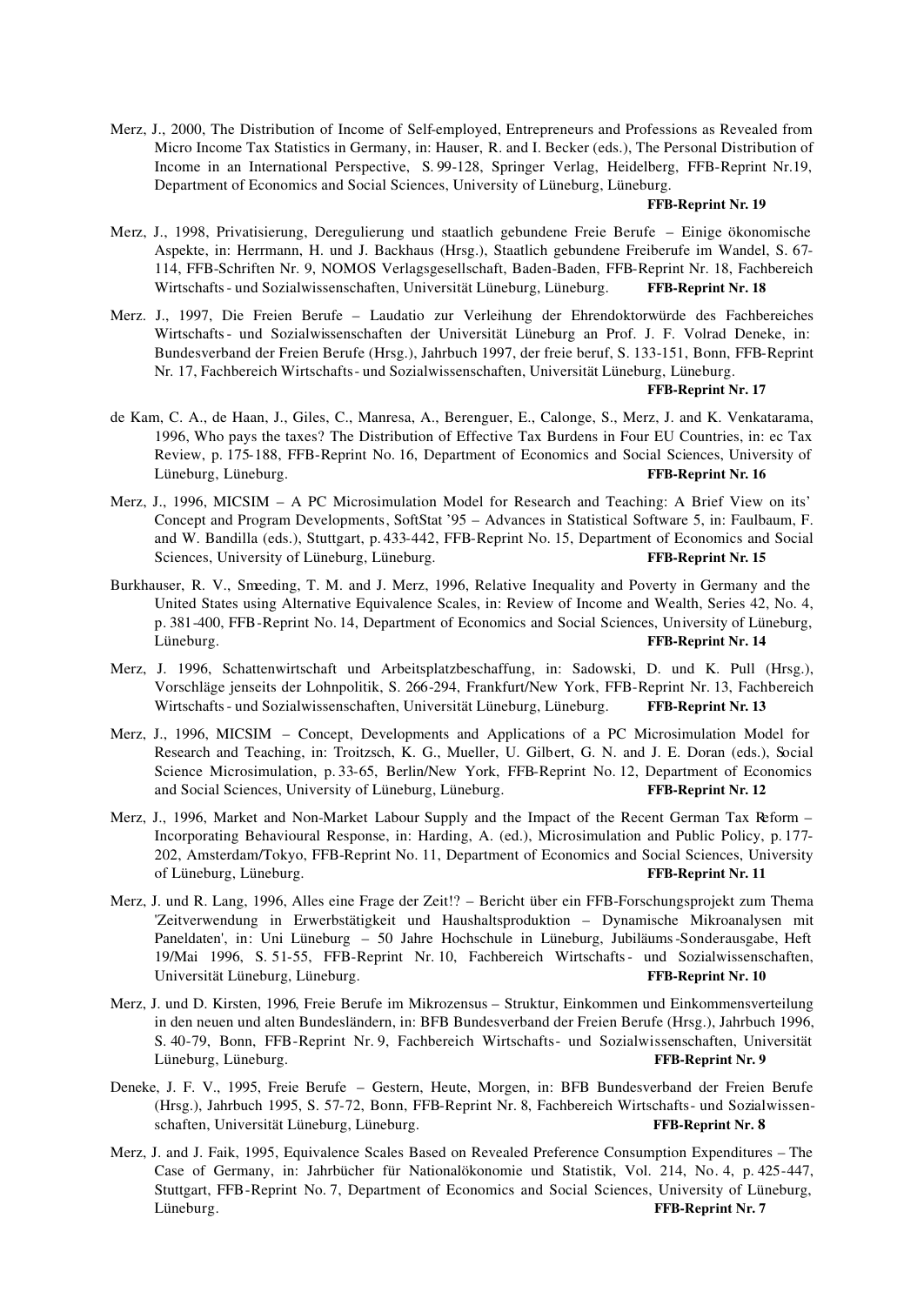- Merz, J., 1993, Statistik und Freie Berufe im Rahmen einer empirischen Wirtschafts- und Sozialforschung, in: BFB Bundesverband der Freien Berufe (Hrsg.), Jahrbuch 1993, S. 31-78, Bonn, FFB-Reprint Nr. 6, Fachbereich Wirtschafts- und Sozialwissenschaften, Universität Lüneburg, Lüneburg.**FFB-Reprint Nr. 6**
- Merz, J., 1993, Wandel in den Freien Berufen Zum Forschungsbeitrag des Forschungsinsituts Freie Berufe (FFB) der Universität Lüneburg, in: BFB Bundesverband der Freien Berufe (Hrsg.), Jahrbuch 1993, S. 164-173, Bonn, FFB-Reprint Nr. 5, Fachbereich Wirtschafts- und Sozialwissenschaften, Universität Lüneburg, Lüneburg. **FFB-Reprint Nr. 5**
- Merz, J. and K. G. Wolff, 1993, The Shadow Economy: Illicit Work and Household Production: A Microanalysis of West Germany, in: Review of Income and Wealth, Vol. 39, No. 2, p. 177-194, FFB-Reprint No. 4, Department of Economics and Social Sciences, University of Lüneburg, Lüneburg

### **FFB-Reprint Nr. 4**

- Trautwein, H.-M. und A. Rönnau, 1993, Self-Regulation of the Medical Profession in Germany: A Survey, Faure, in: M., Finsinger, J., Siegers, J. und R. van den Bergh (eds.), Regulation of Profession, p. 249-305, ISBN 90-6215-334-8, MAKLU, Antwerpen, FFB-Reprint No. 3, Department of Economics and Social Sciences, University of Lüneburg, Lüneburg. **FFB-Reprint Nr. 3** FFB-Reprint Nr. 3
- Herrmann, H., 1993, Regulation of Attorneys in Germany: Legal Framework and Actual Tendencies of Deregulation, in: Faure, M., Finsinger, J., Siegers, J. und R. van den Bergh (eds.), Regulation of Profession, p. 225-245, ISBN 90-6215-334-8, MAKLU, Antwerpen, FFB-Reprint No. 2, Department of Economics and Social Sciences, University of Lüneburg, Lüneburg. **FFB-Reprint Nr. 2**
- Merz, J., 1991, Microsimulation A Survey of Principles, Developments and Applications, in: International Journal of Forecasting 7, p. 77-104, ISBN 0169-2070-91, North-Holland, Amsterdam, FFB-Reprint Nr. 1, Department of Economics and Social Sciences, University of Lüneburg, Lüneburg.

### **FFB-Reprint Nr. 1**

# **5 FFB-Diskussionspapiere, ISSN 0942-2595**

Merz, J. und Paic, P., 2005, Start-up success of freelancers – New microeconometric evidence from the German Socio-Economic Panel. FFB-Diskussionspapier Nr. 56, Fachbereich Wirtschafts- und Sozialwissenschaften, Universität Lüneburg, Lüneburg. **FFB-DP Nr. 56** Merz, J. und Paic, P., 2005, Erfolgsfaktoren freiberuflicher Existenzgründung – Neue mikroökonometrische Ergebnisse mit Daten des Sozio-ökonomischen Panels, FFB-Diskussionspapier Nr. 55, Fachbereich Wirtschafts- und Sozialwissenschaften, Universität Lüneburg, Lüneburg. **FFB-DP Nr. 55** Merz, J. und Stolze, H., 2005, Representative Time Use Data and Calibration of the American Time Use Studies 1965-1999, FFB-Diskussionspapier Nr. 54, Fachbereich Wirtschafts- und Sozialwissenschaften, Universität Lüneburg, Lüneburg. **FFB-DP Nr. 54** Paic, P. und Brand, H., 2005, Die Freien Berufe im Sozio-ökonomischen Panel **-** Systematische Berichtigung der kritischen Wechsel innerhalb der Selbständigengruppe, FFB-Diskussionspapier Nr. 53, Fachbereich Wirtschafts- und Sozialwissenschaften, Universität Lüneburg, Lüneburg. **FFB-DP Nr. 53** Merz, J., und Paic, P., 2005, Zum Einkommen der Freien Berufe – Eine Ordered Probit-Analyse ihrer Determinanten auf Basis der FFB-Onlineumfrage, FFB-Diskussionspapier Nr. 52, Fachbereich Wirtschafts- und Sozialwissenschaften, Universität Lüneburg, Lüneburg. **FFB-DP Nr. 52** Burgert, D., 2005, Schwellenwerte im deutschen Kündigungsschutzrecht – Ein Beschäftigungshindernis für kleine Unternehmen?, FFB-Diskussionspapier Nr. 50, Fachbereich Wirtschafts- und Sozialwissenschaften, Universität Lüneburg, Lüneburg. **FFB-DP Nr. 51** Merz, J., Böhm P. und Burgert D., 2005, Arbeitszeitarrangements und Einkommensverteilung – Ein Treatment Effects Ansatz der Einkommensschätzung für Unternehmer, Freiberufler und abhängig Beschäftigte, FFB-Diskussionspapier Nr. 50, Fachbereich Wirtschafts- und Sozialwissenschaften, Universität Lüneburg, Lüneburg. **FFB-DP Nr. 50** Burgert, D., 2005, The Impact of German Job Protection Legislation on Job Creation in Small Establis hments – An Application of the Regression Discontinuity Design, FFB-Diskussionspapier Nr. 49, Fachbereich Wirtschafts- und Sozialwissenschaften, Universität Lüneburg, Lüneburg. **FFB-DP Nr. 49** Merz, J. und D. Burgert, 2005, Arbeitszeitarrangements – Neue Ergebnisse aus der nationalen Zeitbudgeterhebung 2001/02 im Zeitvergleich, FFB-Diskussionspapier Nr. 46, Fachbereich Wirtschafts- und Sozialwissenschaften, Universität Lüneburg, Lüneburg. **FFB-DP Nr. 48** Merz, J., Böhm, P. und D. Burgert, 2005, Timing, Fragmentation of Work and Income Inequality – An Earnings Treatment Effects Approach, FFB-Diskussionspapier Nr. 47, Fachbereich Wirtschafts- und Sozialwissenschaften, Universität Lüneburg, Lüneburg. **FFB-DP Nr. 47**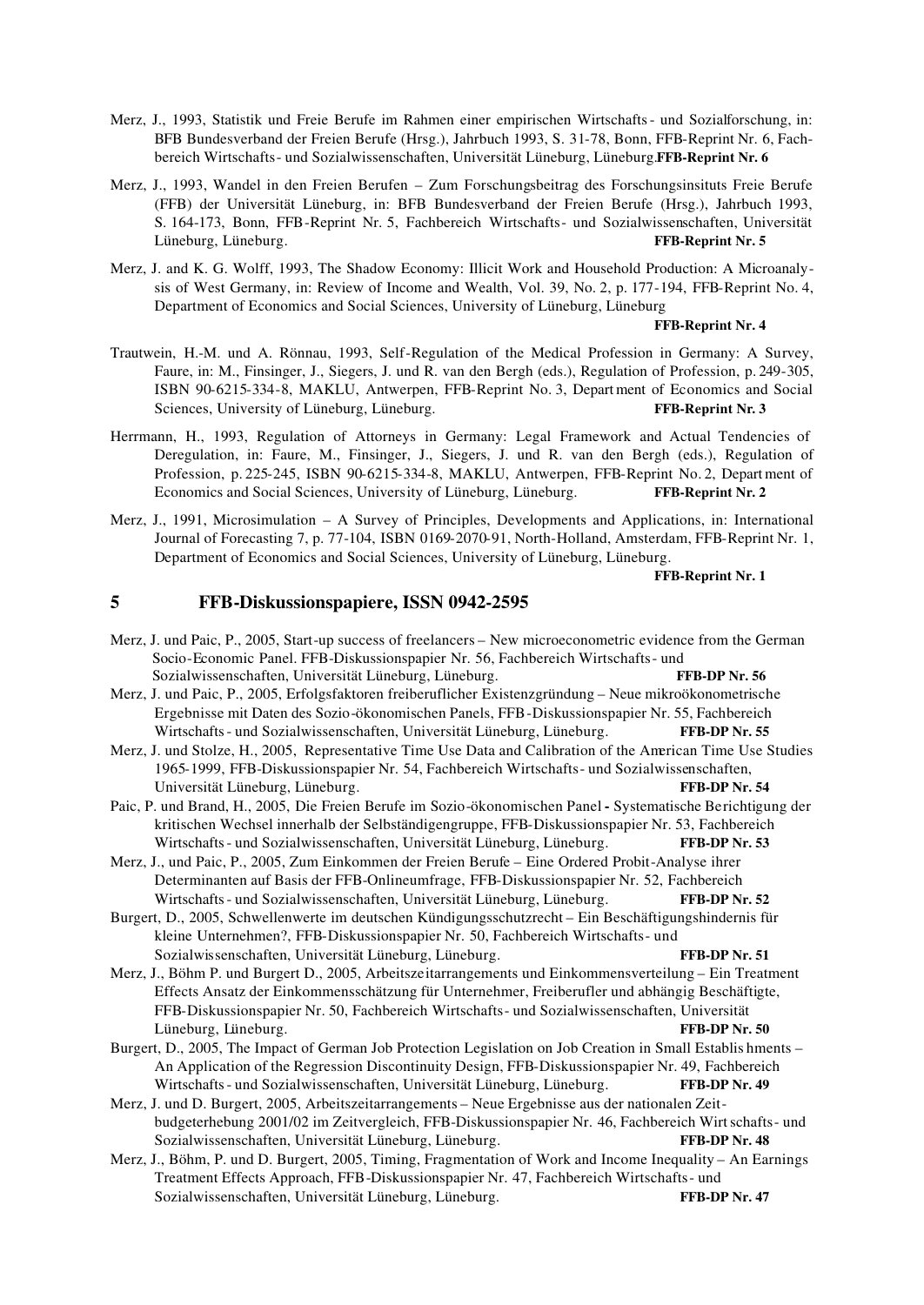- Merz, J. und P. Paic, 2004, Existenzgründungen von Freiberuflern und Unternehmer Eine Mikro analyse mit dem Sozio-ökonomischen Panel, FFB-Diskussionspapier Nr. 46, Fachbereich Wirtschafts- und Sozialwissenschaften, Universität Lüneburg, Lüneburg. **FFB-DP Nr. 46**
- Merz, J. und D. Burgert, 2004, Wer arbeitet wann? Arbeitszeitarrangements von Selbständigen und abhängig Beschäftigten – Eine mikroökonometrische Analyse deutscher Zeitbudgetdaten, FFB-Diskussionspapier Nr. 45, Fachbereich Wirtschafts- und Sozialwissenschaften, Universität Lüneburg, Lüneburg

### **FFB-DP Nr. 45**

- Hirschel, D. und J. Merz, 2004, Was erklärt hohe Arbeitseinkommen der Selbständigen Eine Mikroanalyse mit Daten des Sozio-ökonomischen Panels, FFB-Diskussionspapier Nr. 44, Fachbereich Wirtschafts- und Sozialwissenschaften, Universität Lüneburg, Lüneburg. **FFB-DP Nr. 44**
- Ackermann, D., Merz, J. und H. Stolze, 2004, Erfolg und Erfolgsfaktoren freiberuflich tätiger Ärzte Ergebnisse der FFB-Ärztebefragung für Niedersachsen, FFB-Diskussionspapier Nr. 43, Fachbereich Wirtschafts- und Sozialwissenschaften, Universität Lüneburg, Lüneburg. **FFB-DP Nr. 43**
- Hirschel, D., 2003, Do high incomes reflect individual performance? The determinants of high incomes in Germany, FFB-Diskussionspapier Nr. 42, Department of Economics and Social Sciences, University of Lüneburg, Lüneburg. **FFB-DP Nr. 42**
- Merz, J., and D. Burgert, 2003, Working Hour Arrangements and Working Hours A Microeconometric Analysis Based on German Time Diary Data, FFB-Diskussionspapier Nr. 41, Department of Economics and Social Sciences, University of Lüneburg, Lüneburg. **Fig. 2018 FFB-DP Nr. 41**
- Merz, J. und M. Zwick, 2002, Hohe Einkommen: Eine Verteilungsanalyse für Freie Berufe, Unternehmer und abhängig Beschäftigte, Eine Mikroanalyse auf der Basis der Einkommensteuerstatistik, FFB-Diskussionspapier Nr. 40, Fachbereich Wirtschafts- und Sozialwissenschaften, Universität Lüneburg, Lüneburg. **FFB-DP Nr. 40**
- Merz, J., and D. Hirschel, 2003, The distribution and re-distribution of income of self-employed as freelancers and entrepreneurs in Europe, FFB-Diskussionspapier Nr. 39, Department of Economics and Social Sciences, University of Lüneburg, Lüneburg. **FFB-DP Nr. 39**
- Stolze, H. 2002, Datenbankbankgestützte Internetpräsenzen Entwicklung und Realisation am Beispiel der Homepage des Forschungsinstituts Freie Berufe (FFB) der Universität Lüneburg http://ffb.uni-lueneburg.de, FFB-Diskussionspapier Nr. 38, Fachbereich Wirtschafts- und Sozialwissenschaften, Universität Lüneburg, Lüneburg. **FFB-DP Nr. 38**
- Merz, J., 2002, Zur Kumulation von Haushaltsstichproben, FFB-Diskussionspapier Nr. 37, Fachbereich Wirtschafts- und Sozialwissenschaften, Universität Lüneburg, Lüneburg. **FFB-DP Nr. 37**
- Merz, J., 2002, Reichtum in Deutschland: Hohe Einkommen, ihre Struktur und Verteilung Eine Mikro analyse mit der Einkommensteuerstatistik für Selbständige und abhängig Beschäftigte, FFB-Dis kussionspapier Nr. 36, Fachbereich Wirtschafts- und Sozialwissenschaften, Universität Lüneburg, Lüneburg.

### **FFB-DP Nr. 36**

- Merz, J. und M. Zwick, 2002, Verteilungswirkungen der Steuerreform 2000/2005 im Vergleich zum 'Karlsruher Entwurf Auswirkungen auf die Einkommensverteilung bei Selbständigen (Freie Berufe, Unternehmer und abhängig Beschäftigte), FFB-Diskussionspapier Nr. 35, Fachbereich Wirtschafts- und Sozialwissenschaften, Universität Lüneburg, Lüneburg. **FFB-DP Nr. 35**
- Merz, J., Stolze, H. und M. Zwick, 2002, Professions, entrepreneurs, employees and the new German tax (cut) reform 2000 – A MICSIM microsimulation analysis of distributional impacts, FFB-Diskussionspapier Nr. 34, Department of Economics and Social Sciences, University of Lüneburg, Lüneburg.

### **FFB-DP Nr. 34**

- Forschungsinstitut Freie Berufe, 2002, Freie Berufe im Wandel der Märkte 10 Jahre Forschungsinstitut Freie Berufe (FFB) der Universität Lüneburg, Empfang am 4. November 1999 im Rathaus zu Lüneburg, FFB-Diskussionspapier Nr. 33, Fachbereich Wirtschafts- und Sozialwissenschaften, Universität Lüneburg, Lüneburg. **FFB-DP Nr. 33**
- Merz, J., 2002, Time Use Research and Time Use Data Actual Topics and New Frontiers, FFB-Discussion Paper No. 32, Department of Economics and Social Sciences, University of Lüneburg, Lüneburg.

**FFB-DP Nr. 32**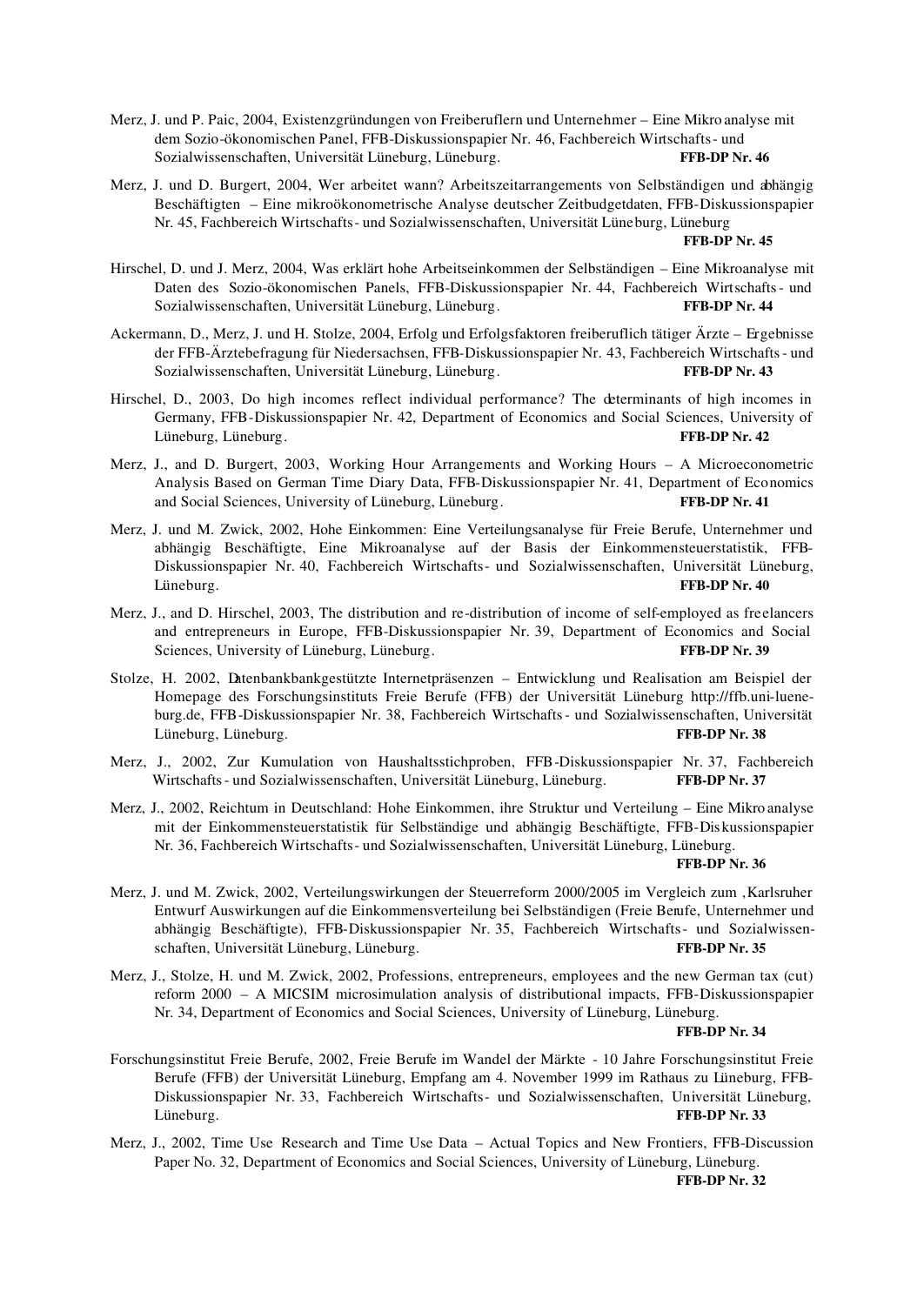Merz, J., 2001, Freie Be rufe im Wandel der Arbeitsmärkte, FFB-Diskussionspapier Nr. 31, Fachbereich Wirtschafts- und Sozialwissenschaften, Universität Lüneburg, Lüneburg. **FFB-DP Nr. 31**

Merz, J., 2001, Was fehlt in der EVS? Eine Verteilungsanalyse hoher Einkommen mit der verknüpften Einkommensteuerstatistik für Selbständige und abhängig Beschäftigte, FFB-Diskussionspapier Nr. 30, Fachbereich Wirtschafts- und Sozialwissenschaften, Universität Lüneburg, Lüneburg.

### **FFB-DP Nr. 30**

Merz, J., 2001, Informationsfeld Zeitverwendung – Expertise für die Kommission zur Verbesserung der informationellen Infrastruktur zwischen Wissenschaft und Statistik, FFB-Diskussionspapier Nr. 29, Fachbereich Wirtschafts- und Sozialwissenschaften, Universität Lüneburg, Lüneburg.

#### **FFB-DP Nr. 29**

- Schatz, C. und J. Merz, 2000, Die Rentenreform in der Diskussion Ein Mikrosimulationsmodell für die Altersvorsorge in Deutschland (AVID-PTO), FFB-Diskussionspapier Nr. 28, Fachbereich Wirtschaftsund Sozialwissenschaften, Universität Lüneburg, Lüneburg. **FFB-DP Nr. 28**
- Merz, J., 2000, The Distribution of Income of Self-employed, Entrepreneurs and Professions as Revealed from Micro Income Tax Statistics in Germany, FFB-Discussion Paper No. 27, Department of Economics and Social Sciences, University of Lüneburg, Lüneburg. **FFB-DP Nr. 27 FFB-DP Nr. 27**
- Merz, J., Loest, O. und A. Simon, 1999, Existenzgründung Wie werde ich selbständig, wie werde ich Freiberufler? Ein Leitfaden, FFB-Diskussionspapier Nr. 26, Fachbereich Wirtschafts- und Sozialwissenschaften, Universität Lüneburg, Lüneburg. **FFB-DP Nr. 26**
- Merz, J. und D. Kirsten, 1998, Extended Income Inequality and Poverty Dynamics of Labour Market and Valued Household Acitivities – A Ten Years Panelanalysis for Professions, Entrepreneurs and Employees in Germany, FFB-Discussion Paper No. 25, Department of Economics and Social Sciences, University of Lüneburg, Lüneburg. **FFB-DP Nr. 25**
- Merz, J., Quiel, T., und K. Venkatarama, 1998, Wer bezahlt die Steuern? Eine Untersuchung der Steuerbelastung und der Einkommenssituation für Freie und andere Berufe, FFB-Diskussionspapier Nr. 24, Fachbereich Wirtschafts- und Sozialwissenschaften, Universität Lüneburg, Lüneburg.

### **FFB-DP Nr. 24**

- Merz, J. und R. Lang, 1997, Preferred vs. Actual Working Hours A Ten Paneleconometric Analysis for Professions, Entrepreneurs and Employees in Germany, FFB-Discussion Paper No. 23, Depart ment of Economics and Social Sciences, University of Lüneburg, Lüneburg. **FFB-DP Nr. 23**
- Merz, J., 1997, Privatisierung und Deregulierung und Freie und staatlich gebundene Freie Beru fe Einige ökonomische Aspekte, FFB-Diskussionspapier Nr. 22, Fachbereich Wirtschafts- und Sozialwissenschaften, Universität Lüneburg, Lüneburg. **FFB-DP Nr. 22**
- de Kam, C. A., de Haan, J., Giles, C., Manresa, A., Berenguer, E., Calonge, S., Merz, J. and K. Venkatarama, 1996, The Distribution of Effetcive Tax Burdens in Four EU Countries, FFB-Discussion Paper No. 21, Department of Economics and Social Sciences, University of Lüneburg, Lüneburg. **FFB-DP Nr. 21**
- Deneke, J. F. V., 1996, Freie Berufe und Mittelstand Festrede zur Verleihung der Ehrendoktorwürde, FFB-Diskussionspapier Nr. 20, Fachbereich Wirtschafts- und Sozialwissenschaften, Universität Lüneburg, Lüneburg. **FFB-DP Nr. 20**
- Merz, J., 1996, Die Freien Berufe Laudatio zur Verleihung der Ehrendoktorwürde des Fachbereiches Wirtschafts- und Sozialwissenschaften der Universität Lüneburg an Prof. J. F. Volrad Deneke, FFB-Diskussionspapier Nr. 19, Fachbereich Wirtschafts- und Sozialwissenschaften, Universität Lüneburg, Lüneburg. **FFB-DP Nr. 19**
- de Kam, C. A., de Haan, J., Giles, C., Manresa, A., Berenguer, E., Calonge, S. and J. Merz, 1996, Who pays the taxes?, FFB-Discussion Paper No. 18, Department of Economics and Social Sciences, University of Lüneburg, Lüneburg. **FFB-DP Nr. 18**
- Merz, J., 1996, Schattenwirtschaft und ihre Bedeutung für den Arbeitsmarkt, FFB-Diskussionspapier Nr. 17, Fachbereich Wirtschafts- und Sozialwissenschaften, Universität Lüneburg, Lüneburg.

**FFB-DP Nr. 17**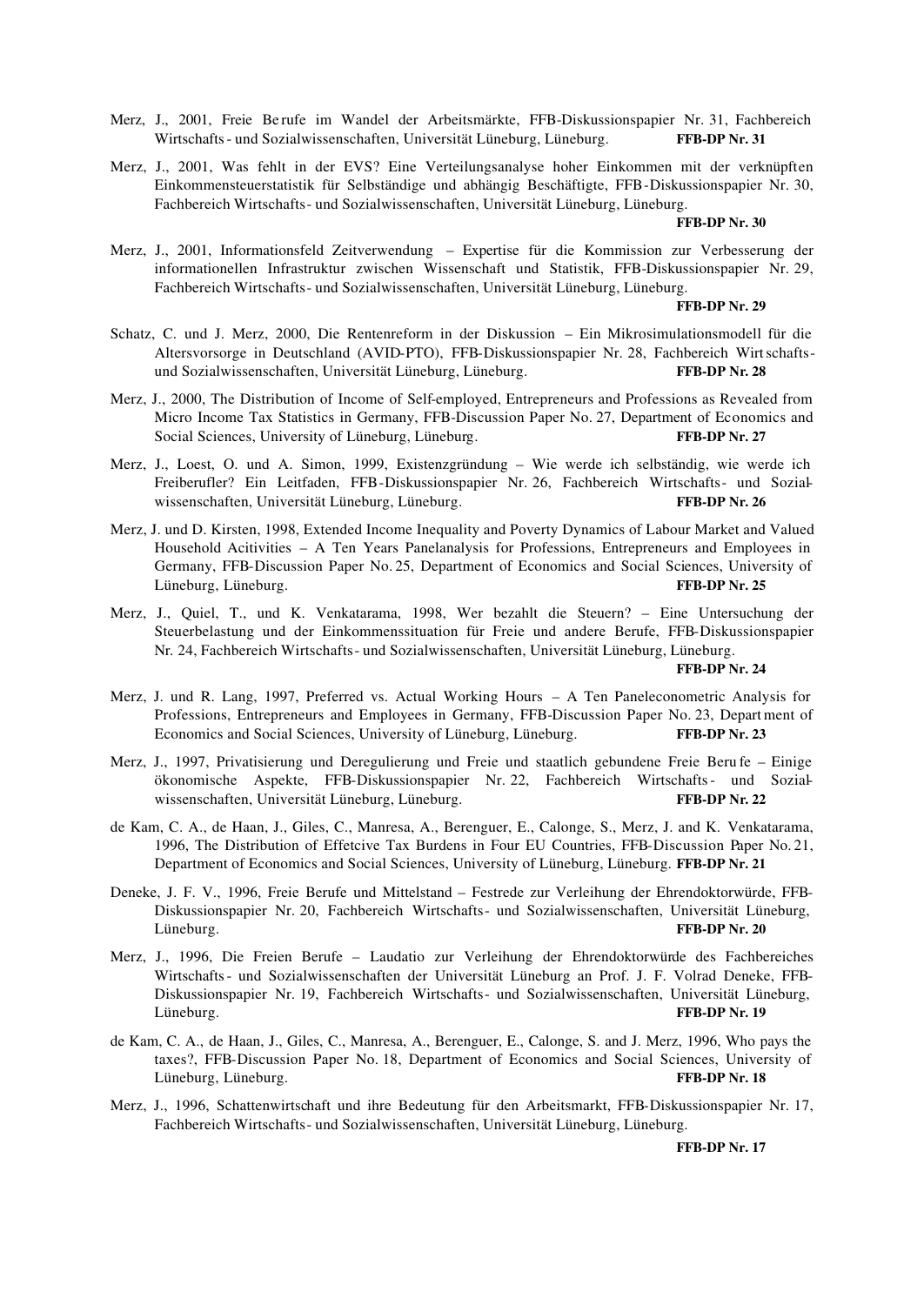Merz, J. und D. Kirsten, 1995, Freie Berufe im Mikrozensus II – Einkommen und Einkommensverteilung anhand der ersten Ergebnisse für die neuen und alten Bundesländer 1991, FFB-Diskussionspapier Nr. 16, Fachbereich Wirtschafts- und Sozialwissenschaften, Universität Lüneburg, Lüneburg.

### **FFB-DP Nr. 16**

Merz, J. und D. Kirsten, 1995, Fre ie Berufe im Mikrozensus I – Struktur und quantitative Bedeutung anhand der ersten Ergebnisse für die neuen und alten Bundesländer 1991, FFB-Diskussionspapier Nr. 15, Fachbereich Wirtschafts- und Sozialwissenschaften, Universität Lüneburg, Lüneburg.

### **FFB-DP Nr. 15**

- Merz, J., 1995, MICSIM Concept, Developments and Applications of a PC-Microsimulation Model for Research and Teaching, FFB-Discussion Paper No. 14, Department of Economics and Social Sciences, University of Lüneburg, Lüneburg. **FFB-DP Nr. 14**
- Rönnau, A., 1995, Freie Berufe in der DDR, der Bundesrepublik Deutschland und im wiedervereinten Deutschland: Auswertungen von Berufstätigenerhebung und Arbeitsstättenzählung, FFB-Diskussionspapier Nr. 13, Fachbereich Wirtschafts- und Sozialwissenschaften, Universität Lüneburg, Lüneburg. **FFB-DP Nr. 13**
- Burkhauser, R. V., Smeeding, T. M. and J. Merz, 1994, Relative Inequality and Poverty in Germany and the United States Using Alternative Equivalence Scales, FFB-Discussion Paper No. 12, Department of Economics and Social Sciences, University of Lüneburg, Lüneburg. **FFB-DP Nr. 12**
- Widmaier, U., Niggemann, H. and J. Merz, 1994, What makes the Difference between Unsuccessful and Successful Firms in the German Mechanical Engineering Industry? A Microsimulation Approach Using Data from the NIFA-Panel, FFB-Discussion Paper No. 11, Department of Economics and Social Sciences, University of Lüneburg, Lüneburg. **FFB-DP Nr. 11**
- Merz, J., 1994, Microdata Adjustment by the Minimum Information Loss Principle, FFB-Discussion Paper No. 10, Department of Economics and Social Sciences, University of Lüneburg, Lüneburg.

#### **FFB-DP Nr. 10**

- Merz, J., 1994, Microsimulation A Survey of Methods and Applications for Analyzing Economic and Social Policy, FFB-Discussion Paper No. 9, Department of Economics and Social Sciences, University of Lüneburg, Lüneburg. **FFB-DP Nr. 9**
- Merz, J., Garner, T., Smeeding, T. M., Faik, J. and D. Johnson, 1994, Two Scales, One Methodology Expenditure Based Equivalence Scales for the United States and Germany, FFB-Discussion Paper No. 8, Department of Economics and Social Sciences, University of Lüneburg, Lüneburg.

#### **FFB-DP Nr. 8**

- Krickhahn, T., 1993, Lobbyismus und Mittelstand: Zur Identifikation der Interessenverbände des Mittelstands in der Bundesrepublik Deutschland, FFB-Diskussionspapier Nr. 7, Fachbereich Wirtschafts- und Sozialwissenschaften, Universität Lüneburg, Lüneburg. **FFB-DP Nr. 7**
- Merz, J., 1993, Market and Non-Market Labor Supply and Recent German Tax Reform Impacts Behavioral Response in a Combined Dynamic and Static Microsimulation Model, FFB-Discussion Paper No. 6, Department of Economics and Social Sciences, University of Lüneburg, Lüneburg. **FFB-DP Nr. 6**
- Merz, J., 1993, Microsimulation as an Instrument to Evaluate Economic and Social Programmes, FFB-Discussion Paper No. 5, Department of Economics and Social Sciences, University of Lüneburg, Lüneburg. **FFB-DP Nr. 5**
- Merz, J., 1993, Statistik und Freie Berufe im Rahmen einer empirischen Wirtschafts- und Sozialforschung, Antrittsvorlesung im Fachbereich Wirtschafts- und Sozialwissenschaften der Universität Lüneburg, FFB-Diskussionspapier Nr. 4, Fachbereich Wirtschafts- und Sozialwissenschaften, Universität Lüneburg, Lüneburg. **FFB-DP Nr. 4**
- Merz, J. and J. Faik, 1992, Equivalence Scales Based on Revealed Preference Consumption Expenditure Microdata – The Case of West Germany, FFB-Discussion Paper No. 3, Department of Economics and Social Sciences, University of Lüneburg, Lüneburg. **FFB-DP Nr. 3**
- Merz, J., 1992, Time Use Dynamics in Paid Work and Household Activities of Married Women A Panel Analysis with Household Information and Regional Labour Demand, FFB-Discussion Paper No. 2, Department of Economics and Social Sciences, University of Lüneburg, Lüneburg. **FFB-DP Nr. 2**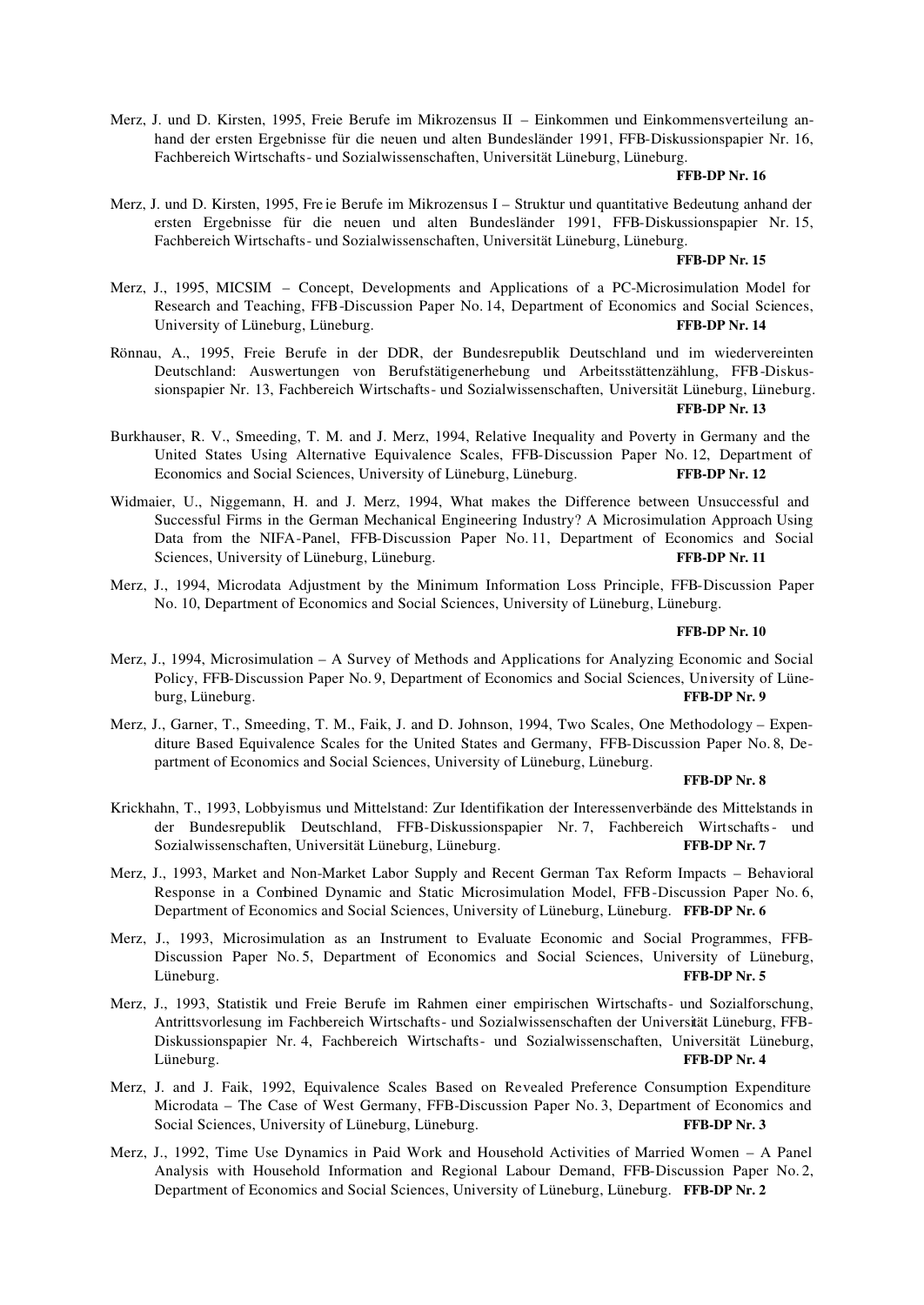Forschungsinstitut Freie Berufe, 1992, Festliche Einweihung des Forschungsinstituts Freie Berufe am 16. Dezember 1991 im Rathaus zu Lüneburg, FFB-Diskussionspapier Nr. 1, Fachbereich Wirtschafts- und Sozialwissenschaften, Universität Lüneburg, Lüneburg. **FFB-DP Nr. 1**

### **6 FFB-Dokumentationen, ISSN 1615-0376**

- Merz, J. und P. Paic, 2005, Die FFB-Onlineumfrage Freie Berufe Beschreibung und Hochrechnung, FFB-Dokumentation Nr. 12, Fachbereich Wirtschafts- und Sozialwissenschaften, Universität Lüneburg, Lüneburg. **FFB-Dok. Nr. 12**
- Stolze, H., 2004, Der FFB-Server mit Microsoft Windows Server 2003, FFB-Dokumentation Nr. 11, Fachbereich Wirtschafts- und Sozialwissenschaften, Universität Lüneburg, Lüneburg.

**FFB-Dok. Nr. 11** 

- Stolze, H., 2004, Zur Repräsentativität der FFB-Ärzteumfrage Neue Hochrechnungen für Niedersachsen, Nordrhein und Deutschland, FFB-Dokumentation Nr. 10, Fachbereich Wirtschafts- und Sozialwissenschaften, Universität Lüneburg, Lüneburg. **FFB-Dok. Nr. 10**
- Merz, J., Stolze, H. und S. Imme, 2001, ADJUST FOR WINDOWS A Program Package to Adjust Microdata by the Minimum Information Loss Principle, Program-Manual, FFB-Documentation No. 9, Department of Economics and Social Sciences, University of Lüneburg, Lüneburg. **FFB-Dok. Nr. 9**
- Merz, J., Fink, F., Plönnigs, F. und T. Seewald, 1999, Forschungsnetz Zeitverwendung Research Network on Time Use (RNTU), FFB-Documentation Nr. 8, Fachbereich Wirtschafts- und Sozialwissenschaften, Universität Lüneburg, Lüneburg. **FFB-Dok. Nr. 8**
- Merz, J., 1997, Zeitverwendung in Erwerbstätigkeit und Haushaltsproduktion Dynamische Mikroanaly sen mit Paneldaten, DFG-Endbericht, FFB-Dokumentation Nr. 7, Fachbereich Wirtschafts- und Sozialwissenschaften, Universität Lüneburg, Lüneburg. **FFB-Dok. Nr. 7**
- Merz, J. und F. Plönnigs, 1997, DISTRI/MICSIM A Softwaretool for Microsimulation Models and Analyses of Distribution, FFB-Documentation No. 6, Department of Economics and Social Sciences, University of Lüneburg, Lüneburg. **FFB-Dok. Nr. 6**
- Merz, J. und R. Lang, 1997, Neue Hochrechnung der Freien Berufe und Selbständigen im Sozio-ökonomischen Panel, FFB-Dokumentation Nr. 5, Fachbereich Wirtschafts- und Sozialwissenschaften, Universität Lüneburg, Lüneburg. **FFB-Dok. Nr. 5**
- Merz, J. und F. Plönnigs, 1995, Forschungsinstitut Freie Berufe Datenschutz und Datensicherung, FFB-Dokumentation Nr. 4, Fachbereich Wirtschafts- und Sozialwissenschaften, Universität Lüneburg, Lüneburg. **FFB-Dok. Nr. 4**
- Merz, J., Hecker, M., Matusall, V. und H. Wiese, 1994, Forschungsinstitut Freie Berufe EDV-Handbuch, FFB-Dokumentation Nr. 3, Fachbereich Wirtschafts- und Sozialwissenschaften, Universität Lüneburg, Lüneburg. **FFB-Dok. Nr. 3**
- Merz, J., 1993, Zeitverwendung in Erwerbstätigkeit und Haushaltsproduktion Dynamische Mikroanalysen mit Paneldaten, DFG-Zwischenbericht für die erste Phase (1992-1993), FFB-Dokumentation Nr. 2, Fachbereich Wirtschafts- und Sozialwissenschaften, Universität Lüneburg, Lüneburg.

**FFB-Dok. Nr. 2**

Merz, J. 1993, ADJUST – Ein Programmpaket zur Hochrechnung von Mikrodaten nach dem Prinzip des minimalen Informationsverlustes, Programm-Handbuch, FFB-Dokumentation Nr. 1, Fachbereich Wirtschafts- und Sozialwissenschaften, Universität Lüneburg, Lüneburg. **FFB-Dok. Nr. 1**

Available also in English as:

Merz, J., 1994, ADJUST – A Program Package to Adjust Microdata by the Minimu m Information Loss Principle, Program-Manual, FFB-Documentation No. 1e, Department of Economics and Social Sciences, University of Lüneburg, Lüneburg. **FFB-Dok. Nr. 1e**

### **7 Sonstige Arbeitsberichte, ISSN 0175-7275**

Matusall, V., Kremers, H. und G. Behling, 1992, Umweltdatenbanken – vom Konzept zum Schema, Arbeitsbericht Nr. 112, Universität Lüneburg, Lüneburg. Mikrosimulation in der Steuerpolitik, 279 Seiten, Springer Verlag, ISBN 3-7908-0611-0, Berlin. *Preis: € 6,-*